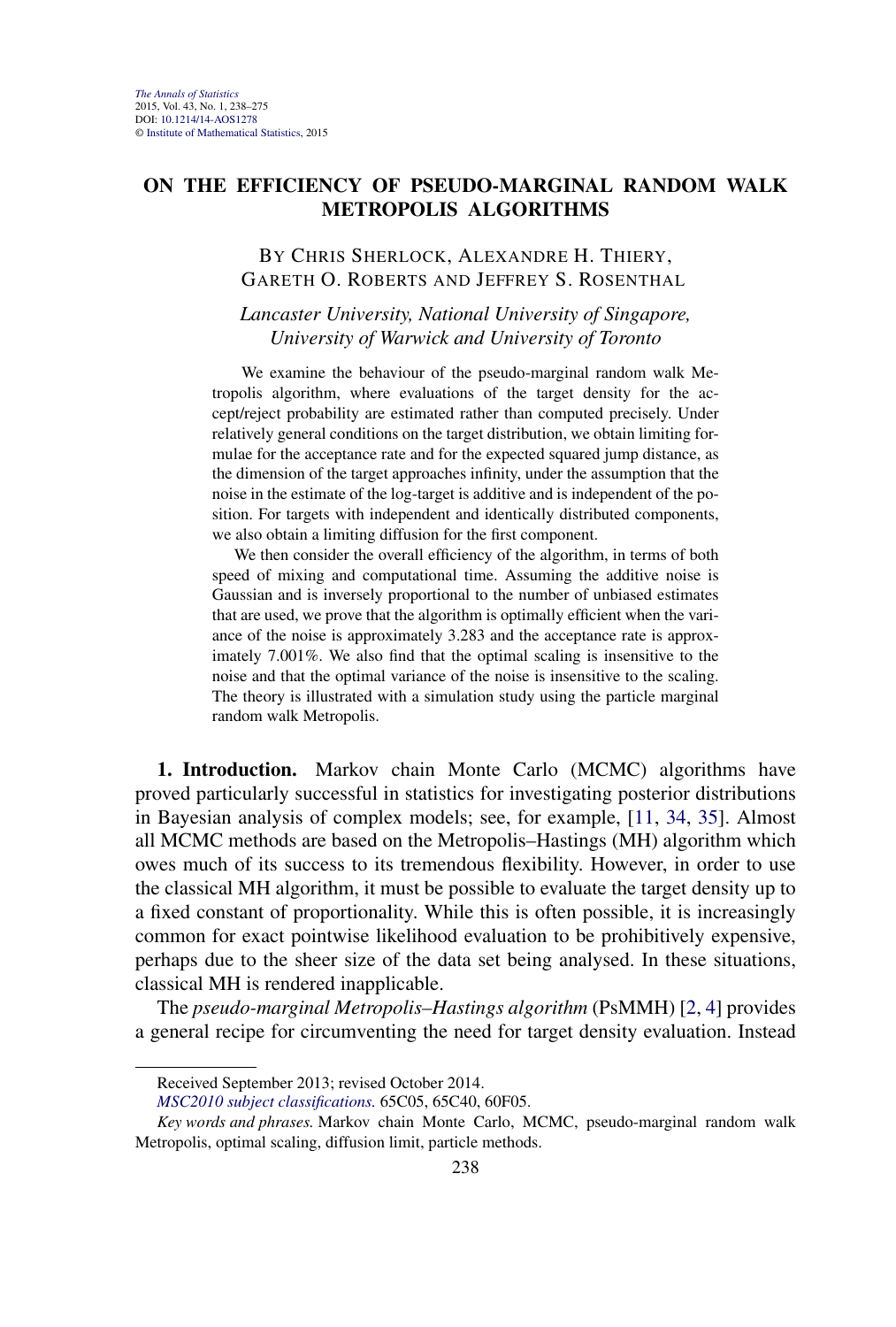it is required only to be able to unbiasedly *estimate* this density. The target densities in the numerator and denominator of the MH accept/reject ratio are then replaced by their unbiased estimates. Remarkably, this yields an algorithm which still has the target as its invariant distribution. One possible choice of algorithm, the *pseudo-marginal random walk Metropolis* (PsMRWM), is popular in practice (e.g., [\[17,](#page-36-0) [19\]](#page-36-0)) because it requires no further information about the target, such as the local gradient or Hessian, which are generally more computationally expensive to approximate than the target itself [\[25\]](#page-36-0).

Broadly speaking, the mixing rate of any PsMMH algorithm decreases as the dispersion in the estimation of the target density increases [\[2\]](#page-35-0). In particular, if the target density happens to be substantially over-estimated, then the chain will be overly reluctant to move from that state leading to a long run of successive rejections (a *sticky patch*). Now, in PsMMH algorithms, the target estimate is usually computed using an average of some number, *m*, of approximations; see Sections [1.1](#page-2-0) and [3.](#page-11-0) This leads to a trade off, with increasing *m* leading to better mixing of the chain, but also to larger computational expense. We shall consider the problem of optimising *m*.

It is well known (e.g., [\[28,](#page-37-0) [32\]](#page-37-0)) that the efficiency of the random-walk Metropolis (RWM) algorithm varies enormously with the scale of the proposed jumps. Small proposed jumps lead to high acceptance rates but little movement across the state space, whereas large proposed jumps lead to low acceptance rates and again to inefficient exploration of the state space. The problem of choosing the optimal scale of the RWM proposal has been tackled for various shapes of target (e.g., [\[5,](#page-35-0) [6,](#page-35-0) [8,](#page-36-0) [10,](#page-36-0) [26,](#page-36-0) [28,](#page-37-0) [31,](#page-37-0) [33\]](#page-37-0)) and has led to the following rule of thumb: choose the scale so that the acceptance rate is approximately 0*.*234. Although nearly all of the theoretical results are based upon limiting arguments in high dimension, the rule of thumb appears to be applicable even in relatively low dimensions (e.g., [\[32\]](#page-37-0)).

This article focusses on the efficiency of the PsMRWM as the dimension of the target density diverges to infinity. For relatively general forms of the target distribution, under the assumption of additive independent noise in the log-target, we obtain (Theorem [1\)](#page-6-0) expressions for the limiting expected squared jump distance (ESJD) and asymptotic acceptance rate. ESJD is now well established as a pragmatic and useful measure of mixing for MCMC algorithms in many contexts (see, e.g., [\[22\]](#page-36-0)), and is particularly relevant when diffusion limits can be established; see, for example, the discussion in [\[29\]](#page-37-0). We then prove a diffusion limit for a rescaling of the first component, in the case of a target with independent and identically distributed components (Theorem [2\)](#page-10-0), the efficiency of the algorithm is then given by the speed of this limiting diffusion, which is equivalent to the limiting ESJD. We examine the relationship between efficiency, scaling, and the distributional form of the noise, and consider the *joint* optimisation of the efficiency of the PsMRWM algorithm (taking computational time into account) with respect to *m*, and the RWM scale parameter. Exact analytical results are obtained (Corollary [1\)](#page-12-0) under an assumption of Gaussian noise in the estimate of the log-target, with a variance that is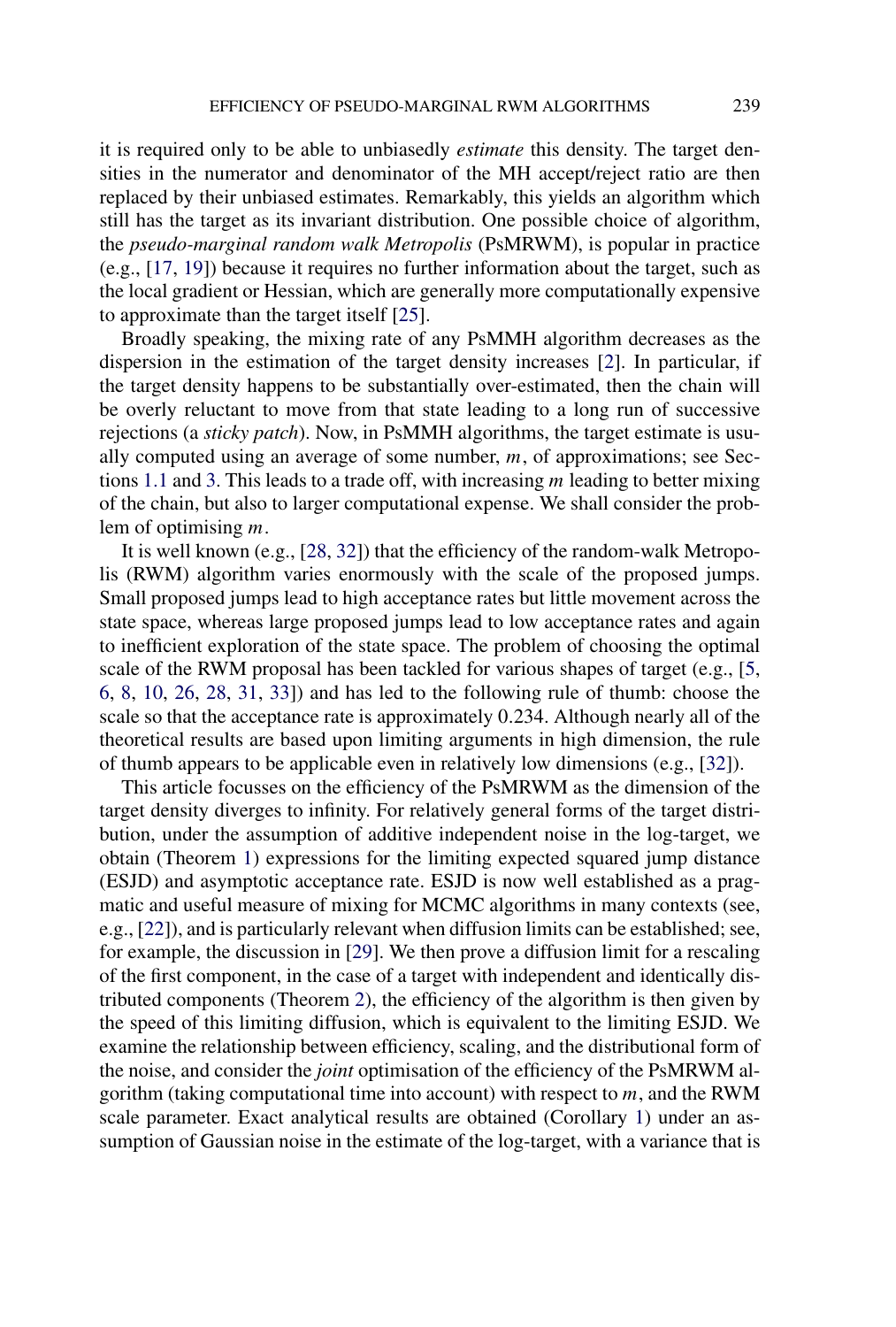<span id="page-2-0"></span>inversely proportional to *m*. In this case, we prove that the optimal noise variance is 3.283, and the corresponding optimal asymptotic acceptance rate is 7.001%, thus extending the previous 23.4% result of [\[26\]](#page-36-0). Finally, we illustrate the use of these theoretical results in a simulation study (Section [4\)](#page-15-0).

1.1. *The PsMRWM*. Consider a state space  $X \subseteq \mathbb{R}^d$ , and let  $\pi(\cdot)$  be a distribution on  $X$ , whose density (with respect to Lebesgue measure) will be referred to as  $\pi(\mathbf{x})$ . The MH updating scheme provides a very general class of algorithms for obtaining an approximate dependent sample from a target distribution,  $\pi(\cdot)$ , by constructing a Markov chain with  $\pi(\cdot)$  as its limiting distribution. Given the current value **x**, a new value **x**<sup>∗</sup> is proposed from a pre-specified Lebesgue density  $q(\mathbf{x}, \mathbf{x}^*)$  and is then accepted with probability  $\alpha(\mathbf{x}, \mathbf{x}^*) = 1 \wedge \alpha$  $[\pi(\mathbf{x}^*)q(\mathbf{x}^*, \mathbf{x})]/[\pi(\mathbf{x})q(\mathbf{x}, \mathbf{x}^*)]$ . If the proposed value is accepted, then it becomes the next current value; otherwise the current value is left unchanged.

The PsMMH algorithm [\[2\]](#page-35-0) presumes the computational infeasibility of evaluating  $\pi(\mathbf{x})$  and uses an approximation  $\hat{\pi}_{\mathbf{v}}(\mathbf{x})$  that depends on some auxiliary variable, **v**. The auxiliary variable is sampled from some distribution  $q_{\text{aux}}(\mathbf{v}|\mathbf{x})$ , and the approximation  $\hat{\pi}_{\bf{v}}(\bf{x})$  is assumed to satisfy that  $\mathbb{E}_{q_{\text{aux}}}[\hat{\pi}_{\bf{V}}(\bf{x})] = c\pi(\bf{x})$ , for some constant  $c > 0$ . The value of the constant is irrelevant to all that follows, and so, without loss of generality, we assume that  $c = 1$ . We also assume that  $\hat{\pi}_v > 0$ .

The PsMMH algorithm creates a Markov chain with a stationary density (since  $c = 1$ ) of

(1.1) 
$$
\tilde{\pi}(\mathbf{x}, \mathbf{v}) = q_{\text{aux}}(\mathbf{x}, \mathbf{v}) \hat{\pi}_{\mathbf{v}}(\mathbf{x}),
$$

which has  $\pi(\mathbf{x})$  as its **x** marginal. When a new value,  $\mathbf{X}^*$ , is proposed via the MH algorithm, a new auxiliary variable,  $V^*$ , is proposed from the density  $q_{\text{aux}}(x^*, v^*)$ . The pair *(***x**∗*,* **v**∗*)* are then jointly accepted or rejected. The acceptance probability for this MH algorithm on *(***x***,* **v***)* is

$$
1 \wedge \frac{\hat{\pi}_{\mathbf{v}^*}(\mathbf{x}^*)q(\mathbf{x}^*, \mathbf{x})}{\hat{\pi}_{\mathbf{v}}(\mathbf{x})q(\mathbf{x}, \mathbf{x}^*)}.
$$

We are thus able to substitute the estimated density for the true density, and still obtain the desired stationary distribution for **x**. Note that for symmetric proposals, this simplifies to  $1 \wedge [\hat{\pi}_{v^*}(x^*)/\hat{\pi}_{v}(x)].$ 

Different strategies exist for producing unbiased estimators, for instance, using importance sampling or latent variable representations, as in [\[16\]](#page-36-0), or using particle filters [\[13,](#page-36-0) [18\]](#page-36-0) as in [\[1\]](#page-35-0). We shall illustrate our theory in the context of Bayesian analysis of a partially observed Markov jump process.

1.2. *Previous related literature*. Pitt et al. [\[24\]](#page-36-0) and Doucet et al. [\[14\]](#page-36-0) examine the efficiency of pseudo-marginal algorithms using bounds on the integrated autocorrelation time  $(I_{\text{ACT}})$  and under the assumptions that the chain is stationary and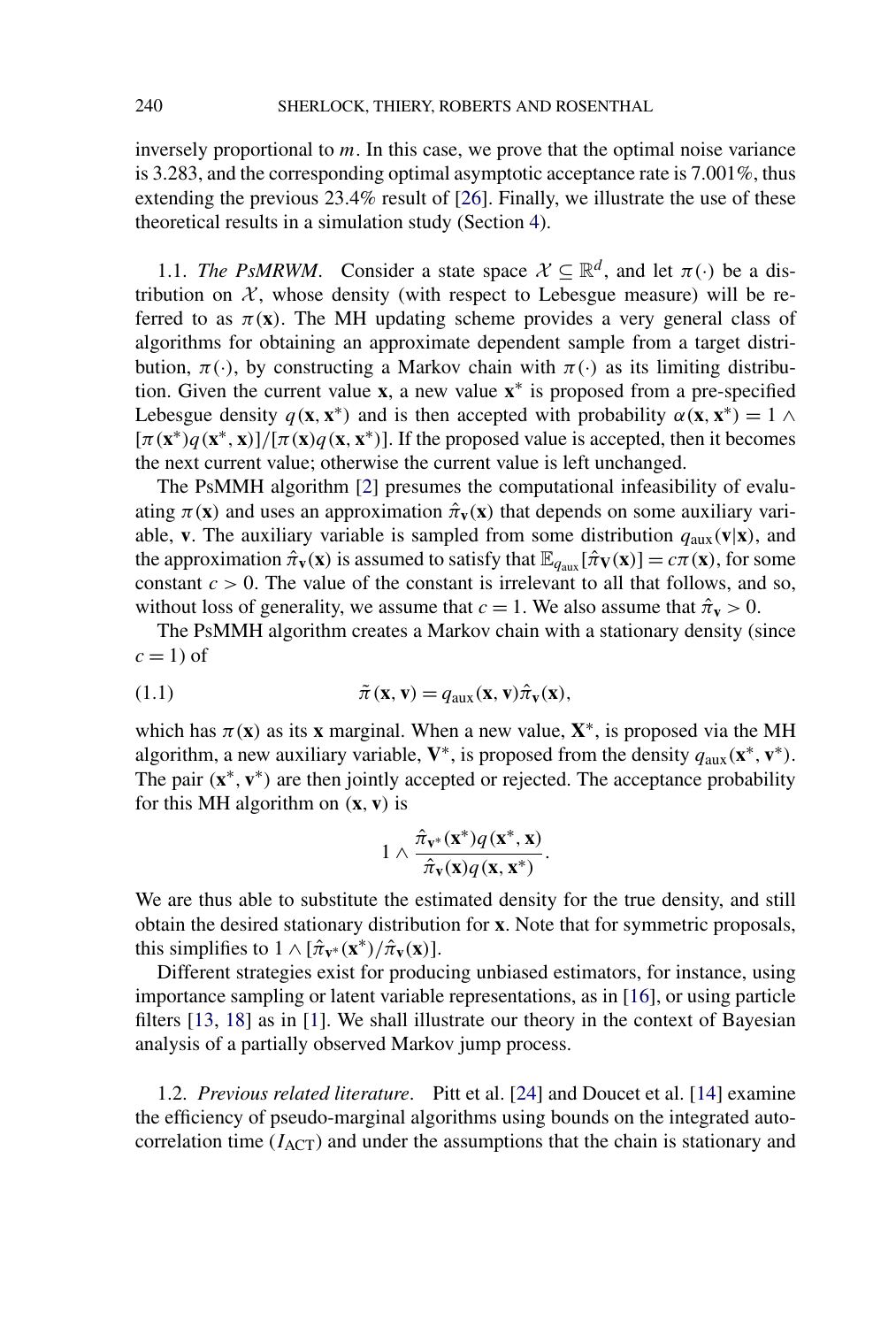<span id="page-3-0"></span>the distribution of the additive noise in the log-target is independent of **x** (our Assumption [1\)](#page-4-0). Under the further assumption that this additive noise is Gaussian and the computing time inversely proportional to its variance (our Assumption [4\)](#page-11-0), both articles then seek information on the optimal variance of this additive noise. Pitt et al. [\[24\]](#page-36-0) consider the (unrealistic) case where the Metropolis–Hastings algorithm is an independence sampler which proposes from the desired target distribution for *x*, and obtain an optimal variance of 0*.*922. Doucet et al. [\[14\]](#page-36-0) consider a general Metropolis–Hastings algorithm and define a parallel hypothetical kernel *Q*<sup>∗</sup> with the same proposal mechanism as the original kernel, *Q*, but where the acceptance rate separates into the product of that of the idealised marginal algorithm (if the true target were known) and that of an independence sampler which proposes from the assumed distribution for the noise. This kernel can never be more efficient than the true kernel. Upper and lower bounds are obtained for the  $I_{\text{ACT}}$  for  $Q^*$  in terms of the of  $I_{\text{ACT}}$  of the exact chain and the  $I_{\text{ACT}}$  and a particular lag-1 autocorrelation of the independence sampler on the noise. These bounds are examined under the assumption that the additive noise is Gaussian and the optimal variance for the noise is estimated to lie between 0*.*922 and 1*.*682.

Other theoretical properties of pseudo-marginal algorithms are considered in [\[3\]](#page-35-0), which gives qualitative (geometric and polynomial ergodicity) results for the method and some results concerning the loss in efficiency caused by having to estimate the target density.

1.3. *Notation*. In this paper, we follow the standard convention whereby capital letters denote random variables, and lower case letters denote their actual values. Bold characters are used to denote vectors or matrices.

# **2. Studying the pseudo marginal random walk Metropolis in high dimensions.**

2.1. *Proposal distribution*. We focus on the case where the proposal, **x**∗, for an update to **x** is assumed to arise from a random walk Metropolis algorithm with an isotropic Gaussian proposal

(2.1) 
$$
\mathbf{X}^* = \mathbf{x} + \lambda \mathbf{Z} \quad \text{where } \mathbf{Z} \sim \mathbf{N}(\mathbf{0}, \mathbf{I}),
$$

and **I** is the  $d \times d$  identity matrix, and  $\lambda > 0$  is the scaling parameter for the proposal. The results presented in this article extend easily to a more general correlation matrix by simply considering the linear co-ordinate transformation which maps this correlation matrix to the identity matrix and examining the target in this transformed space. In proving the limiting results we consider a sequence of *d*-dimensional target probabilities  $\pi^{(d)}$ . In dimension *d* the proposal is  $\mathbf{X}^{(d)*} \stackrel{\mathcal{D}}{\sim} \mathbf{N}(\mathbf{x}^{(d)}, \lambda^{(d)2} \mathbf{I}^{(d)}).$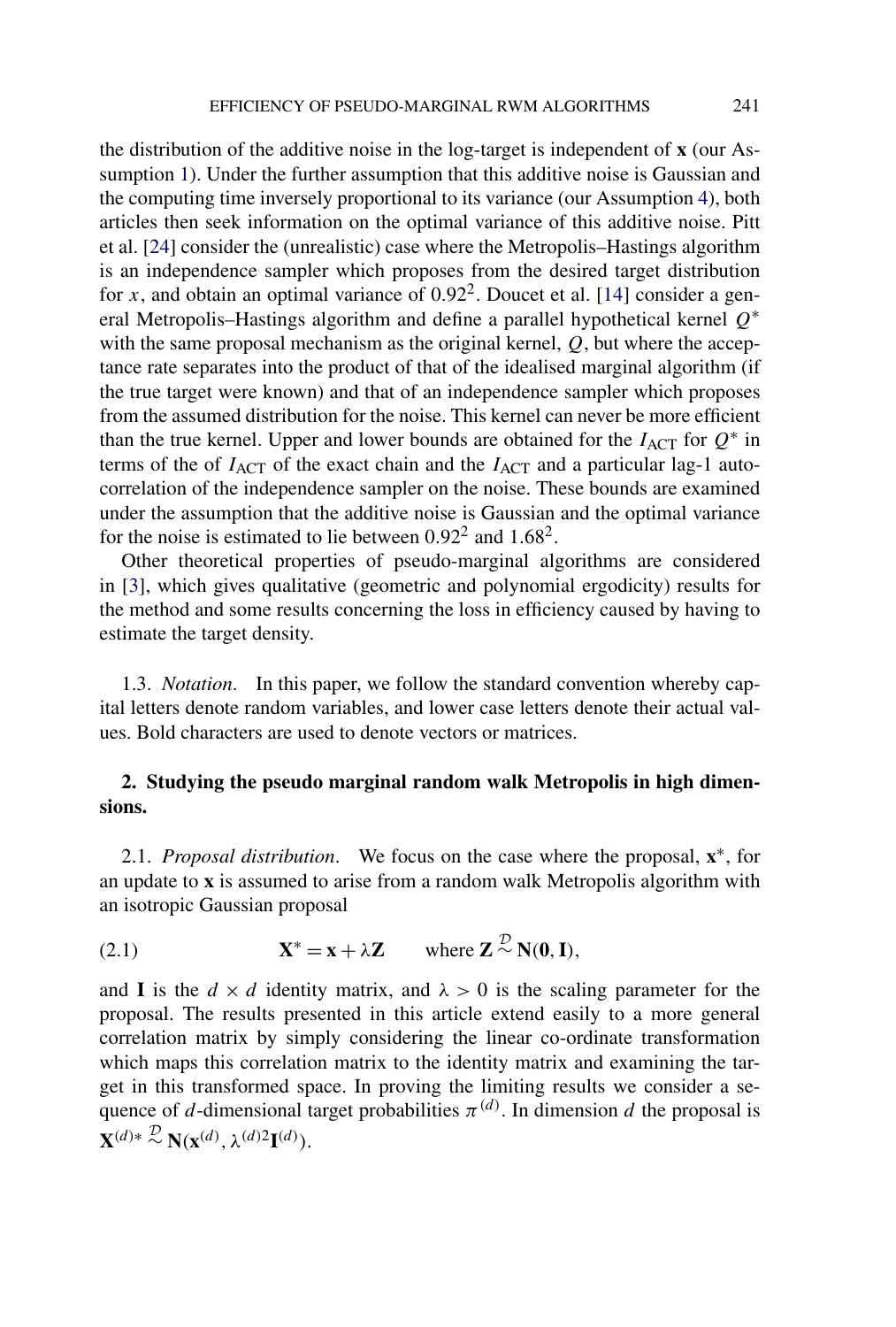<span id="page-4-0"></span>2.2. *Noise in the estimate of the log-target*. We will work throughout with the log-density of the target, and it will be convenient to consider the difference between the estimated log-target  $[\log \hat{\pi}_V(\mathbf{x})]$  and the true log-target  $[\log \pi(\mathbf{x})]$  at both the proposed values  $(\mathbf{x}^*, V^*)$  and the current values  $(\mathbf{x}, V)$ , as well as the difference between these two differences,

(2.2) 
$$
\begin{cases} W := \log \hat{\pi}_V(\mathbf{x}) - \log \pi(\mathbf{x}), \\ W^* := \log \hat{\pi}_{V^*}(\mathbf{x}^*) - \log \pi(\mathbf{x}^*), \\ B := W^* - W. \end{cases}
$$

Throughout this article we assume the following.

ASSUMPTION 1. The Markov chain  $(X, W) = \{(X_k, W_k)\}_{k>0}$  is stationary, and the distribution of the additive noise in the estimated log-target at the proposal, *W*∗, is independent of the proposal itself, **X**∗.

REMARK 1. It is unrealistic to believe that the second part of Assumption 1 should hold in practice. Pragmatically, this assumption is necessary in order to make progress with the theory presented herein; however, in our simulation study in Section [4](#page-15-0) we provide evidence that, in the scenarios considered, the variation in the noise distribution is relatively small.

Note that the noise term within the Markov chain, *W*, does not have the same distribution as the noise in the proposal, *W*∗, since, for example, moves away from positive values of *W* will be more likely to be rejected than moves away from negative values of *W*. In the notation of Section [1.1,](#page-2-0) since *W*<sup>∗</sup> is a function of **V**,  $q_{\text{aux}}(\mathbf{x}^*, \mathbf{v})$  now gives rise to  $g^*(w^*)$ , the density of the noise in the estimate of the log-target, which is independent of **x**∗. Integrating [\(1.1\)](#page-2-0) gives the joint stationary density of the Markov chain *(***X***,W)* as

$$
(2.3) \t\t\t g^*(w)e^w\pi(\mathbf{x}).
$$

This is Lemma 1 of [\[24\]](#page-36-0). Under Assumption 1, *W* and **X** are therefore independent, and the stationary density of *W* is  $g^*(w)e^w$ .

2.3. *High-dimensional target distribution*. We describe in this section conditions on the sequence of target densities  $\pi^{(d)}$  that ensure that the quantity  $log[\pi^{(d)}(\mathbf{X}^*)/\pi^{(d)}(\mathbf{X})]$  behaves asymptotically as a Gaussian distribution under an appropriate choice of jump scaling  $\lambda^{(d)}$ . The main assumption is that there exist sequences of scalings  $s_g^{(d)} > 0$  and  $s_L^{(d)} > 0$  for the gradient and the Laplacian of the log-likelihood  $\log \pi^{(d)}$  such that the following two limits hold in probability:

(2.4) 
$$
\lim_{d \to \infty} \frac{\|\nabla \log \pi^{(d)}(\mathbf{X}^{(d)})\|}{s_g^{(d)}} = 1 \text{ and } \lim_{d \to \infty} \frac{\Delta \log \pi^{(d)}(\mathbf{X}^{(d)})}{s_L^{(d)}} = -1,
$$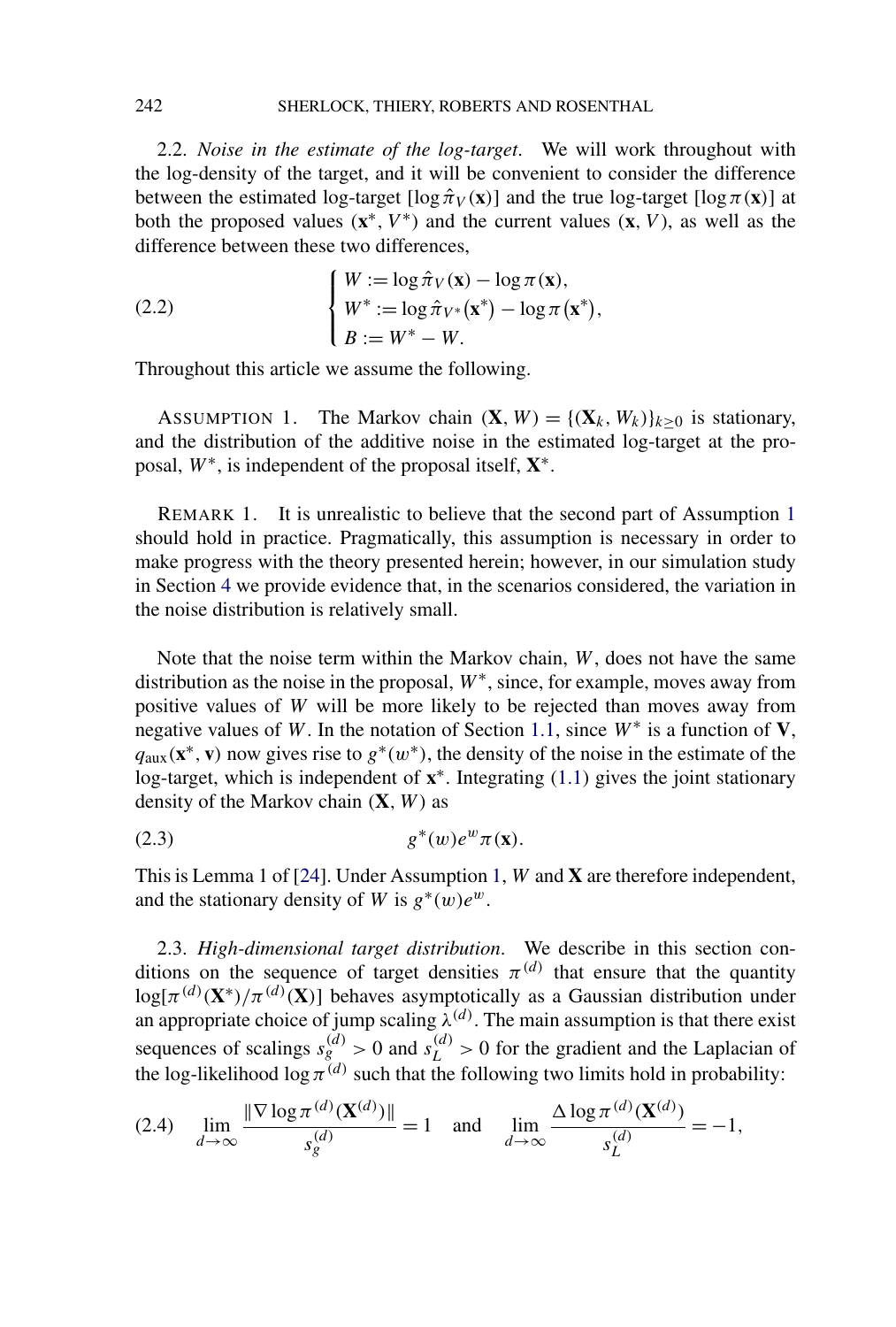<span id="page-5-0"></span>for  ${\bf X}^{(d)} \stackrel{D}{\sim} \pi^{(d)}$ . In the rest of this article we assume that the sequence of densities  $\pi^{(d)}$  is such that for each index  $i \geq 1$ , with all components of **x** fixed except the *i*th, the *i*th component satisfies

(2.5) 
$$
\frac{\partial \pi^{(d)}}{\partial x_i} \to 0 \quad \text{as } |x_i| \to \infty.
$$

Under this regularity condition, an integration by parts shows that

$$
\mathbb{E}[\|\nabla \log \pi^{(d)}(\mathbf{X}^{(d)})\|^2] = -\mathbb{E}[\Delta \log \pi^{(d)}(\mathbf{X}^{(d)})].
$$

Equation [\(2.4\)](#page-4-0) thus yields  $\lim_{d\to\infty} (s_g^{(d)})^2 / s_L^{(d)} = 1$ . We will suppose from now on, without loss of generality, that  $s_g^{(d)} = \sqrt{s_L^{(d)}} =: s^{(d)}$ . We also require that no single component of the local Hessian  $H^{(d)}(\mathbf{x}) := [\partial_{ij}^2 \log \pi^{(d)}(\mathbf{x})]_{0 \le i, j \le d}$  dominate the others in the sense that the limit

(2.6) 
$$
\lim_{d \to \infty} \frac{\text{Trace}[(H^{(d)})^2(\mathbf{X}^{(d)})]}{(s^{(d)})^4} = 0
$$

holds in probability. We also assume that the Hessian matrix is sufficiently regular so that for any  $\sigma^2$ ,  $\varepsilon > 0$  and  $\mathbf{Z}^{(d)} \stackrel{\mathcal{D}}{\sim} \mathbf{N}(0, \mathbf{I}^{(d)})$ 

$$
\lim_{d \to \infty} \mathbb{P}\left(\sup_{t \in (0,1)} \left| \frac{\langle \mathbf{Z}^{(d)}, [H^{(d)}(\mathbf{X}^{(d)} + t\sigma \mathbf{Z}^{(d)}/s^{(d)}) - H^{(d)}(\mathbf{X}^{(d)})]\mathbf{Z}^{(d)} \rangle}{(s^{(d)})^2} \right| > \varepsilon \right)
$$
\n(2.7)

These conditions are discussed in detail in [\[31\]](#page-37-0) where they are shown to hold, for example, when the target is the joint distribution of successive elements of a class of finite-order multivariate Markov processes. The targets considered in [\[26,](#page-36-0) [28\]](#page-37-0) and Section [2.5](#page-9-0) all satisfy the conditions with  $s^{(d)} \propto d^{1/2}$ . We record the conditions formally as:

ASSUMPTION 2. The sequence of densities  $\pi^{(d)}$  satisfies equations [\(2.4\)](#page-4-0),  $(2.6)$ ,  $(2.7)$ , and the regularity condition  $(2.5)$ .

We shall show in next section that under these assumptions the choice of jump size

$$
\lambda^{(d)} := \frac{\ell}{s^{(d)}}
$$

for a parameter  $\ell > 0$  leads to a Gaussian asymptotic behaviour for  $\log[\pi^{(d)}(\mathbf{X}^*)]$  $\pi^{(d)}(\mathbf{X})$ . This ensures that for high dimensions, the mean acceptance probability  $\alpha^{(d)}(\ell)$  of the MCMC algorithm,

$$
\alpha^{(d)}(\ell) := \mathbb{E}\bigg[1 \wedge \frac{\pi^{(d)}(\mathbf{X}^{(d)} + \lambda^{(d)}\mathbf{Z}^{(d)})e^{W^*}}{\pi^{(d)}(\mathbf{X}^{(d)})e^W}\bigg],
$$

stays bounded away from zero and one.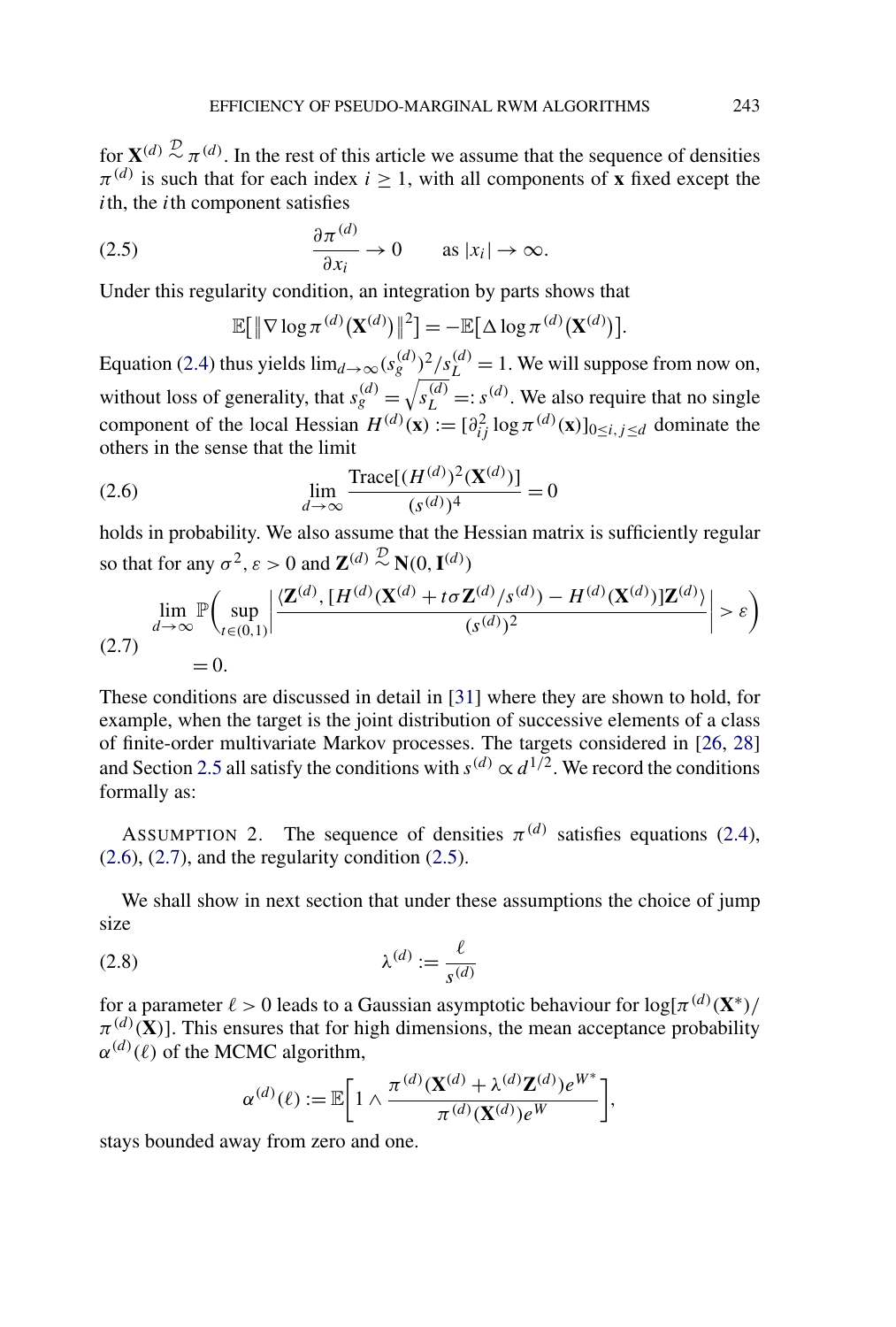<span id="page-6-0"></span>2.4. *Expected squared jump distance*. A standard measure of efficiency for local algorithms is the Euclidian expected squared jumping distance (e.g., [\[8,](#page-36-0) [31,](#page-37-0) [33\]](#page-37-0)) usually defined as  $\mathbb{E} \|\mathbf{X}_{k+1} - \mathbf{X}_k\|^2$ . Consider, for example, a target with elliptical contours, or one which has components which are independent and identically distributed up to a scale parameter. In such situations the Euclidean ESJD is dominated by those components with a larger scale. We would prefer an efficiency criterion which weights components at least approximately equally, so that moves along each component are considered relative to the scale of variability of that component. A squared Mahalanobis distance is the natural extension of Euclidean ESJD, and in the case of the two example targets mentioned above, it is exactly the correct generalisation of Euclidean ESJD. We therefore define a generalised potential squared jump distance for a single iteration with respect to some  $d \times d$ positive definite symmetric matrix  $\mathbf{T}^{(d)}$ ,  $\mathbb{E}[\|\mathbf{X}_{k+1}^{(d)} - \mathbf{X}_k^{(d)}\|_{\mathbf{T}^{(d)}}^2]$ , where the Markov chain  ${\mathbf X}_k^{(d)}\}_{k\geq0}$  is assumed to evolve at stationarity and  $||z||^2_{\mathbf{T}^{(d)}} := \langle z, \mathbf{T}^{(d)}z \rangle$ . We will require that, in the limit as  $d \rightarrow \infty$ , no one principal component of  $\mathbf{T}^{(d)}$  dominates the others in the sense that

(2.9) 
$$
\text{Trace}[(\mathbf{T}^{(d)})^2]/\text{Trace}[\mathbf{T}^{(d)}]^2 \to 0.
$$

Clearly, (2.9) is satisfied when  $\mathbf{T}^{(d)} = I_d$  (i.e., Euclidian ESJD).

THEOREM 1. *Consider a PsMRWM algorithm*. *Assume that the additive noise satisfies Assumption* [1,](#page-4-0) *the sequence of densities π(d) satisfy Assumption* [2,](#page-5-0) *and the sequence of jump distance matrices* **T***(d) satisfy* (2.9). *Assume further that the jump size*  $\lambda^{(d)}$  *is given by* [\(2.8\)](#page-5-0) *for some fixed*  $\ell > 0$ .

(1) Acceptance probability. *The mean acceptance probabilities*  $\alpha^{(d)}(\ell)$  *converge as*  $d \rightarrow \infty$  *to a nontrivial value*  $\alpha(\ell)$ ,

(2.10) 
$$
\lim_{d \to \infty} \alpha^{(d)}(\ell) = 2 \times \mathbb{E}\bigg[\Phi\bigg(\frac{B}{\ell} - \frac{\ell}{2}\bigg)\bigg] =: \alpha(\ell),
$$

*with B as in* [\(2.2\)](#page-4-0), *where is the cumulative distribution of a standard Gaussian distribution*.

(2) Expected squared jump distance. *A rescaled expected squared jump distance converges as*  $d \rightarrow \infty$  *to a related limit,* 

$$
(2.11) \qquad \lim_{d \to \infty} \frac{(s^{(d)})^2}{\text{Trace}[\mathbf{T}^{(d)}]} \times \mathbb{E} \|\mathbf{X}_{k+1}^{(d)} - \mathbf{X}_k^{(d)}\|_{\mathbf{T}^{(d)}}^2 = \ell^2 \times \alpha(\ell) =: J(\ell).
$$

Theorem 1 is proved in Section [5.1.](#page-18-0) It establishes limiting values for the acceptance probability and expected squared jump distance, and more importantly for the relationship between them, which is crucial to establishing optimality results as we shall see. Further, (2.11) shows that, as is common in scaling problems for MCMC algorithms (e.g., in [\[26,](#page-36-0) [27\]](#page-36-0)), the ESJD decomposes into the product of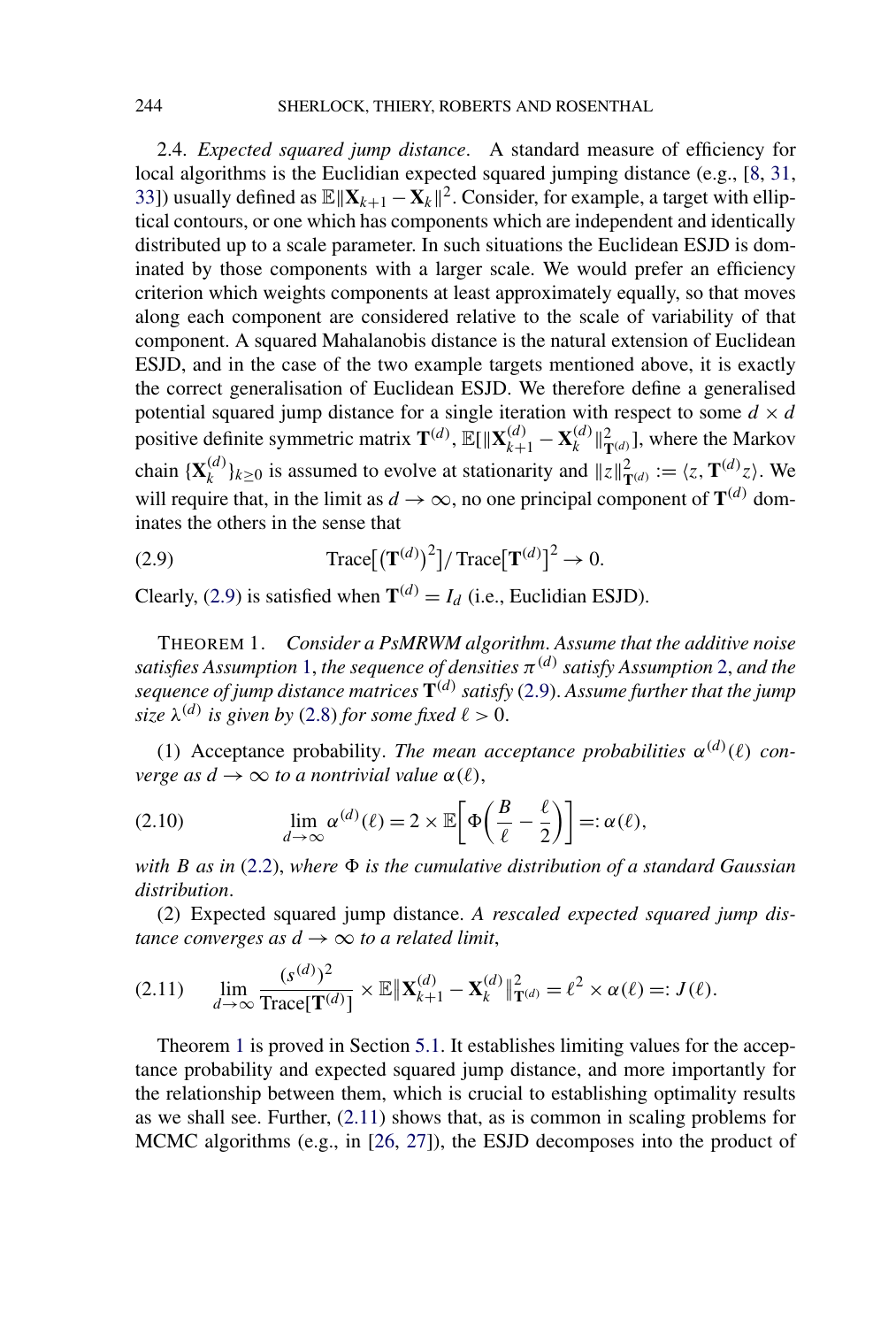<span id="page-7-0"></span>the acceptance probability  $\alpha(\ell)$  and the expected squared *proposed* jumping distance  $\ell^2$ , implying an asymptotic independence between the size of the proposed move and the acceptance event. As in the RWM case, we wish to be able to consider  $J(\ell)$  to be a function of the asymptotic acceptance rate  $\alpha(\ell)$ . Our next result, which is proved in Section [5.2,](#page-20-0) shows that this is indeed possible.

PROPOSITION 1. *For a PsMRWM algorithm with noise difference B as in* [\(2.2\)](#page-4-0), with jump size determined by  $\ell > 0$  as in [\(2.8\)](#page-5-0), and with limiting asymp*totic acceptance rate*  $\alpha(\ell)$  *as in* [\(2.10\)](#page-6-0), *the mapping*  $\ell \mapsto \alpha(\ell)$  *is a continuous decreasing bijection from*  $(0, +\infty)$  *to*  $(0, \alpha_{\text{max}}]$ *, where* 

$$
\alpha_{\max} := \lim_{\ell \to 0} \alpha(\ell) = 2 \times \mathbb{P}[B > 0].
$$

Proposition 1 yields that  $\alpha_{\text{max}} = \sup_{\ell > 0} \alpha(\ell)$ . When there is no noise in the estimate of the target, as already proved in [\[26\]](#page-36-0), the acceptance rate simplifies to  $\alpha_0(\ell) := 2\Phi(-\ell/2)$ , and the associated expected squared jump distance reads  $J_0(\ell) = \ell^2 \alpha_0(\ell)$ . Thus we may also consider the asymptotic efficiency of a pseudomarginal algorithm relative to the idealised algorithm if the target were known precisely by defining  $J_{rel}(\ell) = J(\ell)/J_0(\ell)$ , which also reads

(2.12) 
$$
J_{\text{rel}}(\ell) = \frac{1}{\Phi(-\ell/2)} \mathbb{E}\bigg[\Phi\bigg(\frac{B}{\ell} - \frac{\ell}{2}\bigg)\bigg].
$$

The following proposition, which is proved in Section [5.3,](#page-21-0) shows that the relative efficiency can never exceed unity and that it is bounded below by the acceptance rate in the limit as  $\ell \to 0$ .

PROPOSITION 2. *With*  $\alpha(\ell)$  *and*  $J_{rel}(\ell)$  *as defined in* [\(2.10\)](#page-6-0) *and* (2.12) *respectively*,

$$
\alpha_{\max} \leq J_{\text{rel}}(\ell) \leq 1.
$$

The quantities  $\alpha(\ell)$ ,  $J(\ell)$  and  $J_{rel}(\ell)$  depend upon the distribution of *B*, and hence on the distribution of the additive noise *W* from [\(2.2\)](#page-4-0). Figure [1](#page-8-0) considers two particular cases: where the distribution of the additive noise is Gaussian, that is,  $\mathbf{W}^* \sim \mathbf{N}(-\sigma^2/2, \sigma^2)$  (which we shall consider further in Section [3\)](#page-11-0), and where the distribution of the additive noise is Laplace (i.e., double-exponential), with mean  $\log(1 - \sigma^2/2)$  and scale parameter  $\sigma/\sqrt{2}$ . For each of these two cases, it shows a *contour plot* of  $J(\ell)$  as a function of the proposal scaling parameter  $\ell$  and of the standard deviation of the additive noise,  $\sigma$ . Figure [2](#page-8-0) shows the equivalent plots for  $J_{\text{rel}}(\ell)$ .

Our ultimate goal is often to choose  $\ell$  to *maximise*  $J(\ell)$ , and thus obtain an *optimal* limiting diffusion (and hence an approximately optimal algorithm for finite *d* too). We shall use Theorem [1](#page-6-0) to establish an optimal acceptance rate in a particular limiting regime, in Section [3.2](#page-12-0) below.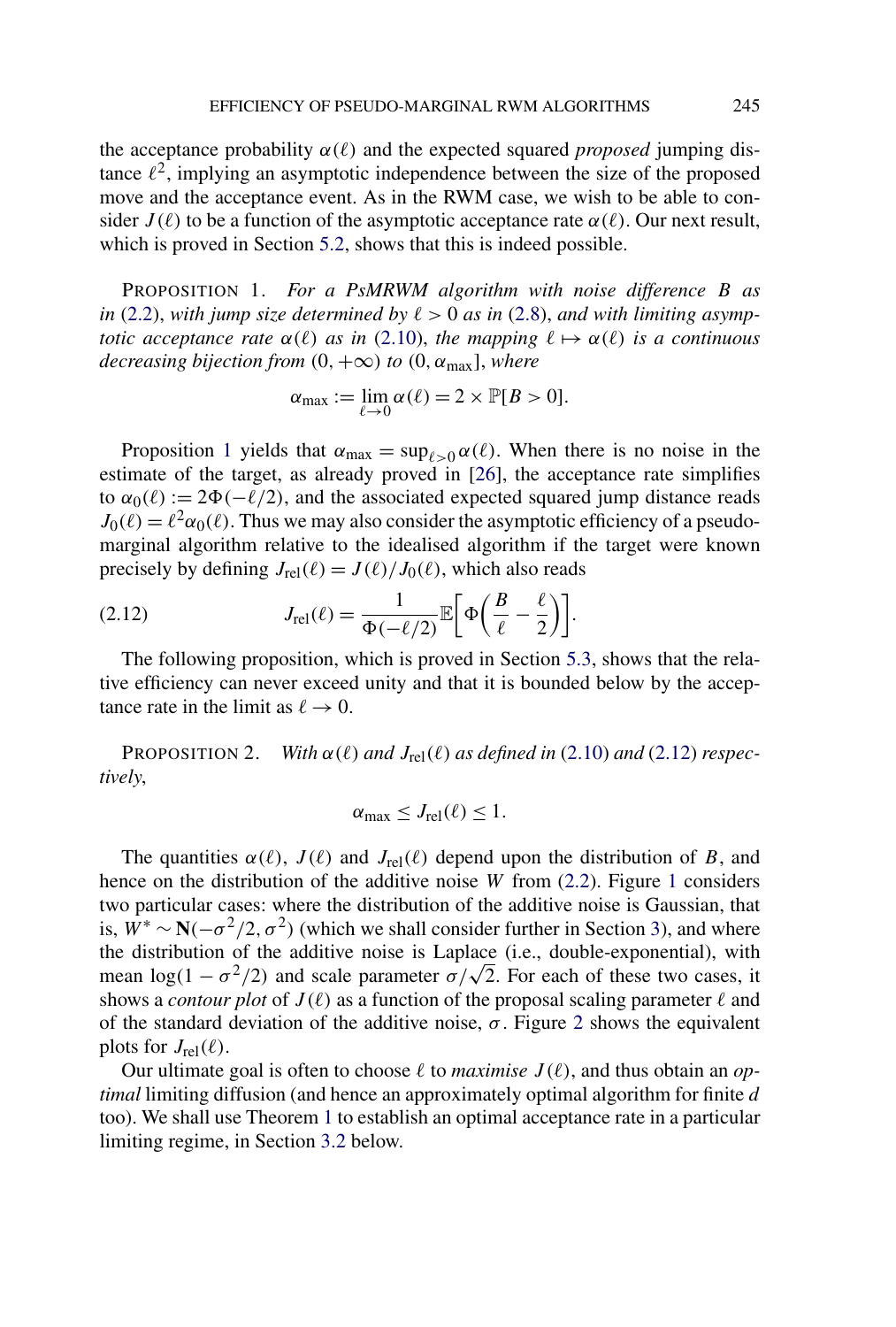<span id="page-8-0"></span>

FIG. 1. *Contour plots of the asymptotic expected squared jump distance*  $J(\ell)$  *from* [\(2.11\)](#page-6-0) *plotted as a function of the scaling parameter and of the standard deviation*, *σ* , *of the additive noise*. *In the left-hand panel the additive noise in the log-target is assumed to be Gaussian*, *and in right-hand panel it is assumed to have a Laplace distribution*.

Figure 2 illustrates that, except for small values of the scaling, the relative efficiency for a given noise distribution is relatively insensitive to the scaling. Related to this, from Figure 1 it appears that the optimal scaling [i.e., the value  $\ell$  which maximises  $J(\ell)$  is relatively insensitive to the variance of the additive noise. When there is no noise, the optimum is  $\hat{\ell}_0 \approx 2.38$  as first noted in [\[26\]](#page-36-0); however,



FIG. 2. *Contour plots of*  $J_{rel}(\ell)$  *from* [\(2.12\)](#page-7-0), *the asymptotic expected squared jump distance relative to the idealised algorithm*, *plotted as a function of the scaling parameter and of the standard deviation*, *σ* , *of the additive noise*. *In the left-hand panel the additive noise in the log-target is assumed to be Gaussian*, *and in the right-hand panel it is assumed to have a Laplace distribution*.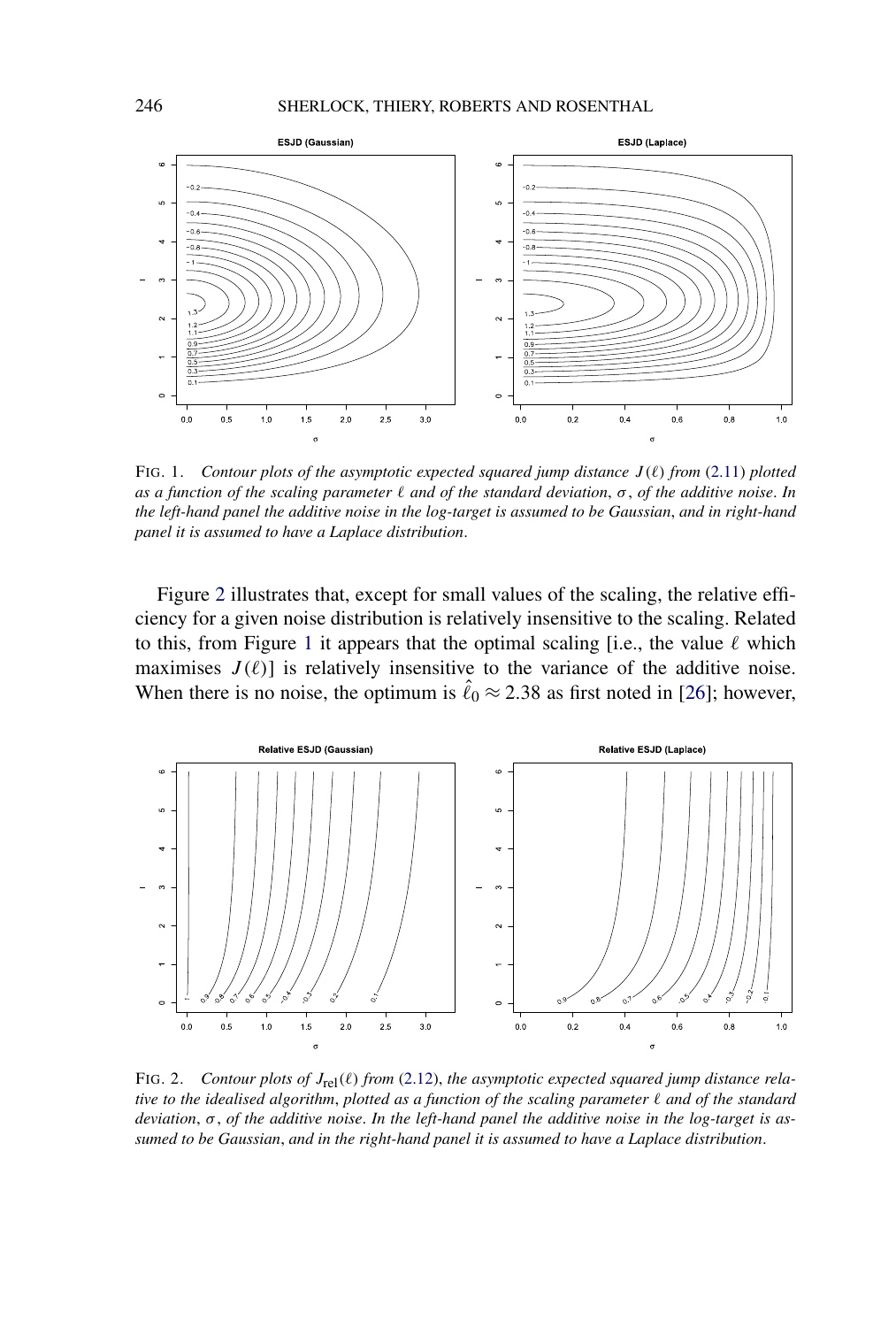<span id="page-9-0"></span>the optimum remains close to 2*.*5 across a range of variances for both choices of noise distribution.

For these two examples, as might be expected, for any given scaling of the random walk proposal, the efficiency relative to the idealised algorithm decreases as the standard deviation of the noise increases, a phenomenon that is investigated more generally in [\[3\]](#page-35-0). Thus there is an implicit *cost* of having to estimate the target density. As a result of this, we should not expect the optimal acceptance probability for RWM of 0*.*234 to hold here.

2.5. *Diffusion limit*. We next prove that PsMRWM in high dimensions can be well-approximated by an appropriate diffusion limit (obtained as  $d \rightarrow \infty$ ). This provides further justification for measuring efficiency by the ESJD, as discussed in detail in [\[29\]](#page-37-0). Briefly, the limiting ESJD (suitably scaled) is equal to the square of the limiting process's diffusion coefficient, *h* say. By a simple time change argument, the asymptotic variance of *any* Monte Carlo estimate of interest is inversely proportional to *h*. Minimising variance is thus equivalent to maximising *h*; that is, *h* becomes (at least in the limit) unambiguously the right quantity to optimise. By constrast, MCMC algorithms which have nondiffusion limits can behave in very different ways, and ESJD may not be an appropriate way to compare algorithms in such cases.

We shall consider in this section the PsMRWM algorithm applied to a sequence of simple i.i.d. target densities

$$
\pi^{(d)}(x_1,\ldots,x_d) = \prod_{i=1}^d f(x_i),
$$

where *f* is a one-dimensional probability density. We assume throughout this section that the following regularity assumptions hold.

ASSUMPTION 3. The first four moments of the distribution with density *f* are finite. The log-likelihood mapping  $x \mapsto \log f(x)$  is smooth with second, third, and fourth derivatives globally bounded.

One can verify that under Assumption 3, the target  $\pi^{(d)}$  satisfies Assumption [2.](#page-5-0) It is important to stress that the ESJD analysis of Section [2.4](#page-6-0) only relies on the weaker Assumption [2,](#page-5-0) and as discussed at the end of the previous section, is valid for much more general target distributions than the ones with i.i.d. coordinates considered in this section. The stronger Assumption 3 are standard in the diffusion-limit literature and are, perhaps, the simplest from which a diffusion limit is expected to result [\[26\]](#page-36-0). However, these i.i.d. assumptions have been relaxed in various directions [\[5,](#page-35-0) [6,](#page-35-0) [8,](#page-36-0) [9,](#page-36-0) [23\]](#page-36-0), and we believe that our diffusion limit Theorem [2](#page-10-0) could also be extended to similar settings at the cost of considerably less transparent proofs.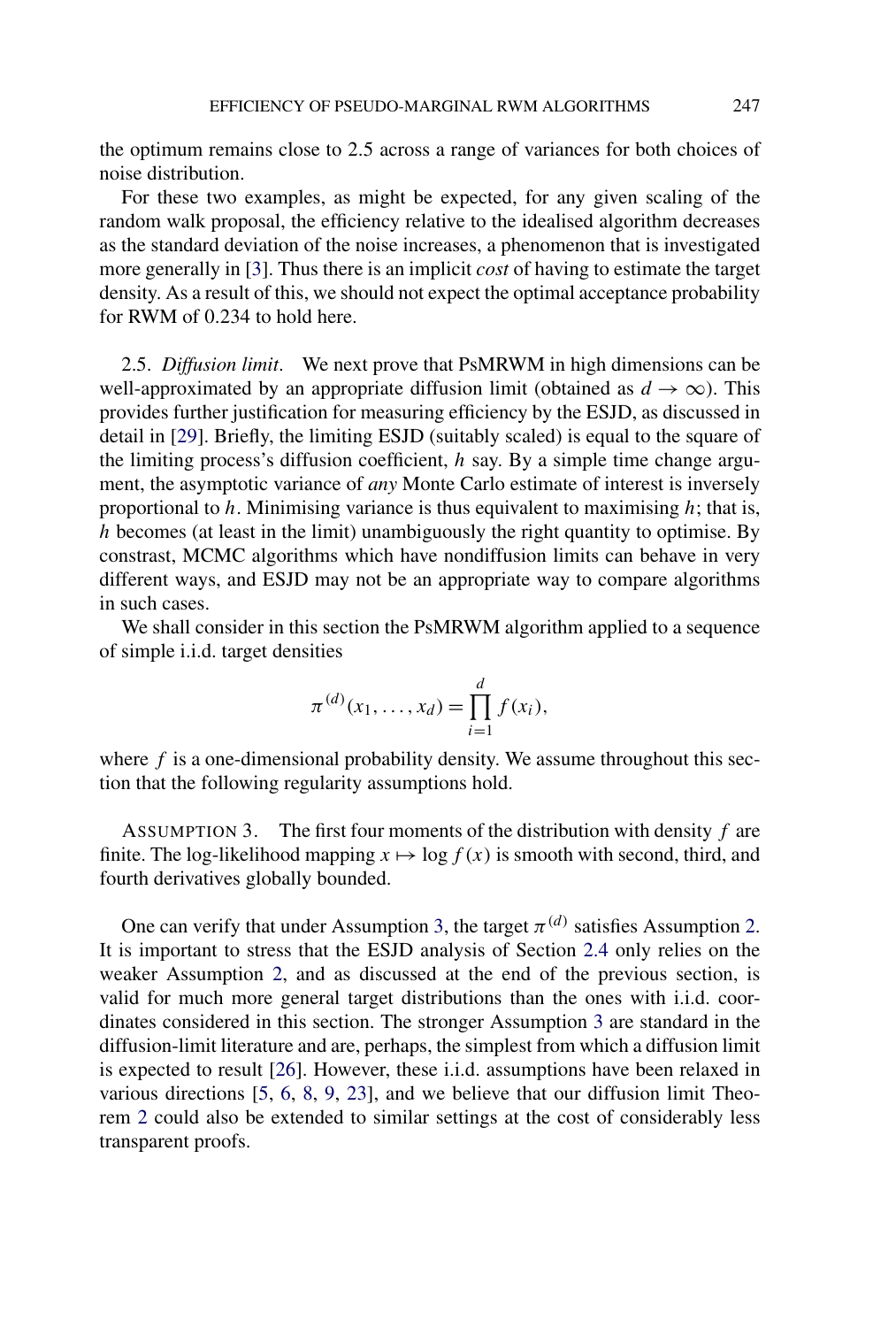<span id="page-10-0"></span>In the remainder of this article we consider the sequences of scaling functions  $\sqrt{s_L^{(d)}} = s_g^{(d)} := \sqrt{I \times d}$ , with

(2.13) 
$$
I := \mathbb{E}[(\log f(X))']^{2}] = -\mathbb{E}[(\log f(X))'']
$$

and  $X \stackrel{D}{\sim} f(x) dx$ . Indeed, equation [\(2.4\)](#page-4-0) is satisfied; consequently, for a tuning parameter  $\ell > 0$ , we consider *d*-dimensional RWM proposals with scaling

(2.14) 
$$
\lambda^{(d)} := \ell I^{-1/2} \delta^{1/2} \quad \text{with } \delta = 1/d
$$

as in  $(2.8)$ . The quantity *I*, which quantifies the roughness and the scale of the marginal density  $f(x) dx$ , has been introduced in the definition of the RWM jumpsize (2.14) so that all our limiting results on the *optimal* choice of parameter  $\ell$  are independent of  $f(x) dx$ . The main result of this section is a diffusion limit for a rescaled version  $V^{(d)}$  of the first coordinate process. For time  $t > 0$  we define the piecewise-constant continuous-time process

$$
V^{(d)}(t) := X_{\lfloor dt \rfloor, 1}^{(d)}
$$

with the notation  $\mathbf{X}_k^{(d)} = (X_{k,1}^{(d)}, \dots, X_{k,d}^{(d)}) \in \mathbb{R}^d$  so that  $V^{(d)}(t)$  is the first coordinate of  $\mathbf{X}_{\lfloor dt \rfloor}^{(d)}$ . Note that in general the process  $V^{(d)}$  is not Markovian. The next theorem shows that nevertheless, in the limit  $d \rightarrow \infty$ , the process  $V^{(d)}$  converges weakly to an explicit Langevin diffusion. This result thus generalises the original RWM diffusion limit proved in [\[26\]](#page-36-0).

THEOREM 2. *Let T >* 0 *be a finite time horizon*. *For all d* ≥ 1 *let each Markov chain and the additive noise satisfy Assumption* [1,](#page-4-0) *let the sequence of product form densities*  $\pi^{(d)}$  *satisfy the regularity Assumption* [3](#page-9-0) *and set the scale of the jump proposals as in equation* (2.14). *Then, as*  $d \rightarrow \infty$ *,* 

$$
V^{(d)} \Rightarrow V
$$

*in the Skorokhod topology on D(*[0*, T* ]*)*, *where V satisfies the Langevin SDE*

(2.15) 
$$
dV_t = h^{1/2}(\ell) dB_t + \frac{1}{2}h(\ell)\nabla \log f(V_t) dt
$$

 $\omega$  *with initial distribution*  $V_0 \stackrel{D}{\sim} f$  *and*  $B_t$  *a standard Brownian motion. The speed function h is proportional to the asymptotic rescaled ESJD function J* ,

$$
h(\ell) = J(\ell)/I,
$$

*with the constant of proportionality I defined by equation* (2.13).

The time change argument discussed before Theorem 2 shows that the quantity *J*<sub>rel</sub> exactly measure the loss of mixing efficiency (computational time not taken into consideration) when exact evaluations of the target density are replaced by unbiased estimates; as already mentioned, the pseudo-marginal algorithm always has worse mixing properties than the idealised algorithm.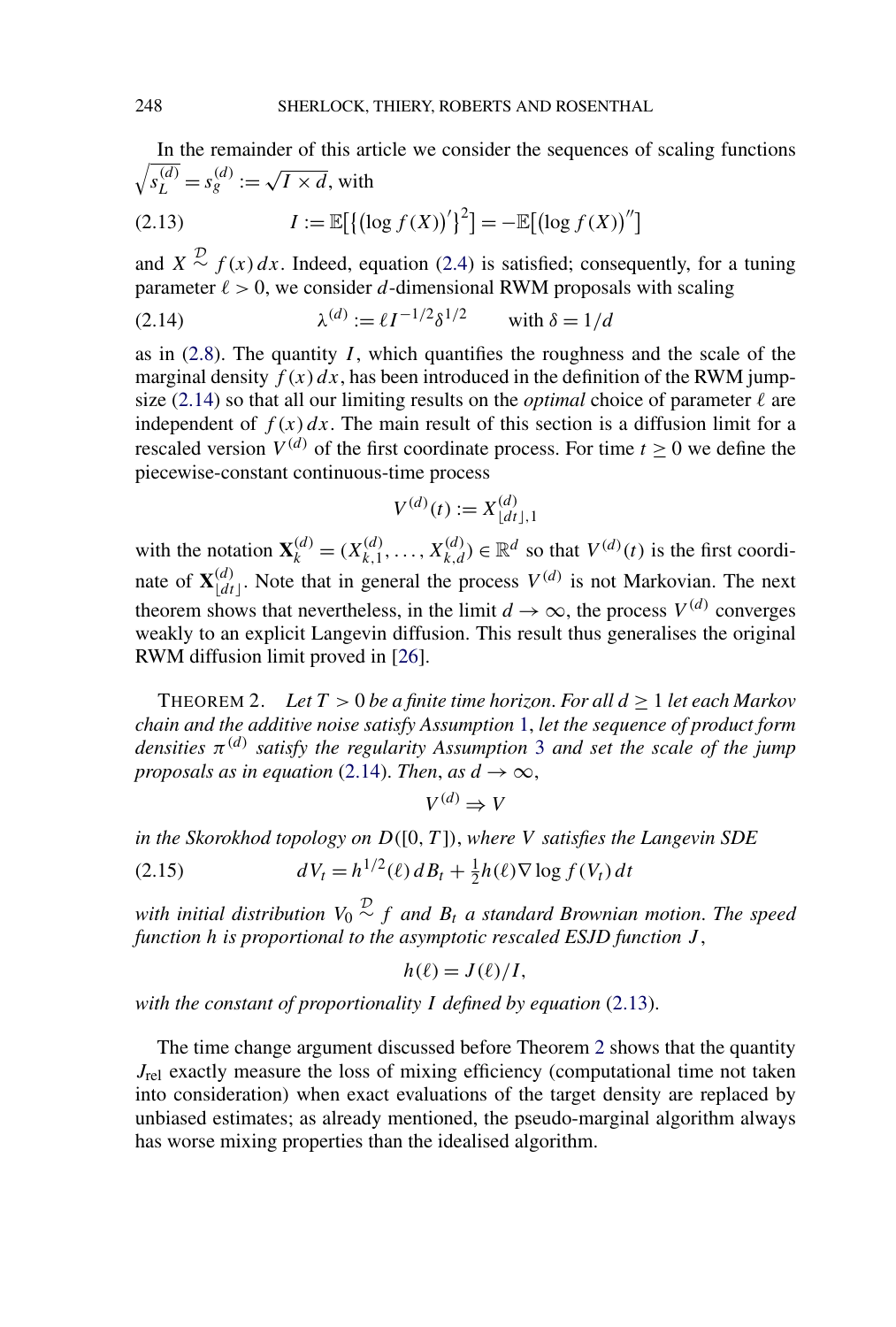<span id="page-11-0"></span>**3. Optimising the PsMRWM.** We next consider the question of optimising the PsMRWM. Now, when examining the efficiency of a standard RWM, the expected computation (CPU) time is usually not taken into account since it is implicitly assumed to be independent of the choice of tuning parameter(s). This may indeed be approximately true for the RWM. However, for the PsMRWM the expected CPU time for a single iteration of the algorithm is usually approximately inversely proportional to the variance of the estimator  $\hat{\pi}(x)$ . For this reason, we measure the efficiency of the PsMRWM through a rescaled version of the ESJD,

(3.1) (Efficiency) := 
$$
\frac{\text{(Expected Square Jump Distance)}}{\text{(Expected one-step computing time)}}.
$$

Of course, for any increasing function  $F$ , the quantity  $F(\text{ESJD})/(\text{Expected one-})$ step computing time) is a possible measure of efficiency. However, the discussion at the start of Section [2.5](#page-9-0) indicates that (3.1) is the appropriate measure of efficiency in the high-dimensional asymptotic regime considered in this article.

In the remainder of this section, we implicitly assume that the target distributions satisfy Assumption [2.](#page-5-0)

3.1. *Standard* (*Gaussian*) *regime*. We shall restrict attention to the case in which the additive noise follows a Gaussian distribution. More precisely, we shall assume the following, which we shall refer to for brevity as "the standard asymptotic regime" (SAR):

ASSUMPTION 4. For each  $x \in \mathcal{X}$  and  $\sigma^2 > 0$ , we have an unbiased estimator  $\hat{\pi}(x)$  of  $\pi(x)$ , such that  $\log \hat{\pi}(x)$  follows a Gaussian distribution with variance  $\sigma^2$ . Furthermore, the expected one-step computing time is inversely proportional to  $\sigma^2$ .

Intuitively, Assumption 4 are designed to model the situation where  $\pi(x)$  is estimated as a product of *n* averages of *m* i.i.d. samples in the limit as  $n \to \infty$  and with  $m \propto n$ . For a fixed large *n*, approximate normality follows from the central limit theorem; moreover  $\sigma^2 \approx c/m$  for some  $c > 0$ , and the computational time is proportional to *m* and hence to  $1/\sigma^2$ . Assumption 4 have recently been shown to hold more generally, in the context of particle filtering for a hidden Markov model; see [\[7\]](#page-36-0). There are other natural situations where multiplicative forms for the importance sampling estimator of the likelihood might make the estimator wellapproximated as a log-Gaussian, for example, in correcting for a PAC likelihood approximation; see [\[20\]](#page-36-0).

Under the SAR of Assumption 4, we will prove an optimality result in Section [3.2](#page-12-0) which specifies a particular optimal variance for the estimate of the logtarget.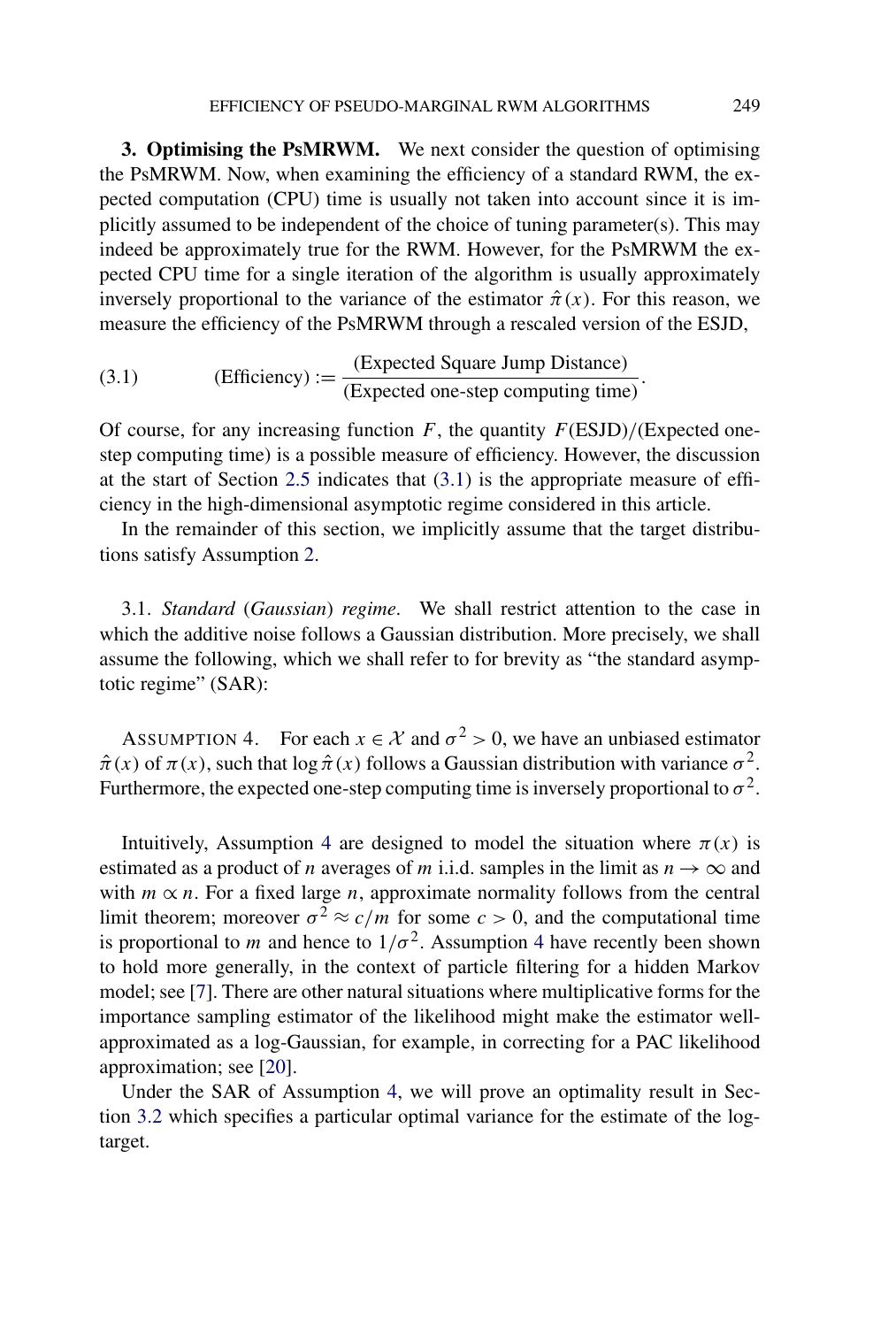<span id="page-12-0"></span>

FIG. 3. *Contour plots of the theoretical relative efficiency*  $\textbf{Eff}_{\sigma^2}(\ell)/\textbf{Eff}_{\sigma^2_{\text{opt}}}^2(l_{\text{opt}})$ *, and of the base-*10 *logarithm of the asymptotic acceptance probability*  $\alpha(\ell)$ , *and a plot of the profile relative efficiency*  $\textbf{Eff}_{\sigma_{\text{opt}}^2(\ell)}(\ell)/\textbf{Eff}_{\sigma_{\text{opt}}^2}(l_{\text{opt}})$ , all for the scenario where the additive noise arises from the *SAR*.

3.2. *Optimisation under the standard asymptotic regime*. In this section we consider a sequence  $\pi^{(d)}$  of target distributions satisfying Assumption [2](#page-5-0) and assume that each unbiased estimator satisfies the independence in Assumption [1.](#page-4-0) Under these assumptions, the rescaled ESJD of the PsMRWM algorithm with jump size [\(2.8\)](#page-5-0) is described by Theorem [1.](#page-6-0) Under the SAR, that is, Assumption [4,](#page-11-0) and with  $Var[log \hat{\pi}(x)] = \sigma^2$ , the noise difference is  $B \sim N(-\sigma^2, 2\sigma^2)$ . Since the mean one-step computing time is assumed to be inversely proportional to the variance,  $\sigma^2$ , the asymptotic efficiency, as  $d \to \infty$ , is proportional to

(3.2) 
$$
\sigma^2 \times J_{\sigma^2}(\ell) =: \text{Eff}_{\sigma^2}(\ell),
$$

where  $J_{\sigma^2}(\ell)$  stands for the asymptotic rescaled ESJD identified in Theorem [1,](#page-6-0) that is,  $J(\ell)$ , in the special case where  $B \sim N(-\sigma^2, 2\sigma^2)$ .

Figure 3 provides a contour plot of this efficiency  $\mathbf{Eff}_{\alpha^2}(\ell)$ , relative to the highest achievable efficiency, and of the logarithm of the asymptotic acceptance rate  $\alpha(\ell)$ , both as functions of the scaling parameter  $\ell$  and of the standard deviation,  $\sigma$ . It also provides a plot of the profile  $\text{Eff}_{\sigma_{\text{opt}}^2(\ell)}(\ell)$  as a function of  $\ell$ , again relative to the highest achievable value.

As previously suggested by Figure [1,](#page-8-0) we see that the conditional optimal value of  $\ell$  is relatively insensitive to the value of  $\sigma$ .

The point at which the maximal efficiency is achieved is detailed precisely in Corollary 1 below.

COROLLARY 1. *The efficiency*  $\mathbf{Eff}_{\sigma^2}(\ell)$  *is maximised (to three decimal places*) when the variance  $\sigma^2$  *of the log-noise is* 

$$
\sigma_{\rm opt}^2 = 3.283,
$$

*and the scaling parameter*  $\ell$  *is* 

 $\ell_{\text{opt}} = 2.562$ ,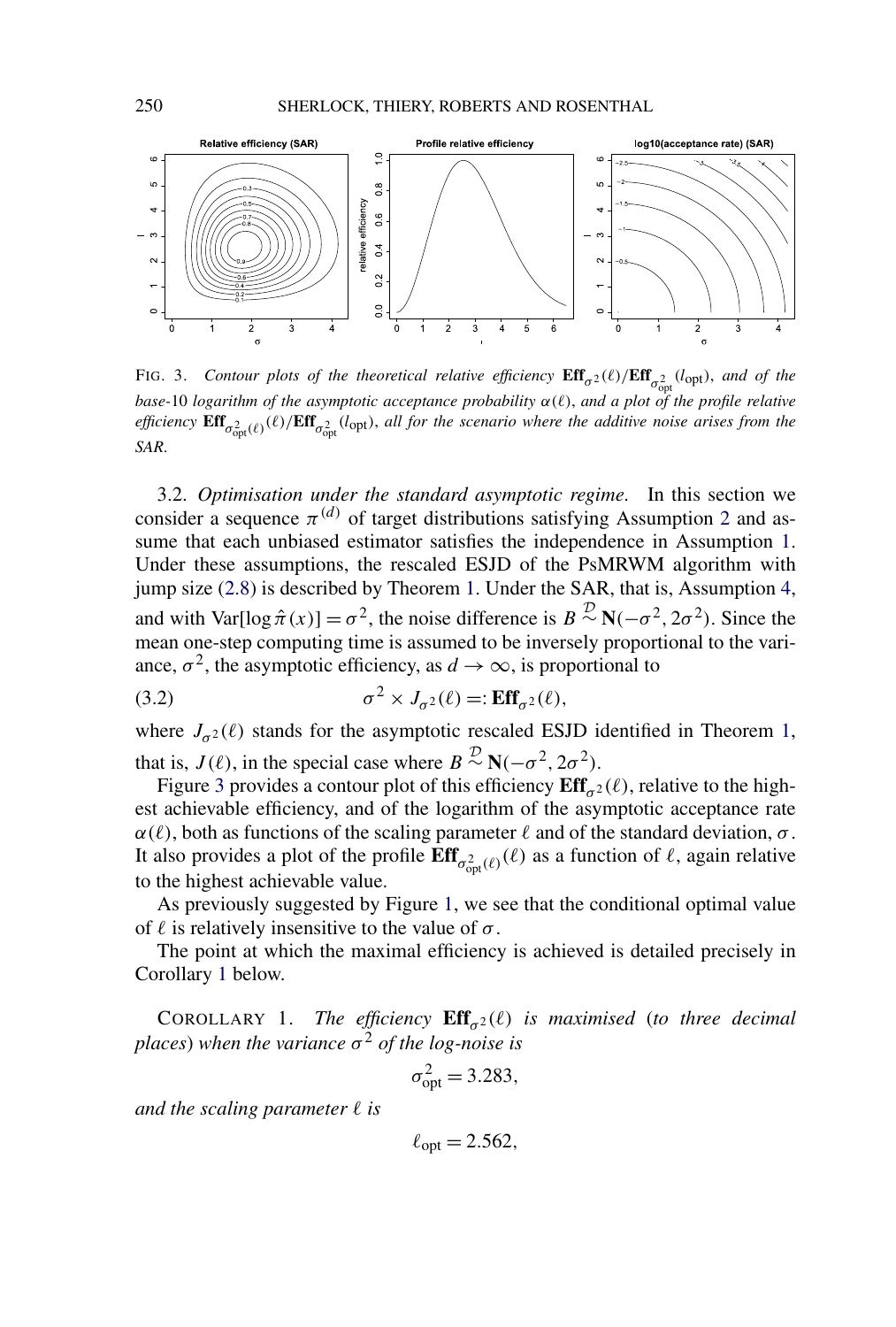<span id="page-13-0"></span>*at which point the corresponding asymptotic acceptance rate is*

$$
\alpha_{\rm opt} = 7.001\%.
$$

 $As \sigma^2 \to \infty$  *the optimal scaling satisfies*  $\ell_{opt}(\sigma) \to 2\sqrt{2}$ , and as  $\ell \to \infty$  *the optimal variance satisfies*  $\sigma_{\text{opt}}^2(\ell) \rightarrow 4$ .

PROOF. For convenience, write  $\tau^2 := 2\sigma^2$ , and introduce three independent standard Gaussian random variables *U*, *V*,  $Z \sim N(0, 1)$ . Notice that  $B \sim -\tau^2/2 +$ *τ U* and

(3.3)  
\n
$$
\begin{aligned}\n\mathbf{Eff}_{\sigma^2}(\ell) &= \tau^2 \ell^2 \mathbb{E} [\Phi(B/\ell - \ell/2)] \\
&= \tau^2 \ell^2 \mathbb{P} [V < (-\tau^2/2 + \tau U)/\ell - \ell/2] \\
&= \tau^2 \ell^2 \mathbb{P} (\ell V - \tau U < -(\tau^2 + \ell^2)/2] \\
&= \tau^2 \ell^2 \mathbb{P} [\sqrt{\ell^2 + \tau^2} Z < -(\tau^2 + \ell^2)/2] \\
&= \tau^2 \ell^2 \Phi(-\frac{1}{2}\sqrt{\tau^2 + \ell^2}).\n\end{aligned}
$$

For fixed  $\tau^2 + \ell^2$ , the quantity  $\tau^2 \ell^2$  is maximised when  $\tau^2 = \ell^2$ , at which point For fixed  $\tau^2 + \ell^2$ , the quantity  $\tau^2 \ell^2$  is maximised when  $\tau^2 = \ell^2$ , at which point the efficiency is  $\tau^4 \Phi(-\tau/\sqrt{2}) \propto \sigma^4 \Phi(-\sigma)$ . This is maximised numerically when *σ*<sup>2</sup> = *σ*<sub> $\sigma$ </sub><sup>2</sup> = 3.283 (to three decimal places), and at this point  $\ell_{opt} = \sigma_{opt} \sqrt{2}$  and  $\sigma^2 = \sigma_{opt}^2 = 3.283$  (to three decimal places), and at this point  $\ell_{opt} = \sigma_{opt} \sqrt{2}$  and  $\alpha_{opt} = 2\Phi(-\sigma_{opt})$  with the corresponding numerical values as stated.

Differentiating (3.3) with respect to  $\ell$  we find that the optimal scaling satisfies

$$
\Phi(-\frac{1}{2}\sqrt{\ell^2 + \tau^2}) = \frac{1}{4}\ell^2\varphi(-\frac{1}{2}\sqrt{\ell^2 + \tau^2})/\sqrt{\ell^2 + \tau^2}.
$$

The result for large  $\tau^2$  follows from the relationship  $\Phi(-x) \sim \varphi(x)/x$  as  $x \to \infty$ . The symmetry of the function  $(\ell^2, \tau^2) \mapsto \text{Eff}_{\tau^2}(\ell)$  in  $\tau$  and  $\ell$  then provides the result for large  $\ell$ .  $\Box$ 

REMARKS. (1) This leads to a new optimal scaling for standard Gaussian tar-REMARKS. (1) This leads to a new optimal scaling for standard Gaussian targets of  $\lambda \approx \ell_{\text{opt}}/\sqrt{d}$  with  $\ell_{\text{opt}} \approx 2.562$ , and contrasts with the corresponding forgets or  $\lambda \approx \epsilon_{\rm opt}/\sqrt{d}$ , with  $\ell_0 \approx 2.38$ , for the usual random walk Metropolis algorithm<br>mula  $\ell_0/\sqrt{d}$ , with  $\ell_0 \approx 2.38$ , for the usual random walk Metropolis algorithm [\[26\]](#page-36-0); recall that  $\hat{\ell}_0$  satisfies  $\hat{\ell}_0 = \operatorname{argmin}_{\ell > 0} \ell^2 \Phi(-\ell/2)$ .

(2) In the discussion of Figure [1](#page-8-0) it was noted that for a Gaussian or Laplace noise regime the optimal scaling at a particular noise variance,  $\sigma^2$ , is insensitive to the value of  $\sigma^2$ . From Figure [3](#page-12-0) and from the symmetry of expression (3.3), the optimal variance at a particular scaling  $\ell$  is also insensitive to the value of  $\ell$ . Moreover as  $\ell \to 0$  the optimal variance is  $\hat{\ell}_{0}^{2}/2 \approx 2.83$ , which corresponds (at least to 2 decimal places) with the value obtained in [\[14\]](#page-36-0).

(3) In practice,  $\sigma^2$  might be a function of a *discrete* number *m* of samples or particles and hence only take a discrete set of values. In particular, if the variance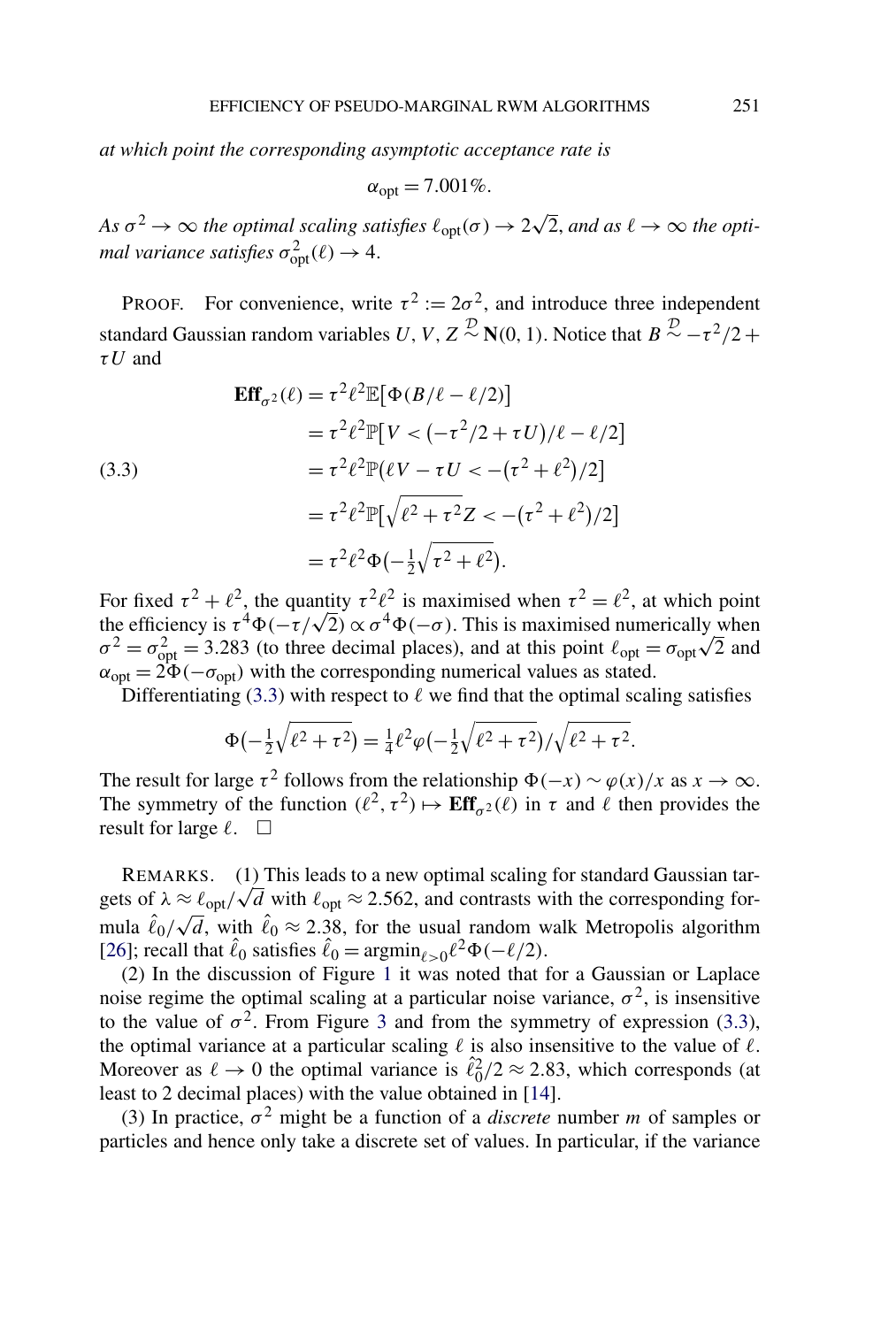in the noise using  $m = 1$  is already lower than 3.283, then there can be little gain in increasing *m*.

(4) In many problems the computational cost of obtaining an unbiased estimate of the target is much larger than the cost of the remainder of the algorithm, but this is not always the case. Consider therefore the more general problem where the cost of obtaining a single unbiased estimate is *t*rat times the cost of the remainder of the algorithm. In this case the efficiency functional should be expressed as (Efficiency) =  $J_{\sigma^2}(\ell)/(1 + t_{\text{rat}}\sigma^{-2})$  and the optimal acceptance rate is a function of  $t_{\text{rat}}$  which varies between 7.0% (as  $t_{\text{rat}} \to \infty$ ) and 23.4% (as  $t_{\text{rat}} \to 0$ ).

Figure [3](#page-12-0) shows that in contrast to the insensitivity of the optimal scaling to the variance of the noise, the acceptance rate at this optimum could potentially vary by a factor of 3 or more. Thus if a particular scaling of the jump proposals maximises  $J(\ell)$  for some particular noise distribution and variance, then that scaling should be close to optimal across a wide range of noise distributions and variances. However, tuning to a particular acceptance rate, whilst more straightforward in practice, could lead to a sub-optimal scaling if the noise distributions encountered in the tuning runs are not entirely representative of the distributions that will be encountered during the main run.

Our theory applies in the limit when the dimension *d* of the (marginal) target **X** goes to infinity. However, using a similar argument to that in [\[33\]](#page-37-0), when **X** ∼  $N(0, I_d)$ , it can be shown that under the SAR with the proposal as in [\(2.1\)](#page-3-0) the ESJD and acceptance rate are

$$
\text{ESJD}(\lambda, d) = 2\lambda^2 \mathbb{E}\bigg[\|\mathbf{Z}\|^2 \Phi\bigg(-\frac{\lambda}{2}\|\mathbf{Z}\| + \frac{B}{\lambda \|\mathbf{Z}\|}\bigg)\bigg] \text{ and }
$$

$$
\alpha(\lambda, d) = \mathbb{E}\bigg[\Phi\bigg(-\frac{\lambda}{2}\|\mathbf{Z}\| + \frac{B}{\lambda \|\mathbf{Z}\|}\bigg)\bigg],
$$

where  $\mathbf{Z} \stackrel{D}{\sim} \mathbf{N}(0, \mathbf{I}_d)$  and  $B \stackrel{D}{\sim} \mathbf{N}(-\sigma^2, 2\sigma^2)$ . Numerical optimisation of the efficiency function,  $\sigma^2 \times \text{ESJD}(\lambda, d)$  for  $d = 1, 2, 3, 5$ , and 10 produces a steady decrease in  $\hat{\ell} = \hat{\lambda}\sqrt{d}$  from 2.59 to 2.57 and in  $\hat{\alpha}$  from 11.5% to 7.7%, and a similarly steady increase in  $\hat{\sigma}^2$  from 3.23 to 3.27. Thus, at least for Gaussian targets and with efficiency measured by ESJD, the asymptotic results for the optimal scaling and optimal variance are applicable in any dimension but there may be a small increase in the optimal acceptance rate, as is found for the nonpseudo-marginal RWM (e.g., [\[28,](#page-37-0) [33\]](#page-37-0)).

In the simulation study of Section [4](#page-15-0) below, we find that Corollary [1](#page-12-0) and its associated formulae provide a good description of the optimal settings for a particle filter with  $T = 50$  and  $d = 5$ .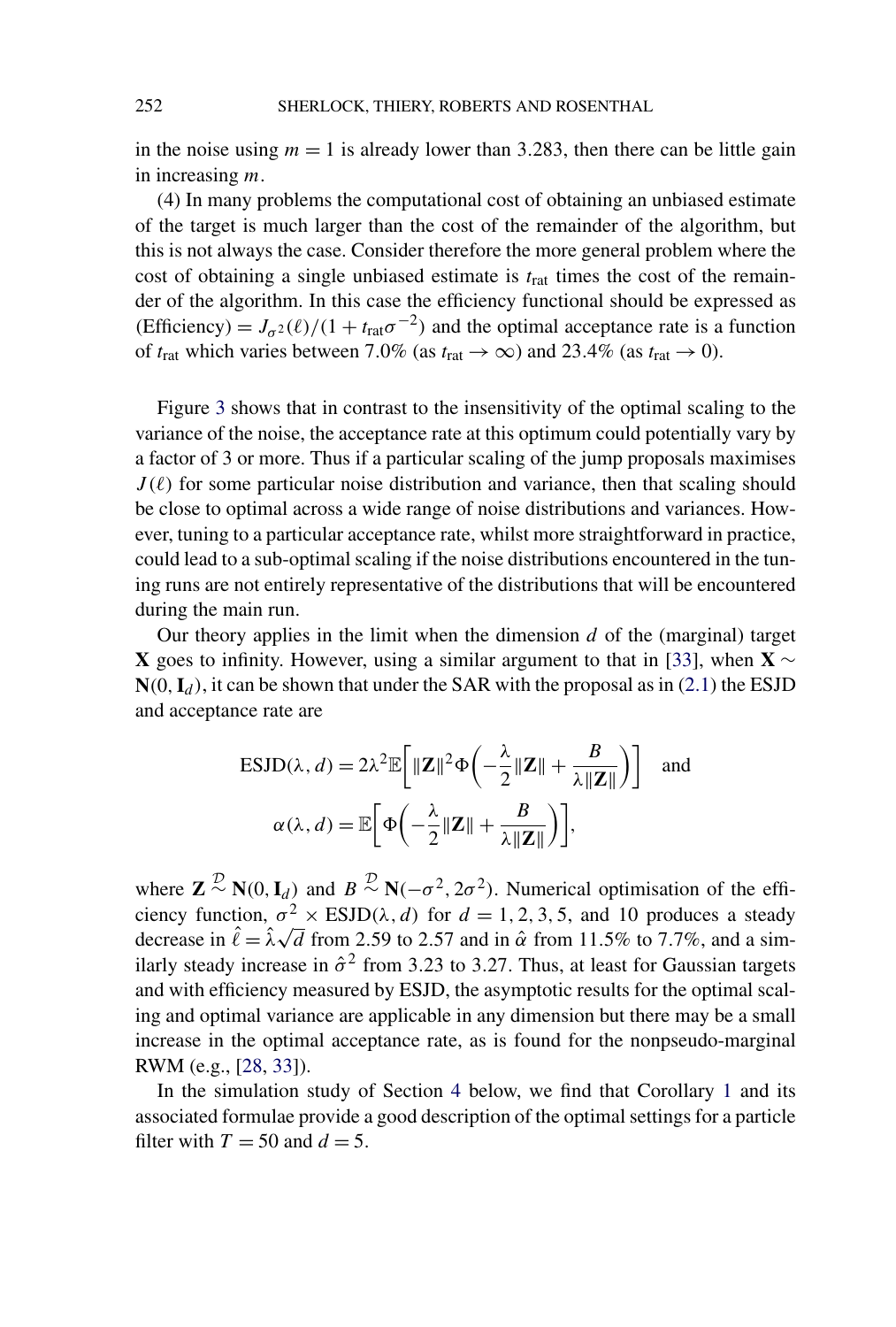<span id="page-15-0"></span>**4. Simulation study.** In this section we restrict attention to the SAR of Section [3.1.](#page-11-0) Corollary [1](#page-12-0) suggests that the optimal efficiency should be obtained by choosing the number of unbiased estimates, *m*, such that the variance in the logtarget is approximately 3.3. The scale parameter,  $\lambda$ , should be set so that the acceptance rate is approximately 7%. Since the constant of proportionality relating *λ* and *ℓ* is unknown in practice, we cannot simply set  $\ell \approx 2.56$ .

In practice the assumptions underlying this result may not hold: the dimension of the parameter space is finite, the distribution of the noise, *W*∗, may not be Gaussian, and it is likely to also vary with position, **x**∗. We conduct a simulation study to provide an indication of both the extent of and the effect of such deviations.

We use the Particle Marginal RWM algorithm (PMRWM) of [\[1\]](#page-35-0) to perform exact inference for the Lotka–Volterra predator-prey model; see [\[17\]](#page-36-0) for a more detailed description of the PMRWM which focusses on this particular class of applications. Starting from an initial value, which is, for simplicity, assumed known, the two-dimensional latent variable **U** evolves according to a Markov jump process (MJP). Each component is observed at regular intervals with Gaussian error of an unknown variance. Appendix [B](#page-35-0) provides details of the observation regime and of the transitions of the MJP and their associated rates. It also provides the parameter values, the priors and the lengths of the MCMC runs.

An initial run provided an estimate of a central value, **x**ˆ (the vector of posterior medians), and the posterior variance matrix,  $\widehat{Var}(X)$ . Since the shape of the target distribution, and hence the optimal shape of the proposal, is unknown, we follow the frequently used strategy for the RWM (e.g., [\[32\]](#page-37-0)) of setting the proposal covariance matrix to be proportional to  $\widehat{Var}(X)$ . From Remark [1](#page-4-0) following Corollary [1,](#page-12-0) we set  $V_{\text{prop}} = \gamma^2 \times (2.56^2/d) \times \widehat{\text{Var}}(\mathbf{X})$  with  $\gamma = 1$  corresponding to an optimal tuning for a Gaussian target.

Let M := {50*,* 80*,* 100*,* 150*,* 200*,* 300*,* 400} define the set of choices for the number of particles, *m*, and let G := {0*.*4*,* 0*.*6*,* 0*.*8*,* 1*.*0*,* 1*.*2*,* 1*.*4*,* 1*.*6} define the set of choices for the relative scaling, *γ*. For each  $(m, \gamma)$  in M  $\times$  G an MCMC run of at least  $2.5 \times 10^5$  iterations was performed starting from  $\hat{\mathbf{x}}$ . For diagnostic purposes runs of at least  $10^4$  iterations were performed with  $m \in M$  and  $\gamma = 0$  (so  $\mathbf{x} = \hat{\mathbf{x}}$  throughout).

We perform three checks on our assumptions. The diagnostic runs provide a sample from the distribution of  $W^*$ , the estimate of the log-target at a proposed value; this allows us to investigate the second part of Assumption [1](#page-4-0) and both parts of Assumption [4.](#page-11-0) We first examine the SAR Assumption [4.](#page-11-0) Figure [4](#page-16-0) shows QQplots for  $m = 50$ ,  $m = 100$  and  $m = 400$  against a Gaussian distribution; it is clear that at  $m = 50$  the right-hand tail is slightly too light and the left-hand tail is much heavier than that of a Gaussian. Similar but much smaller discrepancies are present at  $m = 100$ , whilst at  $m = 400$  the noise distribution is almost indistinguishable from that of a Gaussian. The left-hand panel in Figure [5](#page-16-0) plots log Var[*W*∗] against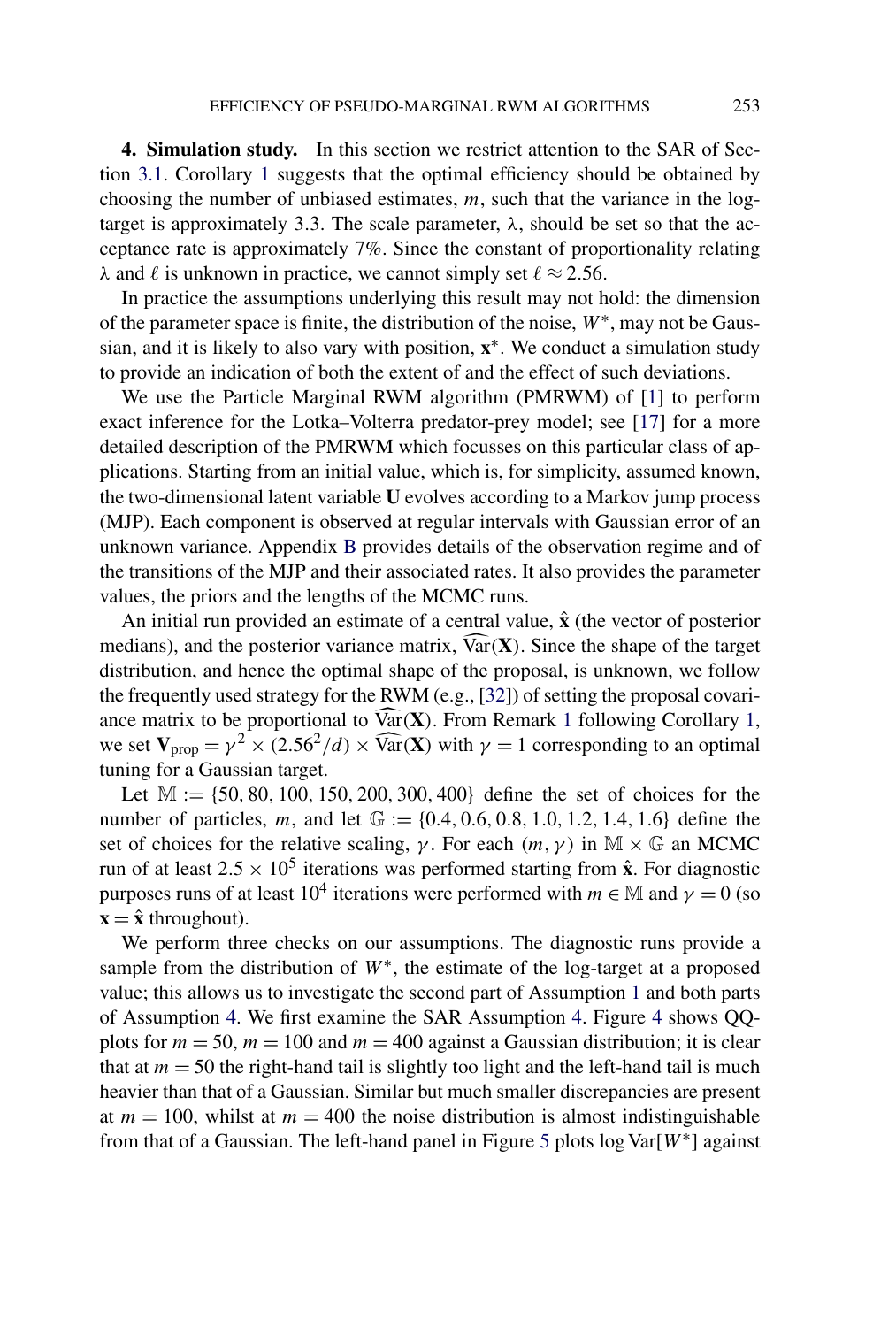<span id="page-16-0"></span>

FIG. 4. *Normal QQplots of the noise in the estimate of the log-target at the a proposed value of the posterior median,*  $\hat{\mathbf{x}}$ *, when*  $m = 50$  (*left panel*),  $m = 100$  (*centre*), *and*  $m = 400$  (*right*).

log<sub>*m*</sub> and includes a line with the theoretical slope of −1 and passing through an additional point at  $m = 1600$ . The heavy left-hand tail at  $m = 50$  leads to a considerably higher variance than that which would arise under the SAR; however, even by  $m = 80$  the fit is reasonably close.

We assess the degree of dependence of the distribution of  $W^*$  on the position **x** by considering the joint distribution of  $W^*$  and  $L := (\log \pi)(\mathbf{X})$ , the true log-target evaluated at **X**, where **X** is distributed according to the target. For a particular *m*, all of the runs with  $\gamma > 0$  provide a combined sample of size  $n_1$  from the distribution of the estimate of the log-target at the current value,  $\hat{L} = L + W$ , whereas (after scaling so that  $\frac{1}{n_2} \sum_{i=1}^{n_2} \exp w^{*(i)} = 1$ ) each run with  $\gamma = 0$  provides a sample of size  $n_2$  from the distribution of  $W^*$  at  $\mathbf{x} = \hat{\mathbf{x}}$ . Equation [\(2.3\)](#page-4-0) shows that subject to Assumption [1,](#page-4-0) *W* and *L* are independent and that the density of *W* is an exponentially tilted version of the density of *W*∗. These two properties lead directly to the following.



FIG. 5. *In the left panel the logarithm of the empirical variance of the noise in the estimate of the log-proposal sampled at*  $\mathbf{x} = \hat{\mathbf{x}}$  *is plotted against the logarithm of the number of particles used*; *the centre and right panels are plots of the logarithms of the empirical estimates of the moment generating functions of*  $\hat{L}$  *and*  $L$  ( $M_1(t)$  *and*  $M_2(t)$ *, resp.) against t*. *The additional lowest curve in the centre panel*  $*$  *and in the right-hand panel is the logarithm of*  $M_2(t)$  *with*  $m = 1600$ *, and constitutes our best estimate of "truth*.*"*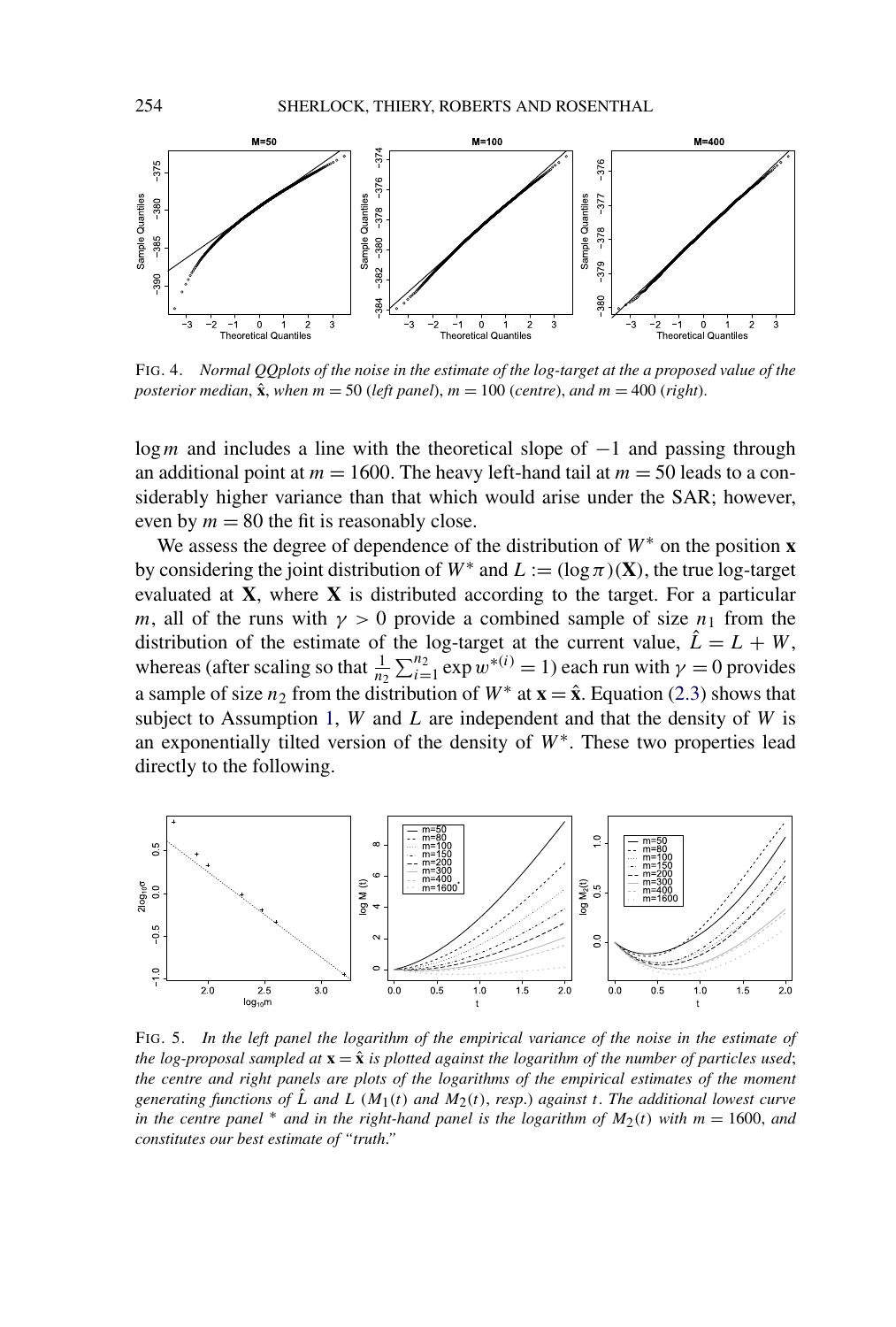PROPOSITION 3. *If Assumption* [1](#page-4-0) *hold*, *the identity*

(4.1) 
$$
\mathbb{E}[\exp(t\hat{L})]/\mathbb{E}[\exp\{(t+1)W^*\}]=\mathbb{E}[\exp(tL)]
$$

*holds for any*  $t \in \mathbb{R}$  *such that all the above three expectations are well defined.* 

The right-hand side of (4.1) is independent of the noise distribution, or equivalently of the number of particles, *m*. Moreover, if the noise is small enough then the ratio on the left-hand side should provide a good estimator of the true moment generating function (MGF) of *L* even if there is dependence (since the impact of any dependence will be small).

In our scenario, realisations of *L* are typically between −385 and −375 with a mode at approximately −379, so the MGFs of *L* and *L*ˆ are dominated by the term *e*−379*<sup>t</sup>* , whatever the noise distribution. To be able to discern any differences we therefore consider for each value of  $m$ , shifted estimators of the MGFs of  $\hat{L}$ and of *L*

$$
M_1(t) := \frac{1}{n_1} \sum_{i=1}^{n_1} \exp[t(\hat{L}^{(i)} + 379)] \text{ and}
$$

$$
M_2(t) := M_1(t) \left(\frac{1}{n_2} \sum_{i=1}^{n} \exp[(t+1)W^{*(i)}]\right)^{-1}
$$

*.*

The central panel of Figure [5](#page-16-0) shows  $M_1(t)$  with a separate curve for each value of *m*; the lowest curve is our best estimate of the true MGF of *L* ( $M_2(t)$ ) from  $m =$ 1600). The right-hand panel shows  $M_2(t)$  for each value of *m*. Clearly the curves in the right-hand panel do not coincide, and so the assumption of independence does not hold precisely. However, it is clear from the very different vertical scales of the two figures that *most* of the difference between the distribution of  $\hat{L}$  for any given *m* and the distribution of *L can* be explained by Assumption [1.](#page-4-0)

We now consider an empirical measure of efficiency eff, the quotient of the minimum (over the parameters) effective sample size and the CPU time. The left-hand panel of Figure [6](#page-18-0) shows eff plotted against  $\gamma$  for different values of *m*, whilst the right-hand panel shows eff plotted against *m* for different values of  $\gamma$ . The optimal (over  $\mathbb{G}$ ) value for  $\gamma$  is either 0.8 or 1.0 whatever the value of *m*, which is consistent with the expected insensitivity of the optimal scaling and suggests that the target is at least approximately Gaussian. The optimal (over M) value for *m* is either  $m = 200$ ,  $m = 150$ , or  $m = 100$ , corresponding to an optimal  $\sigma^2$  (estimated from the sample for *W*∗) of either 1*.*0, 1*.*3 or 2*.*1, again (as far as can be discerned) showing no strong sensitivity to *γ*. Finally the overall optimum occurs at  $\sigma^2 = 2.1$ and  $\gamma = 0.8$  with an acceptance rate of 15.39%. The optimal  $\sigma^2$  is slightly lower than the theoretically optimal value of 3*.*3. Further theoretical investigations (using numerical integration) for a true 5-dimensional Gaussian target corrupted by noise subject to the SAR show that ESJD per second is still optimised at  $\sigma^2 \approx 3.3$ ;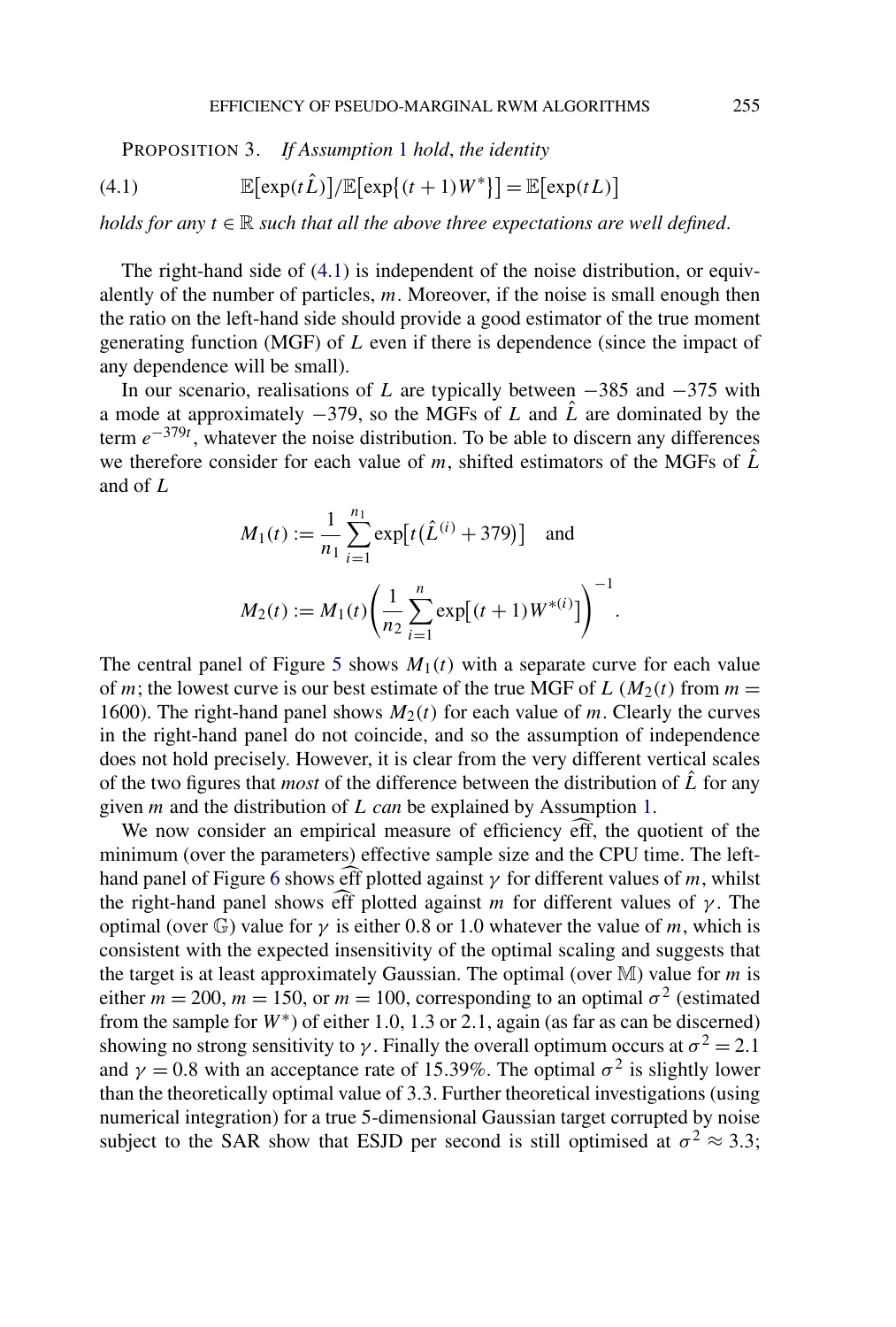<span id="page-18-0"></span>

FIG. 6. *Empirical efficiency*, eff, *measured in terms of minimum effective sample size per CPU second*, *plotted against* (*left panel*) *γ for different values of m and* (*right panel*) *σ*<sup>2</sup> (*estimated from the sample of*  $W^*$  *at the posterior median,*  $\hat{\mathbf{x}}$ *) for different values of*  $\gamma$ *.* 

however empirical investigations show that the ESS*/*sec for this target is optimised at a value of  $\sigma^2 \approx 2$ . The discrepancy between the theory and our simulation study is therefore likely to be attributable to this discrepancy between ESS and ESJD in low-dimensional settings. The relatively high acceptance rate is a consequence of this lower variance and fits with our theory since from [\(3.3\)](#page-13-0) the acceptance rate should be  $2\Phi(-\frac{1}{2})$  $\sqrt{2\sigma^2 + \gamma^2 \times 2.56^2}$ ) = 14.7%.

**5. Proofs of results.** Equation [\(2.3\)](#page-4-0) yields that  $B = W^* - W$  has density  $\rho$ satisfying

$$
\rho(b) := \int_{w \in \mathbf{R}} g^*(w) g^*(w + b) e^w dw
$$
  
= 
$$
\int_{w^* \in \mathbf{R}} g^*(w^* - b) g^*(w^*) e^{w^* - b} dw^* = e^{-b} \rho(-b).
$$

Thus

*(5.1)*  $\rho(b) = e^{-b/2}h(b)$  where *h* is a symmetric function,  $h(b) = h(-b)$ . This fact will be used in the proofs of Theorem [1](#page-6-0) and Proposition [1.](#page-7-0)

5.[1.](#page-6-0) *Proof of Theorem* 1. For notational convenience, we drop the index  $[\cdot]^{(d)}$ when the context is clear. As in Section [2.3,](#page-4-0) the Hessian matrix of the log-

likelihood  $L(\mathbf{x}) := \log \pi^{(d)}(\mathbf{x})$  at  $\mathbf{x} \in \mathbf{R}^d$  is denoted by  $H(\mathbf{x}) = [\partial_{ij}^2 L(\mathbf{x})]_{1 \le i, j \le d}$ . • *Proof of equation* [\(2.10\)](#page-6-0). The mean acceptance probability equals

$$
\alpha^{(d)}(\ell) := \mathbb{E}[1 \wedge \exp(L(\mathbf{X} + \lambda^{(d)}\mathbf{Z}) - L(\mathbf{X}) + B)]
$$
  
= 
$$
\mathbb{E}[F(L(\mathbf{X} + \lambda^{(d)}\mathbf{Z}) - L(\mathbf{X}) + B)]
$$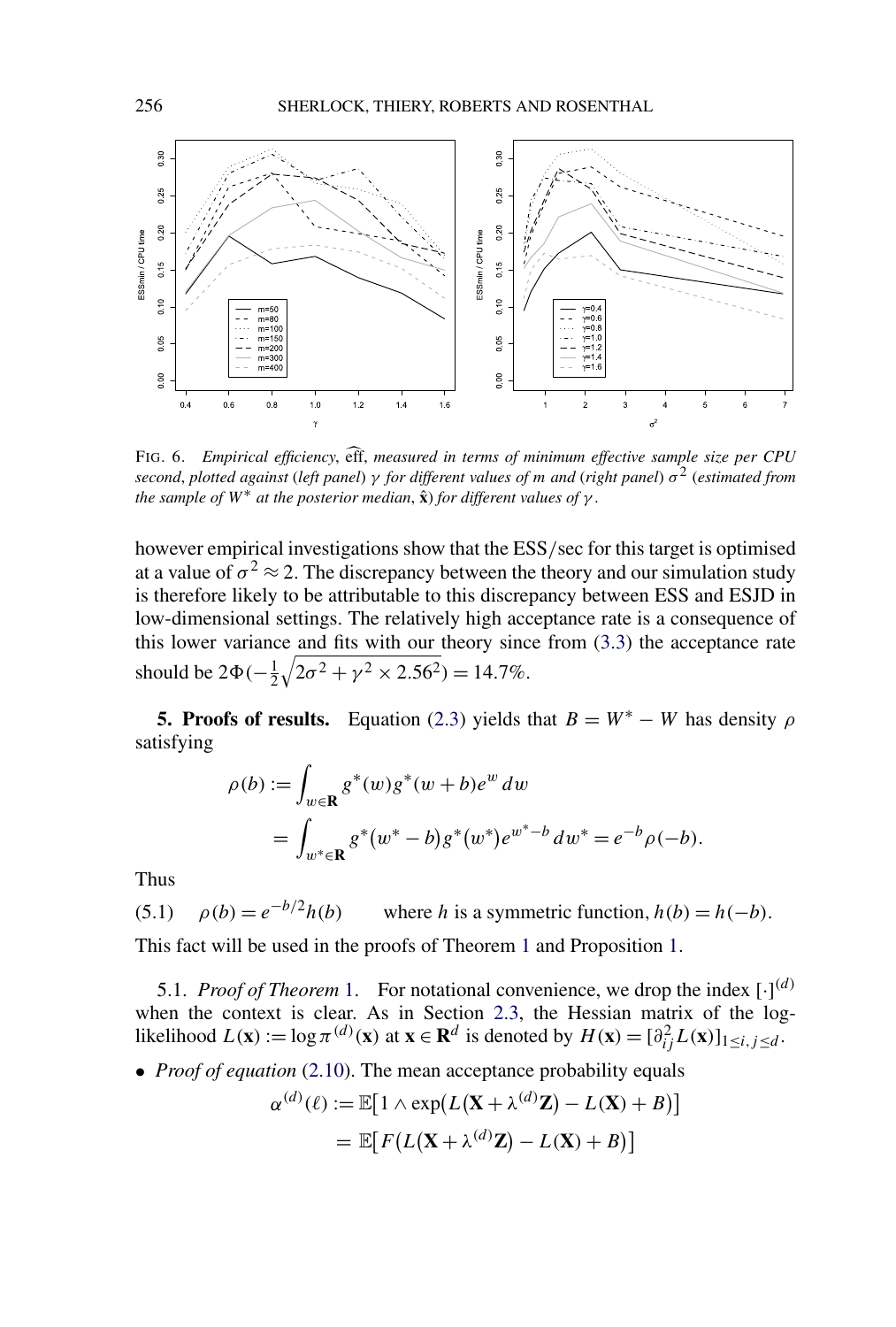with  $\mathbf{X} \stackrel{D}{\sim} \pi^{(d)}$ , jump scale  $\lambda^{(d)} := \ell/s^{(d)}$ , random variable  $\mathbf{Z} \stackrel{D}{\sim} \mathbf{N}(0, \mathbf{I}_d)$  independent from **X**, and accept-reject function  $F(u) := 1 \wedge \exp(u)$ . Algebra shows that for any  $b \in \mathbf{R}$  and  $V \sim N(-\ell^2/2, \ell^2)$ , we have  $\mathbb{E}[1 \wedge \exp(V + b)] =$  $\Phi(-\ell/2 + b/\ell) + e^b \Phi(-\ell/2 - b/\ell)$ . By [\(5.1\)](#page-18-0)

$$
\mathbb{E}[1 \wedge \exp(V + B)]
$$
  
=  $\int_{-\infty}^{\infty} h(b)(e^{-b/2}\Phi(-\ell/2 + b/\ell) + e^{b/2}\Phi(-\ell/2 - b/\ell)) db$   
=  $2 \int_{-\infty}^{\infty} h(b)e^{-b/2}\Phi(-\ell/2 + b/\ell) db = 2\mathbb{E}[\Phi(-\ell/2 + B/\ell)].$ 

Since  $F$  is continuous and bounded, in order to prove equation  $(2.10)$ , it therefore suffices to show that  $L(\mathbf{X} + \lambda^{(d)}\mathbf{Z}) - L(\mathbf{X})$  converges in law to a Gaussian distribution with mean  $-\ell^2/2$  and variance  $\ell^2$ . A second-order expansion yields

$$
L(\mathbf{X} + \lambda^{(d)} \mathbf{Z}) - L(\mathbf{X}) = \lambda^{(d)} \langle \nabla L(\mathbf{X}), \mathbf{Z} \rangle + \frac{1}{2} (\lambda^{(d)})^2 \langle \mathbf{Z}, H(\mathbf{X}) \mathbf{Z} \rangle + R(\mathbf{X}, \mathbf{Z}, \lambda^{(d)})
$$

with remainder  $R(\mathbf{X}, \mathbf{Z}, \lambda^{(d)}) := (\lambda^{(d)})^2 \int_0^1 (1 - t) \langle \mathbf{Z}, [H(\mathbf{X} + t\lambda^{(d)}\mathbf{Z}) H(X)[Z]$  *dt*. Slutsky's lemma shows that to finish the proof of [\(2.10\)](#page-6-0) it suffices to verify that  $\lambda^{(d)} \langle \nabla L(\mathbf{X}), \mathbf{Z} \rangle$  converges in law to a centred Gaussian distribution with variance  $\ell^2$  and that

$$
\lim_{d \to \infty} \frac{1}{2} (\lambda^{(d)})^2 \langle \mathbf{Z}, H(\mathbf{X}) \mathbf{Z} \rangle = -\ell^2 / 2 \quad \text{and} \quad \lim_{d \to \infty} R(\mathbf{X}, \mathbf{Z}, \lambda^{(d)}) = 0
$$

in probability.

- Note that conditionally upon  $\mathbf{X} = \mathbf{x} \in \mathbb{R}^d$  the quantity  $\lambda^{(d)} \langle \nabla L(\mathbf{X}), \mathbf{Z} \rangle$  has a centred Gaussian distribution with variance  $\ell^2 \|\nabla L(\mathbf{x})\|^2 / (s_G^{(d)})^2$ . Equation [\(2.4\)](#page-4-0) shows that  $\lambda^{(d)}\langle \nabla L(\mathbf{X}), Z \rangle$  converges in law to a Gaussian distribution with variance  $\ell^2$ .
- Conditionally upon  $\mathbf{X} = \mathbf{x}$  the quantity  $(\lambda^{(d)})^2 \langle \mathbf{Z}, H(\mathbf{X})\mathbf{Z} \rangle$  has the same distribution as  $\ell^2(\sum_{i=1}^d \beta_i(\mathbf{x})Z_i^2)/s_L^{(d)}$  where  $(\beta_1(\mathbf{x}), \dots, \beta_d(\mathbf{x}))$  is the spectrum of the Hessian matrix  $H(\mathbf{x})$ . The conditional mean thus equals the rescaled Laplacian  $\ell^2 \Delta L(\mathbf{x})/s_L^{(d)}$ , and the conditional variance is

$$
2\ell^4 \sum_{i=1}^d \beta_i(\mathbf{x})^2 / (s_L^{(d)})^2 = 2\ell^4 \operatorname{Trace}[H^2(\mathbf{x})] / (s_L^{(d)})^2.
$$

Markov's inequality, equations [\(2.4\)](#page-4-0) and [\(2.6\)](#page-5-0), and the hypothesis  $s_L^{(d)}$  =  $(s_g^{(d)})^2$  yield that  $\frac{1}{2}(\lambda^{(d)})^2\langle \mathbf{Z}, H(\mathbf{X}), \mathbf{Z}\rangle$  converges in probability to  $-\ell^2/2$ .

– Equation [\(2.7\)](#page-5-0) shows that the remainder  $R(\mathbf{X}, \mathbf{Z}, \lambda^{(d)})$  converges to zero in probability.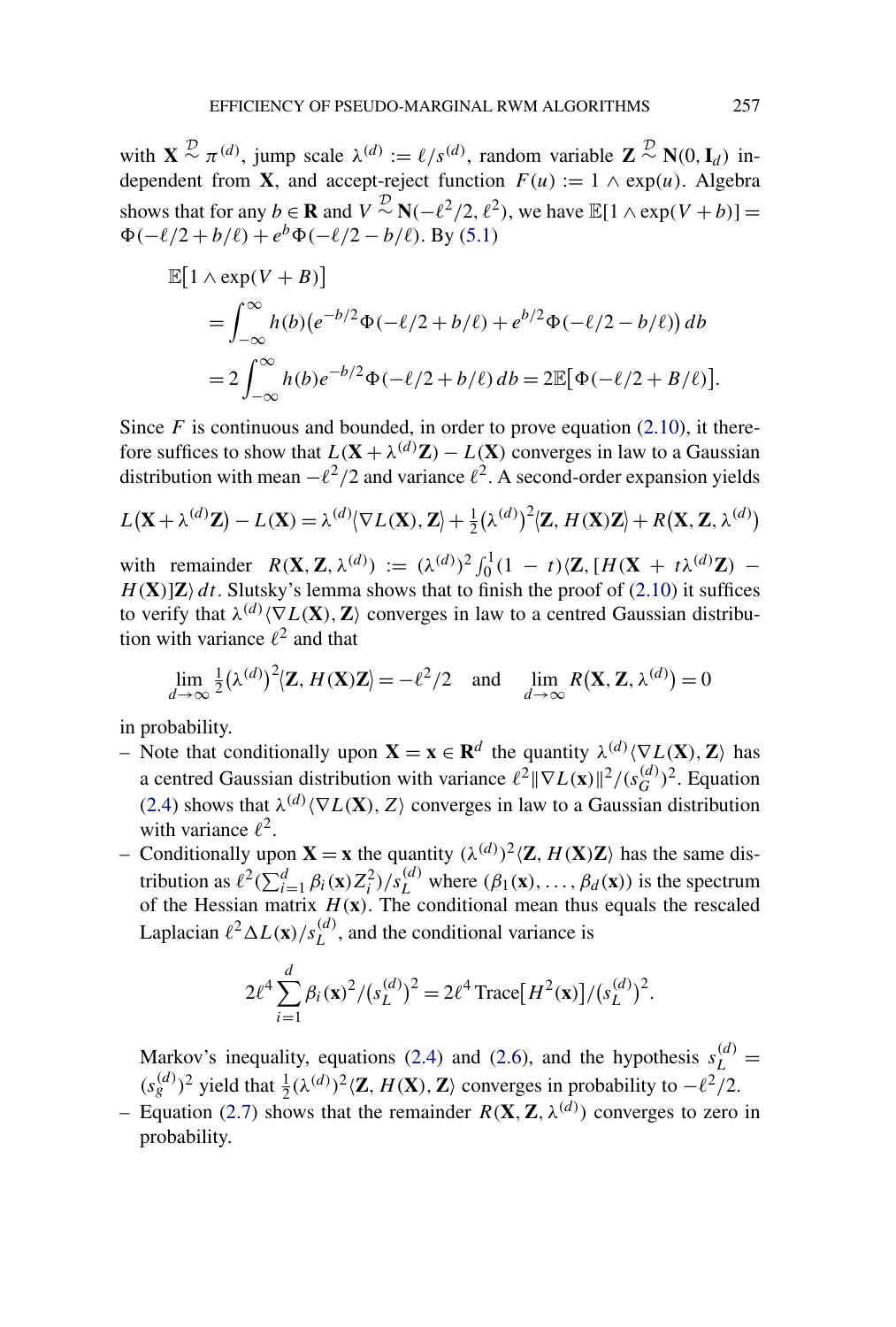• *Proof of equation* [\(2.11\)](#page-6-0). The proof of equation (2.11) follows from equation [\(2.10\)](#page-6-0). Note that we have

$$
\frac{(s^{(d)})^2}{\text{Trace}[\mathbf{T}^{(d)}]} \times \mathbb{E} \|\mathbf{X}_{k+1}^{(d)} - \mathbf{X}_k^{(d)}\|_{\mathbf{T}^{(d)}}^2
$$
  
:= 
$$
\ell^2 \mathbb{E} \bigg[ \frac{\|\mathbf{Z}\|_{\mathbf{T}^{(d)}}^2}{\text{Trace}[\mathbf{T}^{(d)}]} \times F(L(\mathbf{X} + \lambda^{(d)} \mathbf{Z}) - L(\mathbf{X}) + B) \bigg].
$$

Since  $\lim_{d\to\infty} \mathbb{E}[F(L(\mathbf{X} + \lambda^{(d)}\mathbf{Z}) - L(\mathbf{X}) + B)] = \alpha(\ell)$ , to prove equation [\(2.11\)](#page-6-0) it suffices to verify that

$$
\mathbb{E}\bigg[\bigg\{\frac{\|\mathbf{Z}\|_{\mathbf{T}^{(d)}}^2}{\text{Trace}[\mathbf{T}^{(d)}]} - 1\bigg\} \times F\big(L\big(\mathbf{X} + \lambda^{(d)}\mathbf{Z}\big) - L\big(\mathbf{X}\big) + B\big)\bigg]
$$

converges to zero as  $d \to \infty$ . Since the function *F* is bounded, the conclusion follows once we have proved that  $\mathbb{E}[(\|\mathbf{Z}\|_{\mathbf{T}^{(d)}}^2/\text{Trace}[\mathbf{T}^{(d)}] - 1)^2]$  converges to zero. Diagonalisation of the symmetric matrix  $T^{(d)}$  in an orthonormal basis shows that this last quantity equals  $2 \times Trace[(\mathbf{T}^{(d)})^2]/Trace[\mathbf{T}^{(d)}]^2$  so that the conclusion directly follows from equation [\(2.9\)](#page-6-0).

5.2. *Proof of Proposition* [1.](#page-7-0) The dominated convergence theorem shows that  $\ell \mapsto \alpha(\ell) = 2 \times \mathbb{E}[\Phi(B/\ell - \ell/2)]$  is continuous and converges to zero as  $\ell$  tends to infinity. Since the limiting acceptance probability can also be expressed as  $\alpha(\ell) = 2\mathbb{P}(\ell\xi + \ell^2/2 < B)$  for  $\xi \sim \mathbb{N}(0, 1)$  independent from all other sources of randomness, it also follows that the limiting acceptance probability  $\alpha(\ell)$  converges to  $2\mathbb{P}(B > 0)$  as  $\ell$  converges to zero. To finish the proof of Proposition [1,](#page-7-0) it remains to verify that the function  $\ell \to \alpha(\ell)$  is strictly decreasing. To this end, we will establish that the derivative  $\frac{d}{d\ell}\alpha(\ell)$  is strictly negative. Applying [\(5.1\)](#page-18-0), the derivative of  $\ell \mapsto \alpha(\ell)$  is

$$
\frac{d\alpha}{d\ell}(\ell) = \frac{d}{d\ell} \int_{b \in \mathbf{R}} 2\Phi[-\ell/2 + b/\ell] e^{-b/2} h(b) db
$$

$$
= -\int_{b \in \mathbf{R}} \varphi[-\ell/2 + b/\ell] \left\{ 1 + \frac{2b}{\ell^2} \right\} e^{-b/2} h(b) db
$$

with  $\varphi(x) = \Phi'(x) = e^{-x^2/2}/\sqrt{2\pi}$  the density of a standard Gaussian distribution. Algebra shows that the function  $b \mapsto be^{-b/2} \varphi[-\ell/2 + b/\ell]$  is odd so that the derivative simplifies,

$$
\frac{d\alpha}{d\ell}(\ell) = -\int_{b \in \mathbf{R}} \varphi[-\ell/2 + b/\ell] e^{-b/2} h(b) db.
$$

This quantity is clearly strictly negative, completing the proof of Proposition [1.](#page-7-0)

<span id="page-20-0"></span>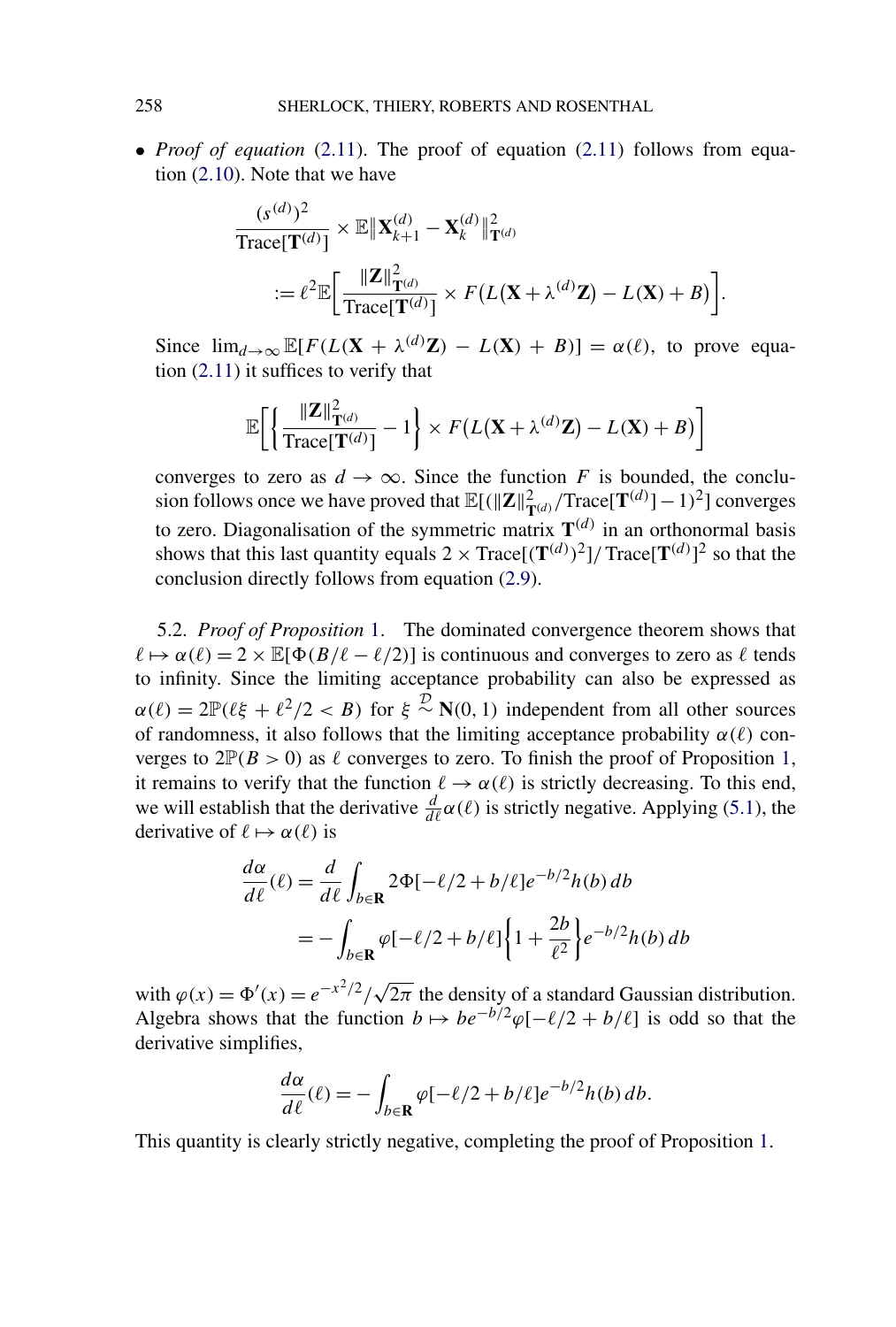<span id="page-21-0"></span>5.3. *Proof of Proposition* [2.](#page-7-0) The upper bound follows from a similar argument to that in [\[3\]](#page-35-0). Let  $\widetilde{W}$  be an independent copy of  $W^*$ , and let  $V \sim \mathbb{N}(-\ell^2/2, \ell^2)$  be independent from any other source of randomness. Relating *W* to *W* through [\(2.3\)](#page-4-0) yields

$$
\mathbb{E}[1 \wedge \exp(V + B)] = \mathbb{E}[\exp(\widetilde{W}) \wedge \exp(V) \exp(W^*)]
$$
  
\n
$$
\leq \mathbb{E}[1 \wedge \exp(V)] = 2 \times \Phi(-\ell/2);
$$

we have applied Jensen's inequality twice to the function  $(x, y) \mapsto x \wedge \exp(V)y$ which is concave in both *x* and *y*. Since  $J(\ell) = \mathbb{E}[1 \wedge \exp(V + B)]$ , the upper bound follows.

The lower bound follows from a similar argument to that used in [\[14\]](#page-36-0). We note that  $(1 \wedge e^V)(1 \wedge e^B) \le 1 \wedge e^{V+B}$ . *V* and *B* are independent by assumption; as  $\alpha_{\text{max}} = \mathbb{E}[1 \wedge e^B]$ , the result follows on taking expectations with respect to both of these variables.

5.4. *Proof of Theorem* [2.](#page-10-0) In this section we use the following notation. We write  $u_n \le v_n$  when the absolute value of the quotient  $u_n/v_n$  is bounded above by a constant which is independent of the index *n*; we write  $u_n \approx v_n$  if  $u \le v_n$ and  $v_n \lesssim u_n$ . For  $(\mathbf{x}, w) \in \mathbf{R}^d \times \mathbf{R}$  we write  $\mathbb{E}_{\mathbf{x},w}[\cdot]$  instead of  $\mathbb{E}[\cdot |(\mathbf{X}_0^{(d)}, W_0^{(d)}) =$ *(***x***,w)*]. The Metropolis–Hastings accept-reject function is the globally Lipschitz function  $F(u) = 1 \wedge e^u$ . The log-likelihood function is denoted by  $A := \log f$  in this section. We drop the index  $(\cdot)^{(d)}$  when the context is clear.

The proof follows ideas from [\[5\]](#page-35-0), which itself is an adaptation of the original paper [\[26\]](#page-36-0). It is based on [\[15\]](#page-36-0), Theorem 8*.*2, Chapter 4, which gives conditions under which the finite dimensional distributions of a sequence of processes converge weakly to those of some Markov process. [\[15\]](#page-36-0), Corollary 8*.*6, Chapter 8, provides further conditions for this sequence of processes to be relatively compact in the appropriate topology and thus establish weak convergence of the stochastic processes themselves.

The situation is slightly more involved than the one presented in [\[5,](#page-35-0) [26\]](#page-36-0); the proof needs a homogenisation argument since the processes  $X^{(d)}$  and  $W^{(d)}$  evolve on two different time scales. Indeed, it will become apparent from the proof that the process  $\mathbf{X}^{(d)}$  takes  $\mathcal{O}(d)$  steps to mix while the process  $W^{(d)}$  takes  $\mathcal{O}(1)$  steps to mix. In order to exploit this time-scales separation, we introduce an intermediary time scale  $T_d = \lfloor d^{\gamma} \rfloor$  where  $0 < \gamma < 1/4$  is an exponent whose exact value is not important to the proof. The intuition is that after  $\mathcal{O}(T_d)$  steps the process  $W^{(d)}$  has mixed while each coordinate of  $X^{(d)}$  has only moved by an infinitesimal quantity. We introduce the subsampled processes  $\widetilde{\mathbf{X}}^{(d)}$  and  $\widetilde{W}^{(d)}$  defined by

$$
\widetilde{\mathbf{X}}_k^{(d)} = \mathbf{X}_{kT_d}^{(d)} \quad \text{and} \quad \widetilde{W}_k^{(d)} = W_{kT_d}^{(d)}.
$$

One step of the process  $\widetilde{\mathbf{X}}^{(d)}$  (resp.,  $\widetilde{W}^{(d)}$ ) corresponds to  $T_d$  steps of the process  $\mathbf{X}^{(d)}$  (resp.,  $W^{(d)}$ ). We then define an accelerated version  $\tilde{V}^{(d)}$  of the subsampled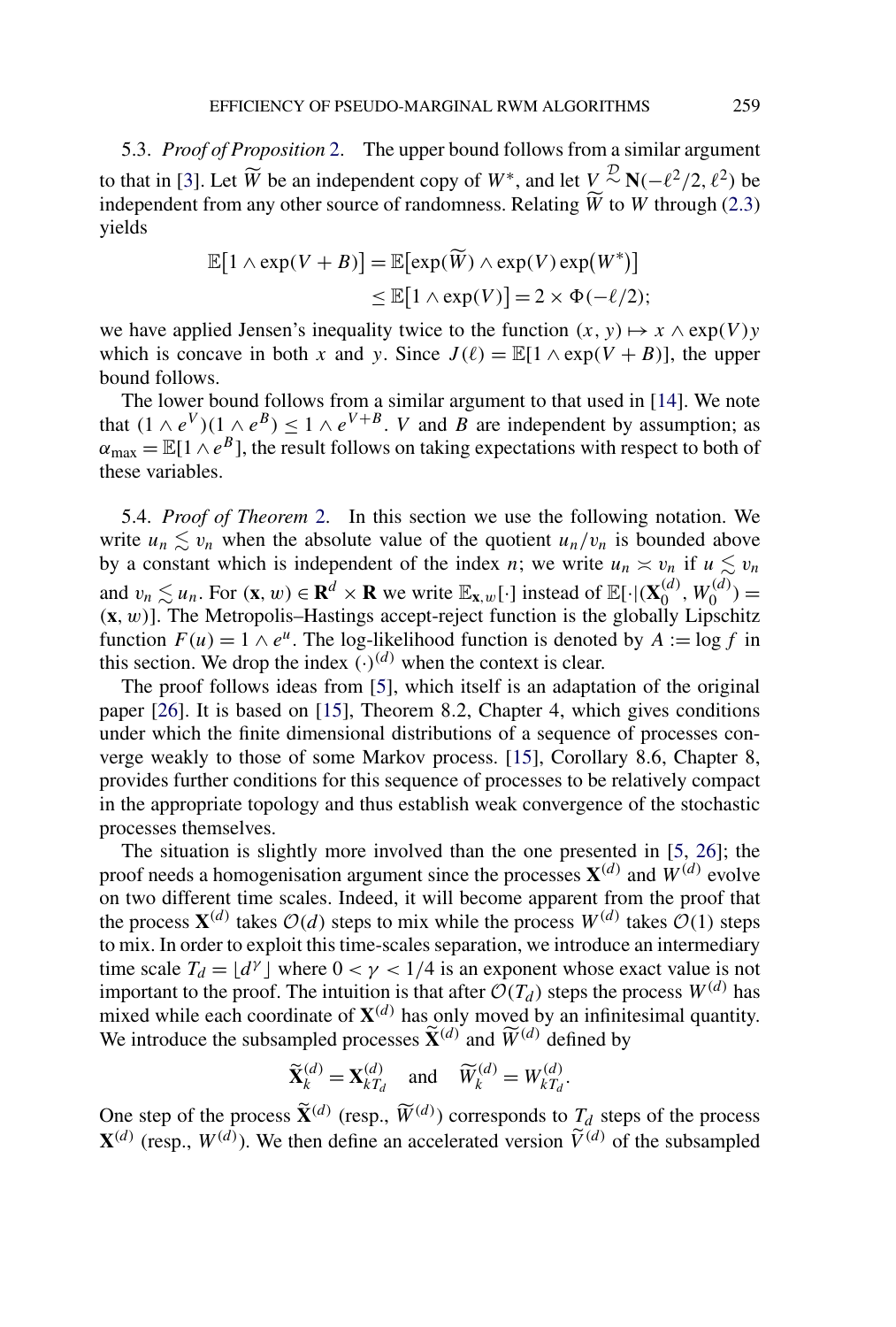first coordinate process  $k \mapsto \widetilde{X}_{k,1}^{(d)}$ . In order to prove a diffusion limit for the first coordinate of the process  $\mathbf{X}^{(d)}$ , one needs to accelerate time by a factor of *d*; consequently, in order to prove a diffusion limit for the process  $\tilde{\mathbf{X}}^{(d)}$ , one needs to accelerate time by a factor  $d/T_d$ , and thus define  $\widetilde{V}^{(d)}$  by

$$
\widetilde{V}^{(d)}(t) := \widetilde{X}^{(d)}_{\lfloor td/T_d\rfloor,1}.
$$

The proof then consists of showing that the sequence  $\tilde{V}^{(d)}$  converges weakly in the Skorohod topology towards the limiting diffusion [\(2.15\)](#page-10-0) and verifying that  $\|\widetilde{V}^{(d)} - V^{(d)}\|_{\infty, [0, T]}$  converges to zero in probability; this is enough to prove that the sequence  $V^{(d)}$  converges weakly in the Skorohod topology towards the limiting diffusion [\(2.15\)](#page-10-0). The proof is divided into three main steps. First, we show that the finite dimensional marginals of the process  $\tilde{V}^{(d)}$  converge to those of the limiting diffusion [\(2.15\)](#page-10-0). Second, we establish that the sequence  $\tilde{V}^{(d)}$  is weakly relatively compact. These two steps prove that the sequence  $\tilde{V}^{(d)}$  converges weakly in the Skorohod topology towards the diffusion [\(2.15\)](#page-10-0). As a final step, we prove that the quantity  $\|\widetilde{V}^{(d)} - V^{(d)}\|_{\infty, [0, T]}$  converges to zero in probability, establishing the weak convergence of the sequence  $V^{(d)}$  towards the diffusion [\(2.15\)](#page-10-0). Before embarking on the proof we define several quantities that will be needed in the sequel. We denote by  $\mathcal L$  the generator of the limiting diffusion ([2.15](#page-10-0)). Similarly, we define  $\mathcal{L}^{(d)}$  and  $\widetilde{\mathcal{L}}^{(d)}$  the approximate generators of the first coordinate process  ${X_{k,1}^{(d)}}_{k\geq0}$  and its accelerated version  ${\{\widetilde{X}_{k,1}^{(d)}\}}_{k\geq0}$ ; for any smooth and compactly supported test function  $\varphi : \mathbf{R} \to \mathbf{R}$ , vector  $\mathbf{x} = (x_1, \dots, x_d) \in \mathbf{R}^d$  and scalar  $w \in \mathbf{R}$ , we have

$$
\begin{cases}\n\mathcal{L}\varphi(x_1) = \frac{1}{2}h(\ell)\big[\varphi''(x_1) + A(x_1)\varphi'(x_1)\big], \\
\mathcal{L}^{(d)}\varphi(\mathbf{x}, w) = \mathbb{E}_{\mathbf{X}^{(d)}, W}\big[\varphi(X_{1,1}^{(d)}) - \varphi(x_1)\big]/\delta, \\
\widetilde{\mathcal{L}}^{(d)}\varphi(\mathbf{x}, w) = \mathbb{E}_{\mathbf{X}^{(d)}, W}\big[\varphi(\widetilde{X}_{1,1}^{(d)}) - \varphi(x_1)\big]/(T_d \times \delta)\n\end{cases}
$$

with  $\delta = 1/d$ . Note that although  $\varphi$  is a scalar function, the functions  $\mathcal{L}^{(d)}\varphi$  and  $\widetilde{\mathcal{L}}^{(d)}\varphi$  are defined on  $\mathbf{R}^d \times \mathbf{R}$ . In the sequel we sometimes write  $\widetilde{\mathcal{L}}^{(d)}\varphi(x_1,\ldots,x_n)$  $(x_d, w)$  instead of  $\widetilde{\mathcal{L}}^{(d)}\varphi(\mathbf{x}, w)$ .

5.4.1. *Convergence of the finite dimensional distributions of*  $\widetilde{V}^{(d)}$ . In this section we prove that the finite dimensional distributions of the sequence of processes  $\widetilde{V}^{(d)}$  converge weakly to those of the diffusion [\(2.15\)](#page-10-0). Since the limiting process is a scalar diffusion, the set of smooth and compactly supported functions is a core for the generator of the limiting diffusion ([\[15\]](#page-36-0), Theorem 2*.*1, Chapter 8); in the sequel, one can thus work with test functions belonging to this core only. To prove the convergence of the finite dimensional marginals, one can apply [\[15\]](#page-36-0), Chapter 4,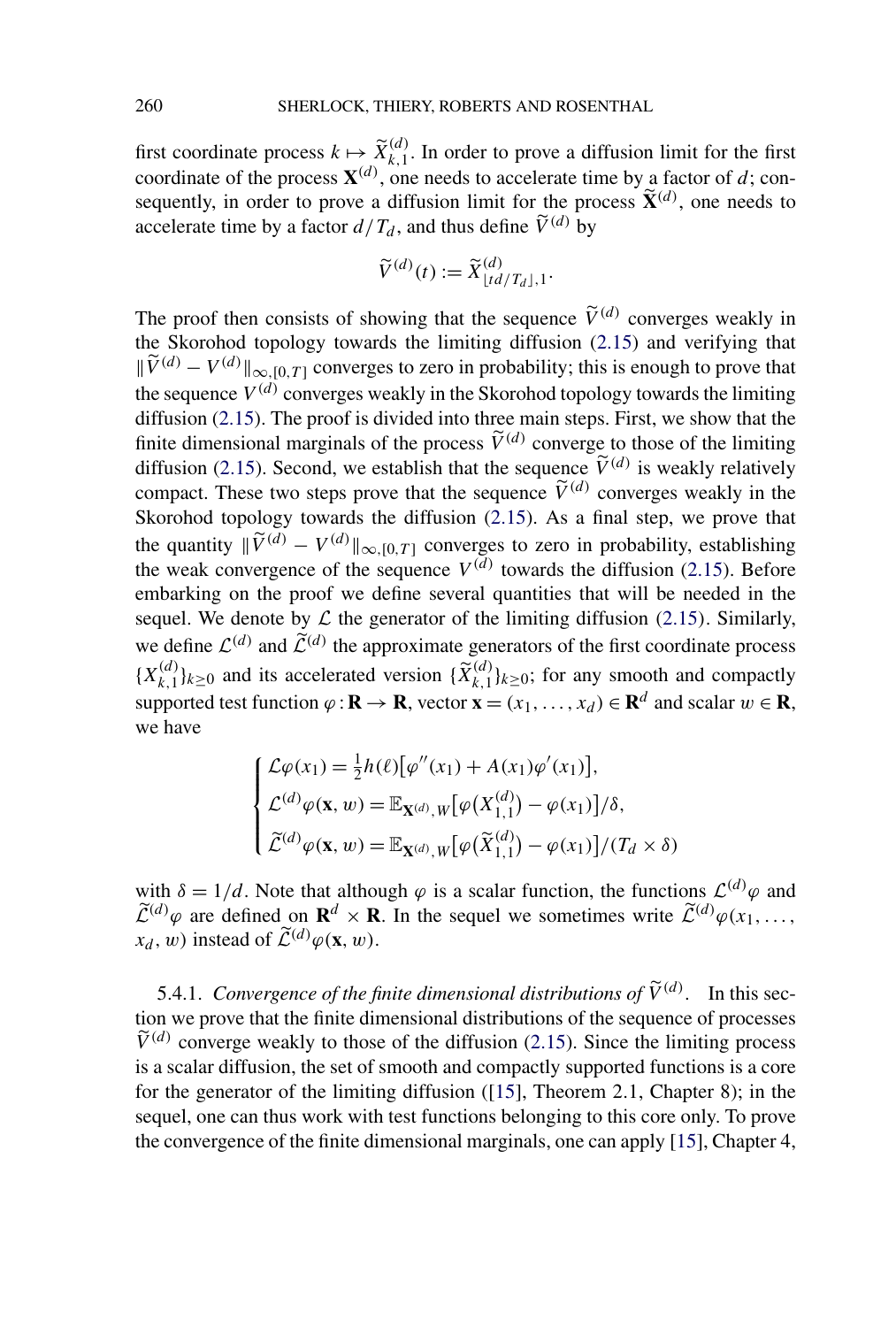<span id="page-23-0"></span>Theorem 8.2, Corollary 8.4, to the pair  $(\xi^{(d)}, \varphi^{(d)})$  defined by

(5.2) 
$$
\xi^{(d)}(t) = \frac{1}{\delta T_d} \int_t^{t + \delta T_d} \varphi[\widetilde{V}^{(d)}(s)] ds \text{ and}
$$

$$
\varphi^{(d)}(t) = \widetilde{\mathcal{L}}^{(d)} \varphi(\widetilde{\mathbf{X}}_{\lfloor td/T_d \rfloor}^{(d)}, \widetilde{W}_{\lfloor td/T_d \rfloor}^{(d)}).
$$

To establish that this result applies, we will concentrate on proving that for any smooth and compactly supported function  $\varphi : \mathbf{R} \to \mathbf{R}$  the following limit holds:

(5.3) 
$$
\lim_{d \to \infty} \mathbb{E} |\widetilde{\mathcal{L}}^{(d)} \varphi(X_1, \dots, X_d, W) - \mathcal{L} \varphi(X_1)| = 0,
$$

for  ${X_k}_{k>1}$  an i.i.d. sequence of random variables distributed according to  $f(x) dx$  and  $W \sim e^{w} g^{*}(w) dw$ . Equation (5.3) implies equation (8.11) of [\[15\]](#page-36-0), Chapter 4, and the stationarity assumption implies equations (8.8) and (8.9) of [\[15\]](#page-36-0), Chapter 4. To verify that equation (8.10) of [\[15\]](#page-36-0), Chapter 4, holds, one can notice that for any index  $k \ge 1$  we have  $\mathbb{E}[\lvert \varphi(X_{k,1}^{(d)}) - \varphi(X_{0,1}^{(d)}) \rvert] \lesssim k\delta^{1/2}$ , which is a direct consequence of the triangle inequality and the fact that  $\varphi$  is a Lipschitz function. The proof of (5.3) is based on an averaging argument that exploits the following relationship between the generators  $\mathcal{L}^{(d)}$  and  $\widetilde{\mathcal{L}}^{(d)}$ ,

(5.4) 
$$
\widetilde{\mathcal{L}}^{(d)}\varphi(\mathbf{x},w) = \mathbb{E}_{\mathbf{x},w} \bigg[ \frac{1}{T_d} \sum_{k=0}^{T_d-1} \mathcal{L}^{(d)}\varphi(\mathbf{X}_k^{(d)},W_k^{(d)}) \bigg].
$$

Equation (5.4) follows from the telescoping expansion  $\varphi(\mathbf{X}_{T_d}^{(d)}) - \varphi(\mathbf{X}_0^{(d)}) =$  $\sum_{k=0}^{T_d-1} \varphi(\mathbf{X}_{k+1}^{(d)}) - \varphi(\mathbf{X}_{k}^{(d)})$  and the law of iterated conditional expectations. The following lemma is crucial:

LEMMA [1](#page-4-0) (Asymptotic expansion of  $\mathcal{L}^{(d)}(\varphi)$ . Let Assumptions 1 and [3](#page-9-0) be sat*isfied. There exist two bounded and continuous functions*  $a, b: \mathbf{R} \to \mathbf{R}$  *satisfying the following properties*:

(1) *Let W be a random variable distributed as the stationary distribution of the log-noise,*  $W \stackrel{\mathcal{D}}{\sim} e^w g^*(w) dw$ , and  $\alpha(\ell)$  be the asymptotic mean acceptance *probability identified in Theorem* [1.](#page-6-0) *The following identity holds*:

(5.5) 
$$
\mathbb{E}[a(W)] = \mathbb{E}[b(W)] = \frac{1}{2}\alpha(\ell).
$$

(2) *For any smooth and compactly supported function*  $\varphi$  : **R**  $\rightarrow$  **R** *the averaged generator*  $G\varphi$  *defined for any*  $(x_1, w) \in \mathbb{R}^2$  *by* 

$$
\mathcal{G}\varphi(x_1, w) := \frac{\ell^2}{I} [a(w)A'(x_1)\varphi'(x_1) + b(w)\varphi''(x_1)]
$$

*satisfies*

$$
\lim_{d \to \infty} \mathbb{E} |\mathcal{L}^{(d)} \varphi(X_1, \dots, X_d, W) - \mathcal{G} \varphi(X_1, W)|^2 = 0
$$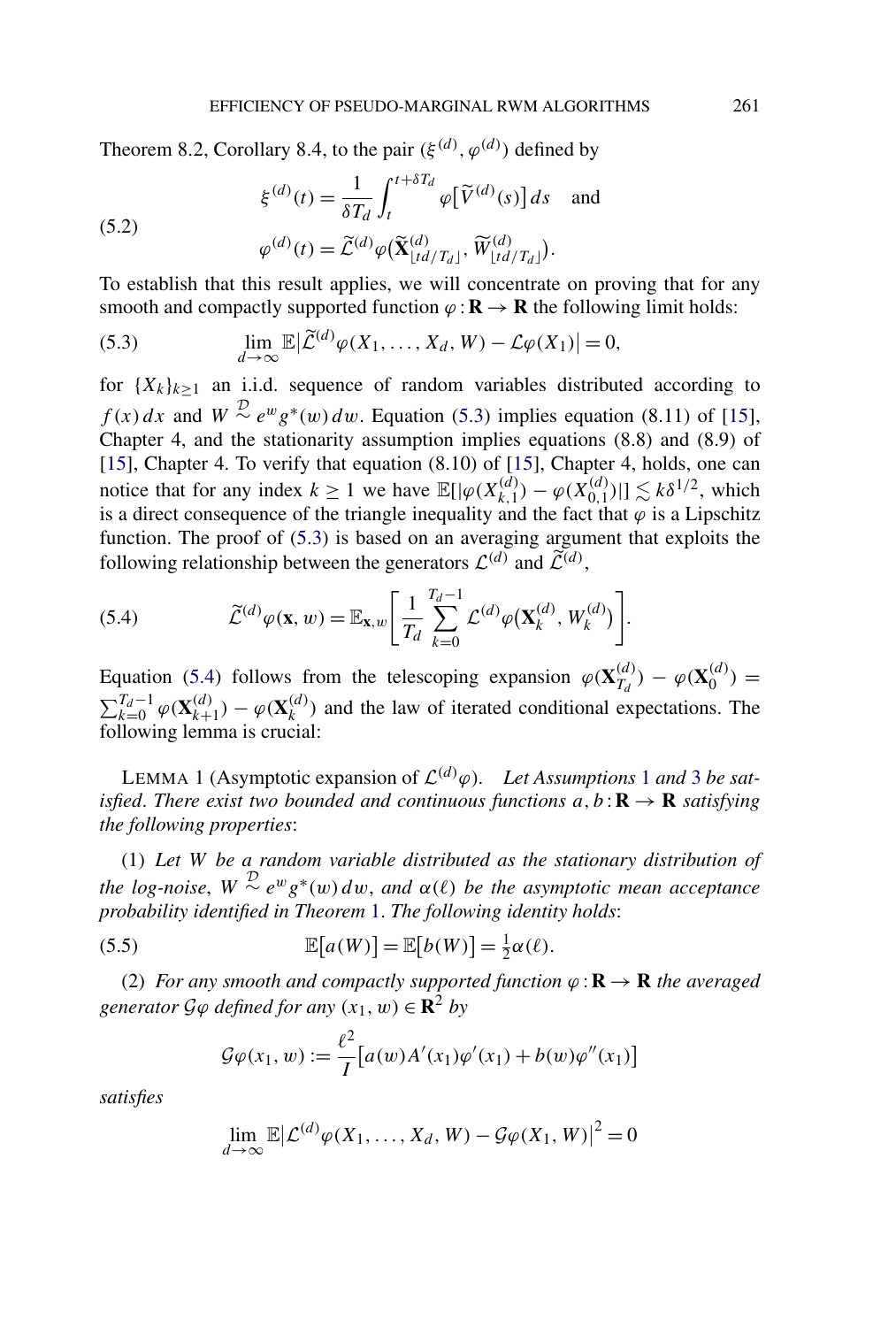<span id="page-24-0"></span>*for an i.i.d. sequence*  ${X_k}_{k>1}$  *marginally distributed as*  $f(x) dx$  *and constant I defined by* [\(2.13\)](#page-10-0).

The above lemma thus shows that the approximate generator  $\mathbb{E}_{\mathbf{X}^{(d)},W}[\varphi(X_{1,1}^{(d)}) \varphi(x_1)$ ]/δ asymptotically only depends on the first coordinate  $x_1 \in \mathbb{R}$  and the lognoise  $w \in \mathbf{R}$ . The proof is an averaging argument for the  $(d - 1)$  coordinates  $(x_2, \ldots, x_d)$ ; this is mainly technical and details can be found in Appendix [A.1.](#page-29-0) The next step consists in exploiting the separation of scales between the processes  ${\{\mathbf X_k^{(d)}\}_{k \geq 0}}$  and  ${\{W_k^{(d)}\}_{k \geq 0}}$ .

LEMMA 2. Let  $h: \mathbf{R} \to \mathbf{R}$  be a bounded measurable function. Suppose that *for any*  $d \ge 1$  *the Markov chain*  $\{(\mathbf{X}_k^{(d)}, W_k^{(d)})\}_{k \ge 0}$  *is started at stationarity. The following limit holds*:

$$
\lim_{d\to\infty}\mathbb{E}\left|\frac{1}{T_d}\sum_{k=0}^{T_d-1}h\big(W_k^{(d)}\big)-\mathbb{E}\big[h(W)\big]\right|=0,
$$

*with W* distributed according to the stationary distribution  $W \sim e^w g^*(w) dw$ .

The above lemma thus shows that  $T_d = \lfloor d^{\gamma} \rfloor$  steps, with  $0 < \gamma < 1/4$ , are enough for the process  $W^{(d)}$  to mix. The proof relies on a coupling argument and the ergodic theorem for Markov chains. Details can be found Appendix [A.2.](#page-31-0) We now have all the tools in hands to prove equation [\(5.3\)](#page-23-0). First, with the notation  $X^{(d)} = (X_1, \ldots, X_d)$ , the telescoping expansion [\(5.4\)](#page-23-0) and Jensen's conditional inequality yields

$$
\mathbb{E}\left|\widetilde{\mathcal{L}}^{(d)}\varphi(\mathbf{X}^{(d)},W)-\mathcal{L}\varphi(X_1)\right|
$$
\n
$$
=\mathbb{E}\left|\mathbb{E}_{\mathbf{X}^{(d)},W}\left[\frac{1}{T_d}\sum_{k=0}^{T_d-1}\mathcal{L}^{(d)}\varphi(\mathbf{X}_k^{(d)},W_k^{(d)})-\mathcal{L}\varphi(X_{0,1}^{(d)})\right]\right|
$$
\n
$$
\leq \mathbb{E}\left|\frac{1}{T_d}\sum_{k=0}^{T_d-1}\mathcal{L}^{(d)}\varphi(\mathbf{X}_k^{(d)},W_k^{(d)})-\mathcal{L}\varphi(X_{0,1}^{(d)})\right|.
$$

One can then use the triangle inequality to obtain the bound

$$
\mathbb{E}\left|\tilde{\mathcal{L}}^{(d)}\varphi(\mathbf{X}^{(d)},W) - \mathcal{L}\varphi(X_1)\right|
$$
  
\n
$$
\leq \mathbb{E}\left|\frac{1}{T_d}\sum_{k=0}^{T_d-1}\mathcal{L}^{(d)}\varphi(\mathbf{X}_k^{(d)},W_k^{(d)}) - \mathcal{L}\varphi(X_{0,1}^{(d)})\right|
$$
  
\n
$$
\leq \frac{1}{T_d}\sum_{k=0}^{T_d-1}\mathbb{E}|\mathcal{L}^{(d)}\varphi(\mathbf{X}_k^{(d)},W_k^{(d)}) - \mathcal{G}\varphi(X_{k,1}^{(d)},W_k^{(d)})|
$$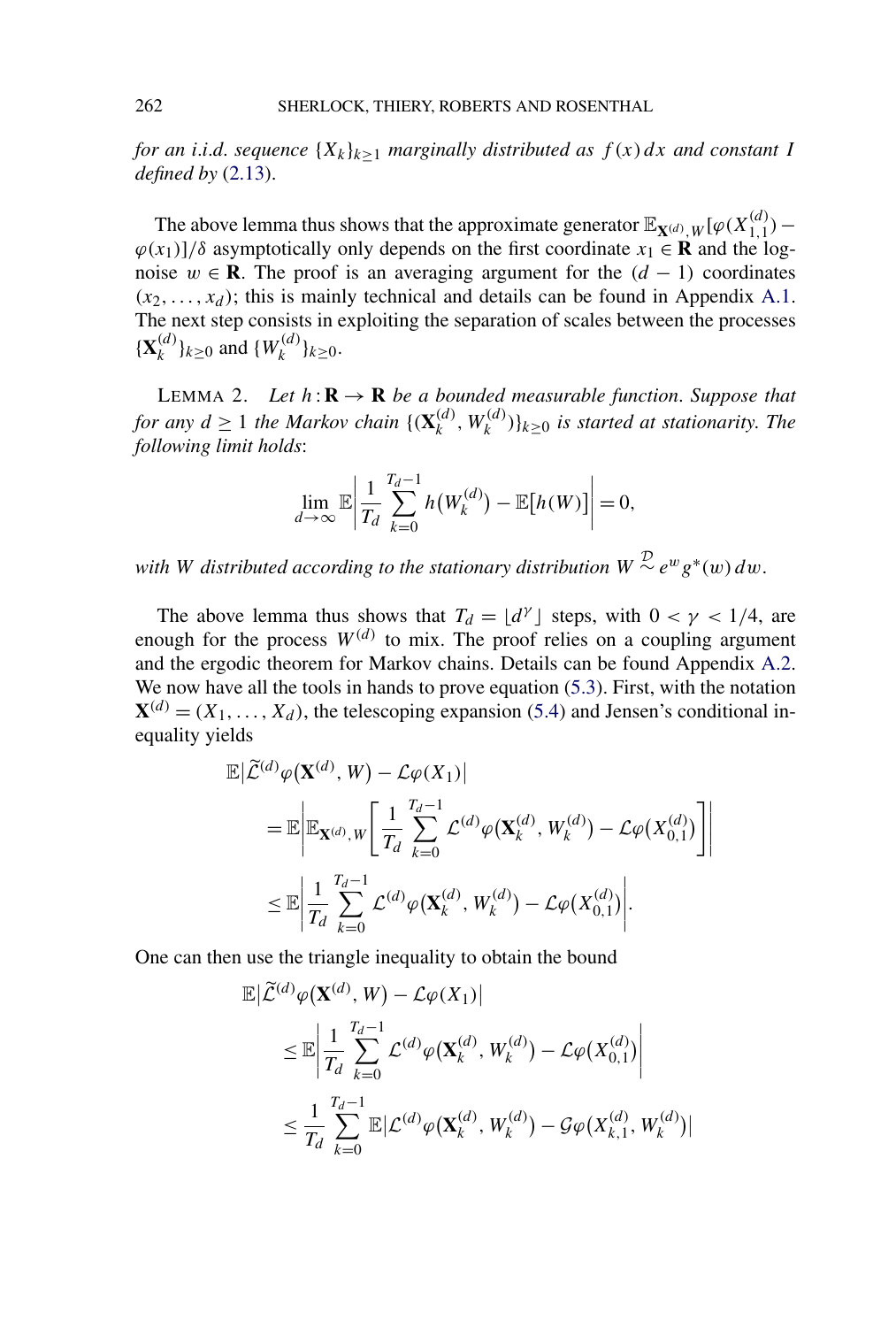$$
+ \mathbb{E} \left| \frac{1}{T_d} \sum_{k=0}^{T_d - 1} \mathcal{G} \varphi(X_{k,1}^{(d)}, W_k^{(d)}) - \mathcal{G} \varphi(X_{0,1}^{(d)}, W_k^{(d)}) \right|
$$
  
+ 
$$
\mathbb{E} \left| \frac{1}{T_d} \sum_{k=0}^{T_d - 1} \mathcal{G} \varphi(X_{0,1}^{(d)}, W_k^{(d)}) - \mathcal{L} \varphi(X_{0,1}^{(d)}) \right|
$$
  
=:  $E_1(d) + E_2(d) + E_3(d)$ .

To complete the proof of the convergence of the finite dimensional distributions of  $\tilde{V}^{(d)}$  towards those of the limiting diffusion [\(2.15\)](#page-10-0), it remains to prove that  $E_i(d) \to 0$  as  $d \to \infty$  for  $i = 1, 2, 3$ :

- Since the Markov chain  $\{(\mathbf{X}_k^{(d)}, W^k)\}_{k \geq 0}$  is assumed to be stationary, the quantity  $E_1(d)$  $E_1(d)$  $E_1(d)$  also equals  $\mathbb{E}|\mathcal{L}^{(d)}\varphi(X_1,\ldots,X_d,W)-\mathcal{G}\varphi(X_1,W)|$ . Lemma 1 shows that  $E_1(d) \to 0$  as  $d \to \infty$ .
- The formula for the quantity  $\mathcal{G}\varphi(x, w)$  shows that the expectation  $E_2(d)$  also reads

(5.6)  

$$
\frac{\ell^2}{I} \times \mathbb{E} \left| \frac{1}{T_d} \sum_{k=0}^{T_d-1} a(W_k^{(d)}) \{ A'(X_{k,1}^{(d)}) \varphi'(X_{k,1}^{(d)}) - A'(X_{0,1}^{(d)}) \varphi'(X_{0,1}^{(d)}) \} + \frac{1}{T_d} \sum_{k=0}^{T_d-1} b(W_k^{(d)}) \{ \varphi''(X_{k,1}^{(d)}) - \varphi''(X_{0,1}^{(d)}) \} \right|.
$$

Under Assumption [3](#page-9-0) the function *A'* is globally Lipschitz; since  $\varphi$  is smooth with compact support, the functions  $x \mapsto A'(x)\varphi'(x)$  and  $x \mapsto \varphi''$  are both globally Lipschitz. Using the boundedness of the functions *a* and *b*, this yields that the quantity in equation (5.6) is bounded by a constant multiple of 1  $\frac{1}{T_d} \sum_{k=0}^{T_d-1} \mathbb{E}|X_{k,1}^{(d)} - X_{0,1}^{(d)}|$ . For any index  $k \ge 0$  we have  $\mathbb{E}|X_{k+1,1}^{(d)} - X_{k,1}^{(d)}| \lesssim \delta^{1/2}$ so that  $\mathbb{E}|X_{k,1}^{(d)} - X_{0,1}^{(d)}| \lesssim k\delta^{1/2}$ . Since  $T_d/d^{1/2} \to 0$ , the conclusion follows.

• Lemma [1](#page-23-0) shows that one can express the generator of the limiting diffu-sion [\(2.15\)](#page-10-0) as  $\mathcal{L}\varphi(x) = \frac{\ell^2}{I} \mathbb{E}[a(W)]A'(x)\varphi'(x) + \frac{\ell^2}{I} \mathbb{E}[b(W)]\varphi''(x)$ . The expectation  $E_3(d)$  thus also reads

$$
\frac{\ell^2}{I} \times \mathbb{E} \Biggl\| \left\{ \frac{1}{T_d} \sum_{k=0}^{T_d-1} a(W_k^{(d)}) - \mathbb{E}[a(W)] \right\} A'(X_{0,1}^{(d)}) \varphi'(X_{0,1}^{(d)}) + \left\{ \frac{1}{T_d} \sum_{k=0}^{T_d-1} b(W_k^{(d)}) - \mathbb{E}[b(W)] \right\} \varphi''(X_{0,1}^{(d)}) \Biggr\}.
$$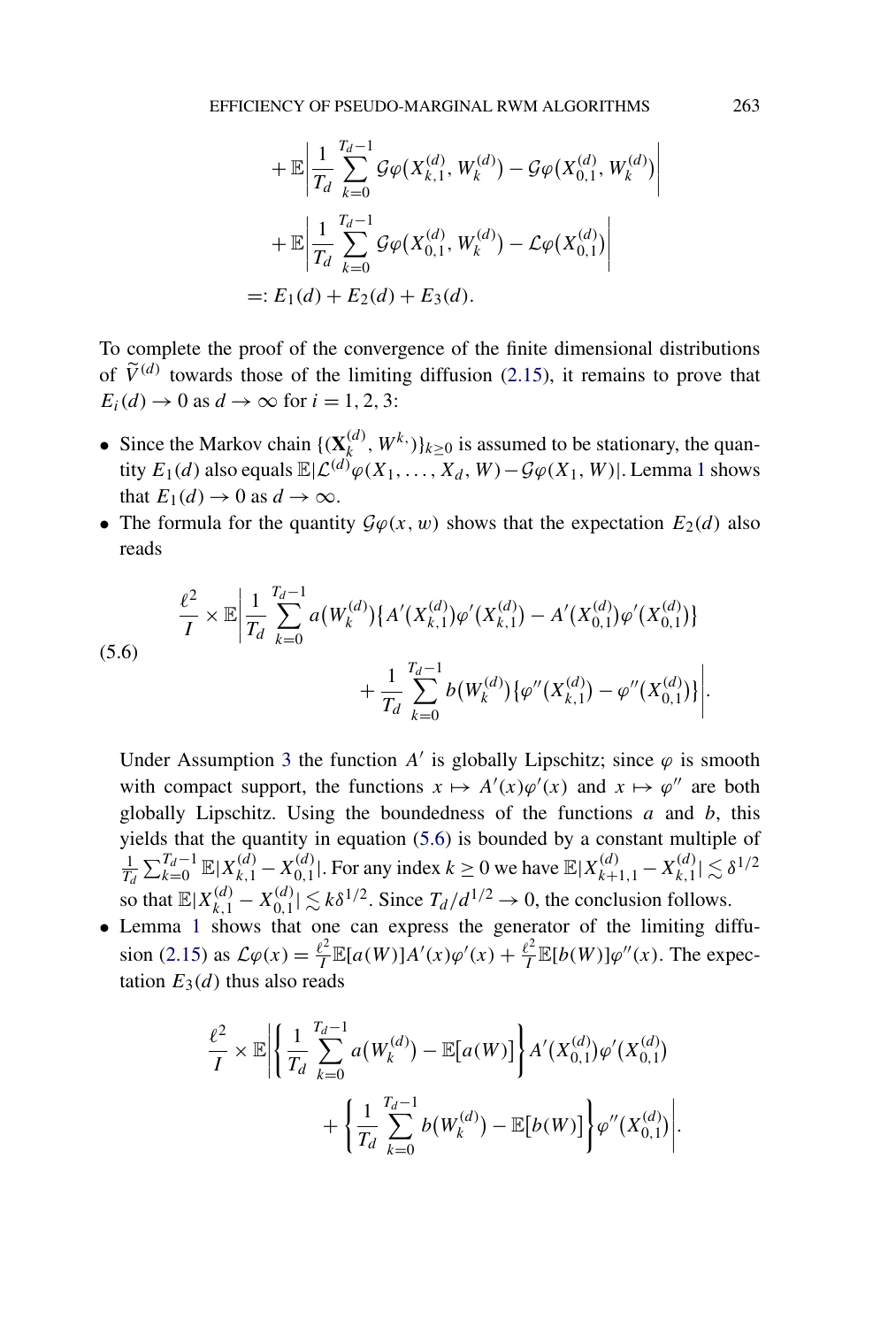Because the function  $\varphi$  is smooth with compact support, it follows (Cauchy– Schwarz) that this quantity is less than a constant multiple of

$$
\mathbb{E}\Bigg[\Bigg\{\frac{1}{T_d}\sum_{k=0}^{T_d-1}a(W_k^{(d)}) - \mathbb{E}[a(W)]\Bigg\}^2\Bigg]^{1/2} \times \mathbb{E}[A'(X)^2]^{1/2} + \mathbb{E}\Bigg|\frac{1}{T_d}\sum_{k=0}^{T_d-1}b(W_k^{(d)}) - \mathbb{E}[b(W)]\Bigg|.
$$

Lemma [2](#page-24-0) shows that  $\mathbb{E}|\frac{1}{T_d}\sum_{k=0}^{T_d-1}b(W_k^{(d)}) - \mathbb{E}[b(W)]| \to 0$ , and under As-sumption [3](#page-9-0) the expectation  $\mathbb{E}[A'(X)^2]$  is finite. Therefore, to finish the proof of the limit  $E_3(d) \to 0$ , one needs to verify that  $\mathbb{E}[\{\frac{1}{T_d} \sum_{k=0}^{T_d-1} a(W_k^{(\tilde{d})}) - \}$  $\mathbb{E}[a(W)]^2$  → 0. According to Lemma [2,](#page-24-0) the sequence  $(\frac{1}{T_d} \sum_{k=0}^{T_d-1} a(W_k^{(d)}) \mathbb{E}[a(W)]$  converges in  $L^1$  to zero. The sequence is also bounded in  $L^{\infty}$  since the function *a* is bounded. A sequence bounded in  $L^\infty$  that converges to zero in  $L^1$  also converges to zero in any  $L^p$  for  $1 \le p < \infty$ . The conclusion follows.

5.4.2. *Relative weak compactness of the sequence*  $\widetilde{V}^{(d)}$ . The process  $\widetilde{V}^{(d)}$  is started at stationarity and the space of smooth functions with compact support is an algebra that strongly separates points. Ethier and Kurtz ([\[15\]](#page-36-0), Chapter 4, Corollary 8.6) show that in order to prove that the sequence  $\tilde{V}^{(d)}$  is relatively weakly compact in the Skorohod topology it suffices to verify that equations (8.33) and (8.34) of [\[15\]](#page-36-0), Chapter 4, hold.

• To prove  $(8.34)$  it suffices to show that for any smooth and compactly supported test function  $\varphi$  the sequence  $d \mapsto \mathbb{E}|\widetilde{\mathcal{L}}^{(d)}\varphi(X_1,\ldots,X_d,W)|^2$  is bounded. One can use the telescoping expansion [\(5.4\)](#page-23-0), Lemma [1](#page-23-0) and the stationarity of the Markov chain  $\{(\mathbf{X}_k^{(d)}, W_k^{(d)})\}_{k\geq 0}$  and obtain that

$$
\mathbb{E}|\widetilde{\mathcal{L}}^{(d)}\varphi(\mathbf{X}^{(d)},W)|^{2} \lesssim \mathbb{E}\left|\frac{1}{T_{d}}\sum_{k=0}^{T_{d}-1}\mathcal{L}^{(d)}\varphi(\mathbf{X}_{k}^{(d)},W_{k}^{(d)}) - \mathcal{G}\varphi(X_{k,1}^{(d)},W_{k}^{(d)})\right|^{2} \n+ \mathbb{E}\left|\frac{1}{T_{d}}\sum_{k=0}^{T_{d}-1}\mathcal{G}\varphi(X_{k,1}^{(d)},W_{k}^{(d)})\right|^{2} \n\leq \frac{1}{T_{d}}\sum_{k=0}^{T_{d}-1}\mathbb{E}|\mathcal{L}^{(d)}\varphi(\mathbf{X}^{(d)},W_{k}^{(d)}) - \mathcal{G}\varphi(X_{k,1}^{(d)},W_{k}^{(d)})|^{2} \n+ \frac{1}{T_{d}}\sum_{k=0}^{T_{d}-1}\mathbb{E}|\mathcal{G}\varphi(X_{k,1}^{(d)},W_{k}^{(d)})|^{2}
$$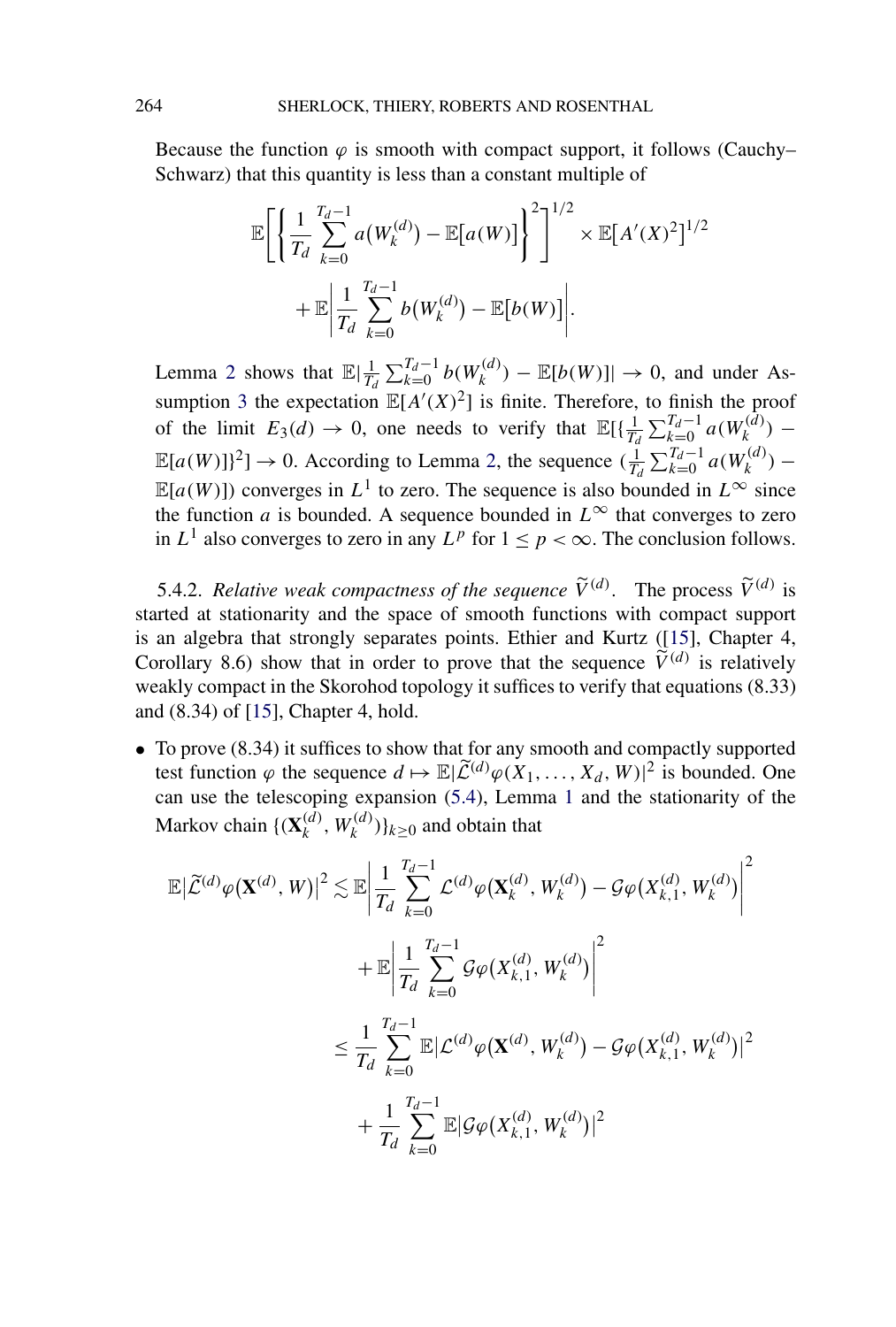$$
= \mathbb{E} |\mathcal{L}^{(d)} \varphi(\mathbf{X}^{(d)}, W) - \mathcal{G} \varphi(X_1, W)|^2 + \mathbb{E} |\mathcal{G} \varphi(X_1, W)|^2
$$
  
=  $o(1) + \mathcal{O}(1)$ .

This proves equation (8.34).

• To prove (8.33) one needs to show that the expectation of sup{ $|\xi_d(t) - \xi_t(t)|$  $\widetilde{V}^{(d)}(t)$ |:  $t \in [0, T]$ } converges to zero as  $d \to \infty$ , where the process  $\xi_d$  is defined in equation [\(5.2\)](#page-23-0). Note that the supremum is less than

$$
(5.7) \quad \|\varphi\|_{\text{Lip}} \times \sup \Biggl\{ \delta \times \sum_{k=i}^{j} \bigl| X_{j,1}^{(d)} - X_{i,1}^{(d)} \bigr| : 0 \le i < j \le d \times T \text{ and } |i - j| \le T_d \Biggr\},
$$

where  $\|\varphi\|_{\text{Lip}}$  is the Lipschitz constant of  $\varphi$ . Therefore, since  $|X_{j,1}^{(d)} - X_{i,1}^{(d)}| \lesssim$  $\delta \sum_{k=i}^{j-1} |Z_k|$  where  $\{Z_k\}_{k\geq 0}$  are i.i.d. standard Gaussian random variables such that  $X_{i,1}^{(d),*} = X_{i,1}^{(d)} + \ell I^{-1/2} \delta Z_k$ , the following lemma gives the conclusion.

LEMMA 3. *Let* {*ξk*}*k*≥<sup>1</sup> *an i*.*i*.*d*. *sequence of standard Gaussian random variables* **N***(*0*,* 1*)*. *We have*

$$
\lim_{d \to \infty} \mathbb{E}\bigg[\sup \bigg\{\delta \times \sum_{k=i}^{j} |\xi_k| : 0 \le i < j \le d \times T \text{ and } |i - j| \le T_d \bigg\}\bigg] = 0.
$$

PROOF. Indeed, it suffices to prove that  $\delta$  times the expectation of the supremum sup{ $S(i, d)$ : $i \le d/T_d$ }, with  $S(i, d) = \sum_{k=1}^{i+1} T_d | \xi_k |$ , converges to zero; this follows from Markov's inequality and standard Gaussian computations.  $\Box$ 

This completes the proof of the relative weak compactness in the Skorohod topology. The sequence of processes  $\tilde{V}^{(d)}$  is weakly compact in the Skorohod topology, and the finite dimensional distributions of  $\tilde{V}^{(d)}$  converge to the finite dimensional distribution of the diffusion [\(2.15\)](#page-10-0). Consequently, the sequence of processes  $\widetilde{V}^{(d)}$  converges weakly in the Skorohod space  $D([0, T])$  to the diffu-sion [\(2.15\)](#page-10-0). The next section shows that the discrepancy between  $V^{(d)}$  and  $\widetilde{V}^{(d)}$ is small and thus proves that the sequence of processes  $V^{(d)}$  also converges to the diffusion  $(2.15)$ .

5.4.3. *Discrepancy between*  $V^{(d)}$  *and*  $\widetilde{V}^{(d)}$ . Since  $\sup_{t \leq T} |V_t^{(d)} - \widetilde{V}_t^{(d)}|$  is less than the supremum of equation (5.7), Lemma 3 yields that  $\|\tilde{V} - V^{(d)}\|_{\infty, [0, T]}$ converges to zero in probability. This ends the proof of Theorem [2.](#page-10-0)

**6. Discussion.** We have examined the behaviour of the pseudo-marginal random walk Metropolis algorithm in the limit as the dimension of the target approaches infinity, under the assumption that the noise in the estimate of the logtarget at a proposed new value, **x**, is additive and independent of **x**.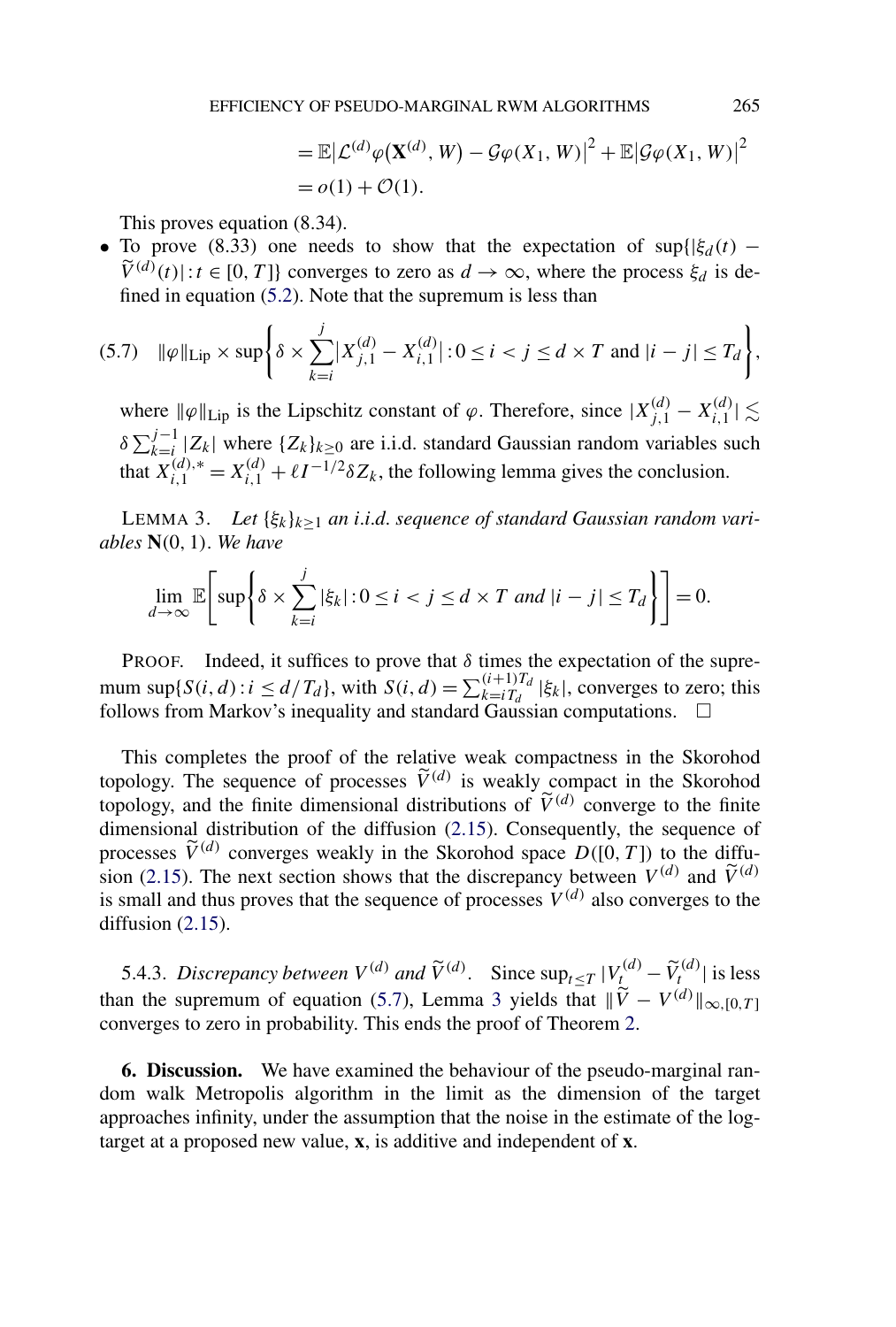Subject to relatively general conditions on the target, limiting forms for the acceptance rate and for the efficiency, in terms of expected squared jump distance (ESJD), have been obtained. We examined two different noise distributions (Gaussian and Laplace), and found that the optimal scaling of the proposal is insensitive to the variance of the noise and to whether the noise has a Gaussian or a Laplace distribution.

We then examined the behaviour of the Markov chain on the target, **x**, and the noise, obtaining a limiting diffusion for the first component of a target with independent and identically distributed components. The efficiency function in this case is proportional to the speed of the diffusion, thus further justifying the use of ESJD in this context.

We identified a "standard asymptotic regime" under which the additive noise is Gaussian with variance inversely proportional to the number of unbiased estimates that are used. In this regime the efficiency function is especially tractable, and we showed that it is maximised when the acceptance rate is approximately 7.0% and the variance of the Gaussian noise is approximately 3.3. We noted that in this regime the optimal noise variance is also insensitive to the choice of scaling.

A detailed simulation study on a Lotka–Volterra Markov jump process using a particle filter suggested that in the scenario considered the assumptions of the standard asymptotic regime are reasonable provided the number of particles is not too low. Furthermore, whilst the assumption that the distribution of the noise does not depend on the current position is not true, variations in the distribution have a small effect on the distribution of the estimates of the log-target compared with the effect of the noise itself. The optimal scaling was found to be insensitive to the noise variance (or equivalently the number of particles), and the optimal noise variance was relatively insensitive to the choice of scaling. The overall optimal scaling was consistent with the theoretical value obtained; however the optimal variance was a little lower than the theoretically optimal value. Investigations showed that this discrepancy can be explained by the differences between our theoretical measure of efficiency (ESJD) and empirical measures used in the simulation study (ESS).

The results from the simulation study suggest that in low dimension a safer option than tuning to a particular variance and acceptance rate might be to take advantage of the insensitivity of the optimal scaling to the variance and vice versa and optimise scaling and variance independently.

The diffusion limit provides strong support for the optimisation strategies suggested by the ESJD criterion. However, in an ideal world it would be good to show that the sequence of algorithms which achieves the minimal optimal integrated autocorrelation time for a given functional might converge to the optimal diffusion. This is a generic question which is relevant to all diffusion limits for MCMC algorithms, and there are still important open questions regarding the relationships between ESJD, diffusion limits, and limiting optimal integrated autocorrelation. In this direction, a recent paper [\[30\]](#page-37-0) has shown that diffusion limits can be translated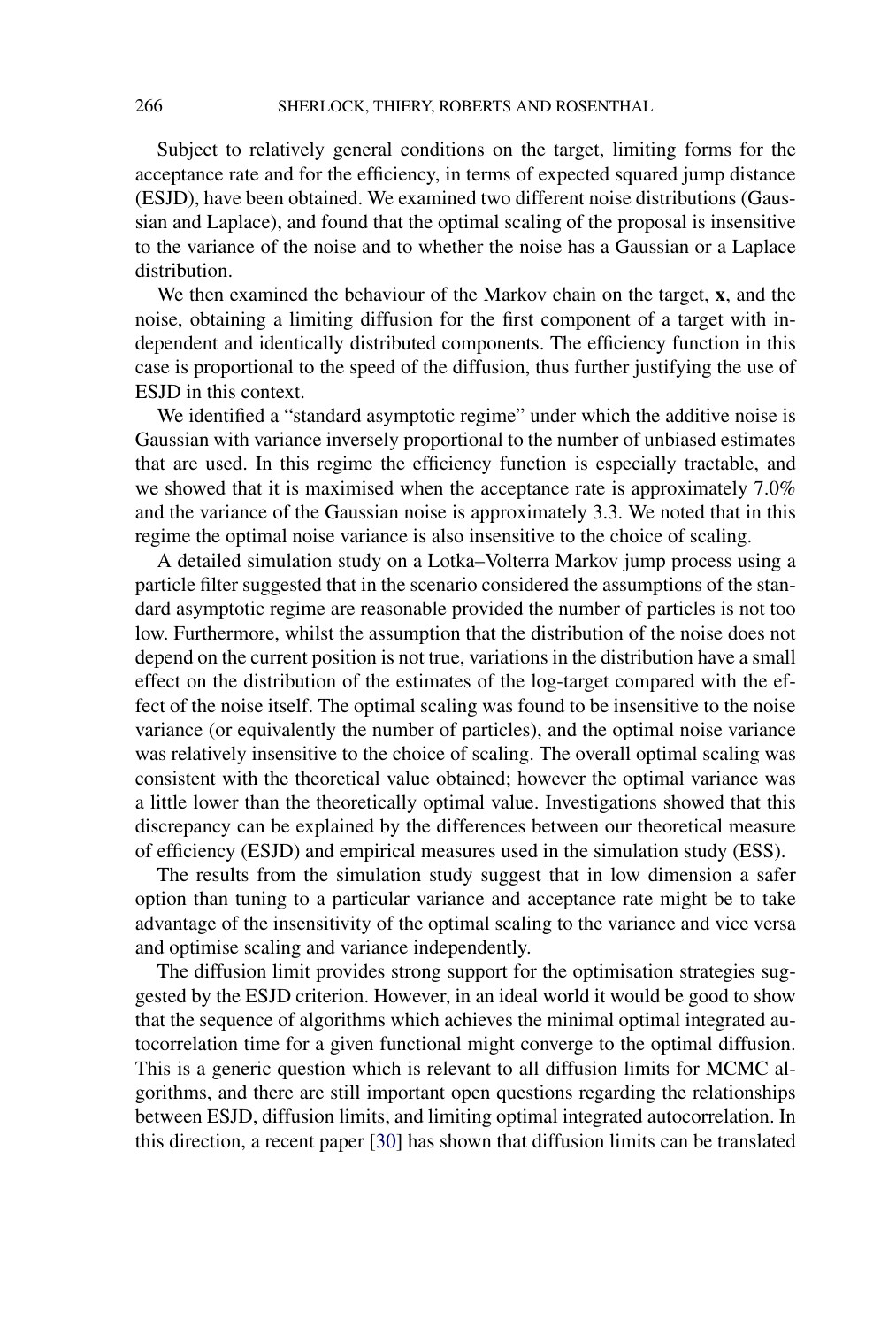<span id="page-29-0"></span>into *complexity* results, thus demonstrating that at least the order of magnitude of the number of iterations to "converge" can be read off from the diffusion limit.

The optimal variance of 3.28 under the standard asymptotic regime is similar to the value of 2.83 obtained in [\[14\]](#page-36-0) under the same noise assumptions and for a scenario where the component of the Markov chain on  $X$  mixes infinitely more slowly than the noise component. Indeed, as noted in a remark following Corollary [1,](#page-12-0) 2.83 is (to two decimal places) the optimal variance that we obtain when  $\ell = 0$ . There are many differences between the approaches in [\[14\]](#page-36-0) and this article. For example, we optimise a limiting efficiency for the random walk Metropolis with respect to both the scaling and the variance whereas Doucet et al. [\[14\]](#page-36-0) consider the univariate optimisation of a bound on the efficiency of Metropolis–Hastings kernels which satisfy a positivity condition. That a similar conclusion may be drawn from two very different approaches is encouraging.

### APPENDIX A: PROOF OF TECHNICAL LEMMAS

Let  ${X_j}_{j \geq 1}$  be an i.i.d. sequence of random variables distributed as  $f(x) dx$ ,  $W \sim \frac{D}{c} e^{w} g^{*}(w) dw$ , { $Z_{k,j}$ } $_{k \geq 0, j \geq 1}$  an i.i.d. sequence of **N**(0, 1) random variables,  ${U_k}_{k\geq 0}$  an i.i.d. sequence of random variables uniformly distributed on  $(0, 1)$ , and  $\{W_k^*\}_{k\geq 0}$  an i.i.d. sequence distributed as  $g^*(w) dw$ . All these random variables are assumed to be independent from one another. For all integers  $1 \le j \le d$ we set  $X_{0,j}^{(d)} = X_j$  and  $W_0^{(d)} = W$ . We introduce the proposals  $X_{k,j}^{(d),*} = X_{k,j}^{(d)} +$  $\ell I^{-1/2}d^{-1/2}Z_{k,j}$  and define  $(X_{k+1}^{(d)}, W_{k+1}^{(d)}) = (X_k^{(d),*}, W_k^*)$  if

$$
U_k < F\left(W_k^* - W_k^{(d)} + \sum_{j=1}^d A(X_{k,j}^{(d),*}) - A(X_{k,j}^{(d)})\right)
$$

and  $(X_{k+1}^{(d)}, W_{k+1}^{(d)}) = (X_k^{(d)}, W_k^{(d)})$  otherwise. We define  $\mathbf{X}^{(d)} = (X_{k,1}^{(d)}, \dots, X_{k,d}^{(d)})$ . For any dimension  $d \ge 1$  the process  $\{\mathbf{X}_k^{(d)}, W_k^{(d)}\}_{k \ge 1}$  is a Metropolis–Hastings Markov chain started at stationarity, that is,  $(\mathbf{X}_{0}^{(d)}, W_{0}^{(d)}) = (X_1, \ldots, X_d, W) \stackrel{\mathcal{D}}{\sim}$  $\pi^{(d)}$ , targeting the distribution  $\pi^{(d)}$ .

**A.1. Proof of Lemma [1.](#page-23-0)** In this section, for notational convenience, we write  $Z_j$  instead of  $Z_{0,j}$  and  $W^*$  instead of  $W_0^*$ . We set

(A.1) 
$$
a(w) := \mathbb{E}[F'(\Omega + W^* - w)]
$$
 and  $b(w) := \frac{1}{2}\mathbb{E}[F(\Omega + W^* - w)]$ 

with  $F'(u) = e^u I_{\{u < 0\}}$  and  $\Omega \sim \mathbb{N}(-\ell^2/2, \ell^2)$  independent from all other sources of randomness. To prove Lemma [1,](#page-23-0) it suffices to show that the function *a* and *b* are continuous, bounded, satisfy identity [\(5.5\)](#page-23-0), and that the following two limits hold:

(A.2) 
$$
\begin{cases} \lim_{d \to \infty} \mathbb{E} |\mathbb{E}_d[(X_1^{1,d} - X_1)/\delta] - \ell^2 I^{-1} a(W) A'(X_1)|^2 = 0, \\ \lim_{d \to \infty} \mathbb{E} |\frac{1}{2} \mathbb{E}_d[(X_1^{1,d} - X_1)^2/\delta] - \ell^2 I^{-1} b(W)|^2 = 0. \end{cases}
$$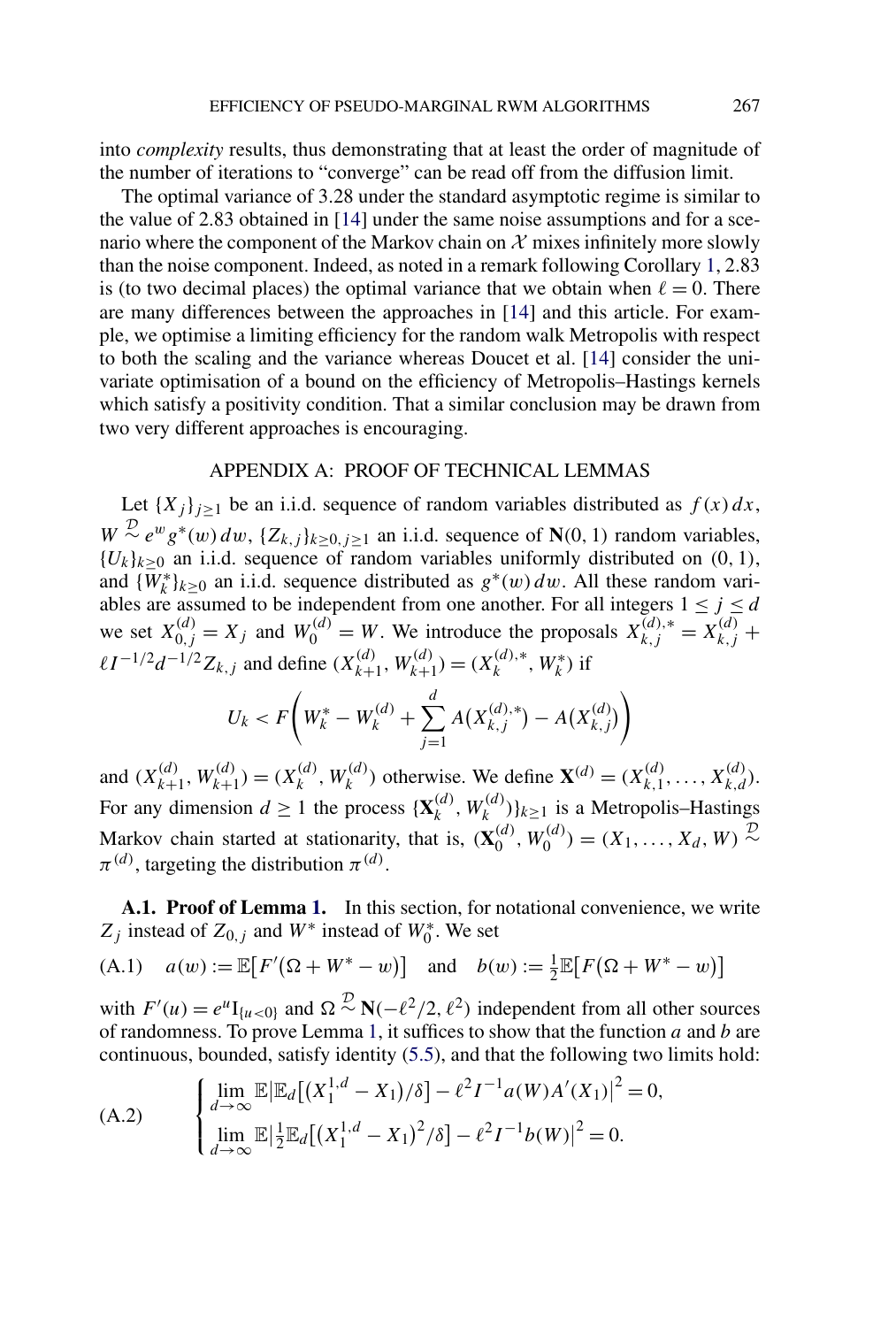We have used the notation  $\mathbb{E}_d[\cdots]$  for  $\mathbb{E}[\cdots|X_1,\ldots,X_d,W]$ . The fact that the functions *a* and *b* are bounded and continuous follows from the dominated convergence theorem.

• *Proof of equation* [\(5.5\)](#page-23-0). Note that  $\mathbb{E}[b(W)] = \frac{1}{2}\mathbb{E}[1 \wedge \exp(\Omega + B)]$  with  $B :=$  $W^* - W$ . A standard computation show that for any  $\beta \in \mathbf{R}$ , we have  $\mathbb{E}[1 \wedge \beta]$  $exp(\Omega + \beta)$ ] =  $2\Phi(-\ell/2 + \beta/\ell)$ , so that the identity  $\mathbb{E}[b(W)] = \frac{1}{2}\alpha(\ell)$  directly follows from the definition of *α* in Theorem [1.](#page-6-0)

For proving the identity  $\mathbb{E}[a(W)] = \frac{1}{2}\alpha(\ell)$ , note that the expectation  $\mathbb{E}[a(W)]$ equals

$$
\iiint_{(z,w,w^*)\in\mathbf{R}^3} e^{-\ell^2/2+\ell z+w^*-w} I_{\{-\ell^2/2+\ell z+w^*-w<0\}} e^w g^*(w) g^*(w^*)
$$
  
\n
$$
\times \frac{e^{-z^2/2}}{\sqrt{2\pi}} dw dw^* dz
$$
  
\n
$$
= \iiint_{(z,w,w^*)\in\mathbf{R}^3} I_{\{-\ell^2/2+\ell(-z+\ell)+w-w^*>0\}} e^{w^*} g^*(w) g^*(w^*)
$$
  
\n
$$
\times \frac{e^{-(-z+\ell)^2/2}}{\sqrt{2\pi}} dw dw^* dz
$$
  
\n
$$
= \iiint_{(z,w,w^*)\in\mathbf{R}^3} I_{\{-\ell^2/2+\ell z+w^*-w>0\}} e^{w^*} g^*(w) g^*(w^*)
$$
  
\n
$$
\times \frac{e^{-z^2/2}}{\sqrt{2\pi}} dw dw^* dz
$$
  
\n
$$
= \mathbb{E}[I_{\{\Omega+W^*-W>0\}}].
$$

We have used the change of variable  $(z, w^*, w) \rightarrow (-z + \ell, w, w^*)$  to go from the second line to the third. This computation shows that  $\mathbb{E}[a(W)] :=$  $\mathbb{E}[e^{\Omega+W^*-W}\mathbf{I}_{\{\Omega+W^*-W<0\}}] = \mathbb{E}[\mathbf{I}_{\{\Omega+W^*-W>0\}}]$ . Since  $F(u) = 1 \wedge e^u = e^u \times e^u$  $I_{\{u<0\}} + I_{u \geq 0}$ , it follows that

$$
\alpha(\ell) = \mathbb{E}[F(\Omega + W^* - W)] = \mathbb{E}[e^{\Omega + W^* - W}I_{\{\Omega + W^* - W < 0\}}] + \mathbb{E}[I_{\{\Omega + W^* - W > 0\}}],
$$

and therefore  $\mathbb{E}[a(W)] = \alpha(\ell)/2$ .

• *Proof of equation* [\(A.2\)](#page-29-0). We will only verify that the first limit in equation (A.2) holds. The proof of the second limit is similar but easier. In other words, we will focus on proving that the sequence  $\mathbb{E}_d[(X_1^{1,d} - X_1)/\delta]$  converges in  $L^2$ to  $\ell^2 I^{-1} a(W) A'(X_1)$ . An integration by parts shows that for any continuous function  $g: \mathbf{R} \to \mathbf{R}$  such that  $g'$  has a finite number of discontinuities, if  $g(Z)$ and  $g'(Z)$  have a finite first moment for  $Z \stackrel{\mathcal{D}}{\sim} N(0, 1)$ , the identity  $\mathbb{E}[Z \times g(Z)] =$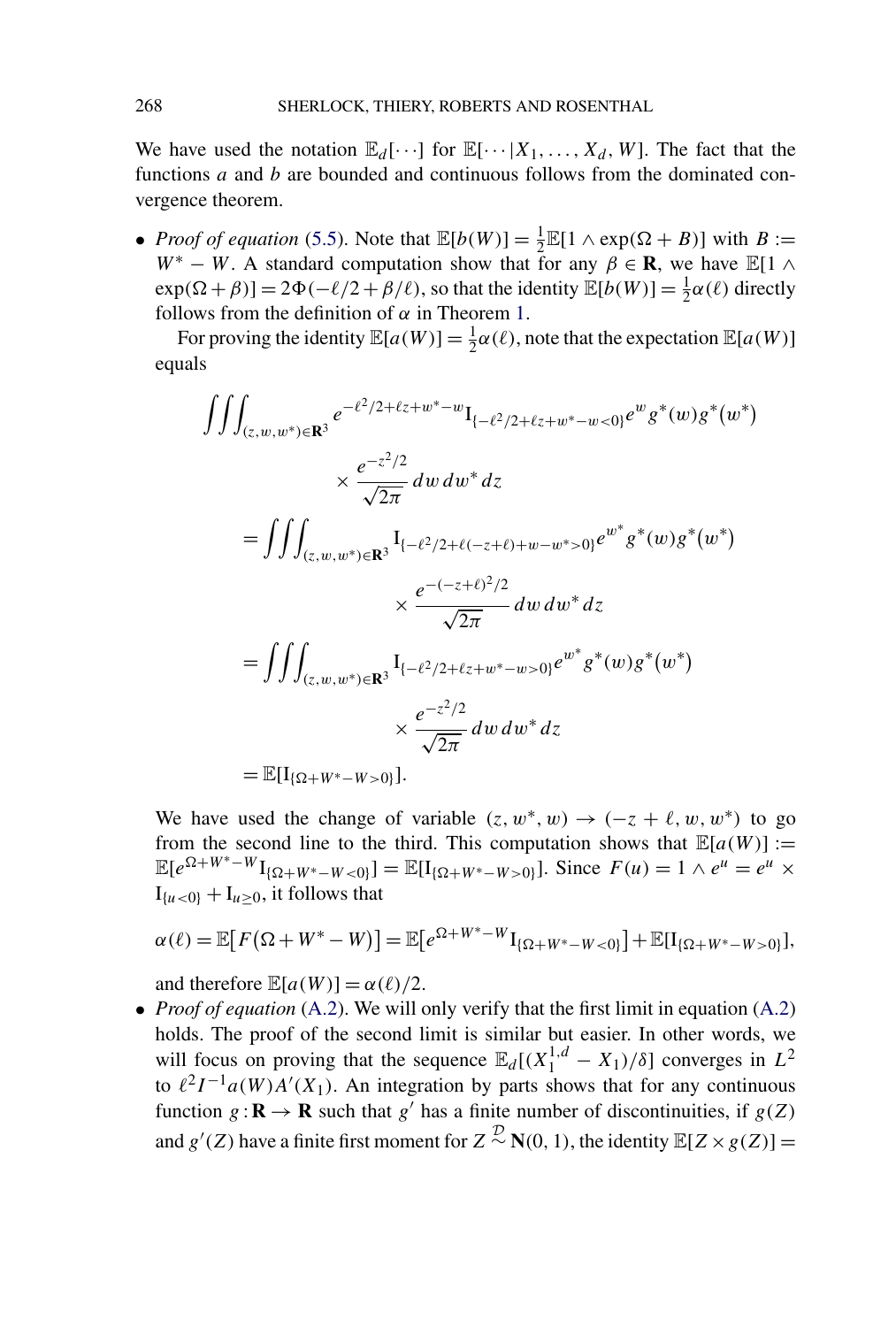<span id="page-31-0"></span> $\mathbb{E}[g'(Z)]$  holds. It follows that

$$
\mathbb{E}_d[(X_1^{1,d} - X_1)/\delta]
$$
  
=  $\ell I^{-1/2} \delta^{1/2} \mathbb{E}_d[Z_1 \times F(\Omega^{(d)} + W^* - W)]$   
=  $\ell^2 I^{-1} \mathbb{E}_d[F'(\Omega^{(d)} + W^* - W) \times A'(x_1 + \ell I^{-1/2} \delta^{1/2} Z_1)]$ 

with  $\Omega^{(d)} = \sum_{i=1}^{d} A(X_i + \ell I^{-1/2} \delta^{1/2} Z_i) - A(X_i)$ . Under Assumption [3](#page-9-0) the function  $A' = (\log f)'$  is globally Lipschitz so that, since the function  $F'$  is bounded, one can focus on proving that

$$
\mathbb{E}_d[F'(\Omega^{(d)} + W^* - W)] \times A'(X_1)
$$

converges in  $L^2$  to  $a(W)A'(X_1)$ . By the Cauchy–Schwarz inequality, this reduces to proving that

$$
\lim_{d\to\infty}\mathbb{E}\big[\big|\mathbb{E}_d\big[F'(\Omega^{(d)}+W^*-W)\big]-\mathbb{E}_d\big[F'(\Omega+W^*-W)\big]\big|^4\big]=0.
$$

By the Portmanteau's theorem, the dominated convergence theorem, and the definition of  $\Omega^{(d)}$ , this reduces to proving that for almost every realisation  ${x_i}_{i>1}$  of the i.i.d. sequence  ${X_i}_{i>1}$  the following limit holds in distribution:

$$
\lim_{d \to \infty} \sum_{i=1}^{d} A(x_i + \ell I^{-1/2} \delta^{1/2} Z_i) - A(x_i) = \Omega.
$$

Under Assumption [3](#page-9-0) the third derivative of *A* is bounded so that a second order Taylor expansion yields that the difference  $A(x_i + \ell I^{-1/2} \delta^{1/2} Z_i) - A(x_i)$  equals  $A'(x_i)\ell I^{-1/2}\delta^{1/2}Z_i + (1/2)A''(x_i)\ell^2I^{-1}\delta Z_i^2 + \mathcal{O}(d^{-3/2})$ ; consequently,

$$
\sum_{i=1}^{d} A(x_i + \ell I^{-1/2} \delta^{1/2} Z_i) - A(x_i)
$$
\n
$$
\stackrel{\text{law}}{=} \frac{\ell^2}{2I} \left\{ \frac{\sum_{i=1}^{d} A''(x_i)}{d} \right\} + \ell I^{-1/2} \left\{ \frac{\sum_{i=1}^{d} A'(x_i)^2}{d} \right\}^{1/2} \xi
$$
\n
$$
+ \frac{\ell^2}{2I} \left\{ \frac{\sum_{i=1}^{d} A''(x_i)(Z_i^2 - 1)}{d} \right\} + \mathcal{O}(d^{-1/2})
$$

for  $\xi \sim N(0, 1)$  independent from all other sources of randomness. The law of large numbers shows that for almost every realisation  ${x_i}_{i\geq 1}$  the right-hand side of the above equation converges in distribution towards  $\Omega \sim \mathbf{N}(-\ell^2/2, \ell^2)$ .

**A.2. Proof of Lemma [2.](#page-24-0)** For convenience, we first give a high-level description of the reasoning. We construct processes  $\{\widehat{W}_k^{(d)}\}_{k\geq 0}$ ,  $\{\widehat{Y}_k^{(d)}\}_{k\geq 0}$ , and  $\{Y_k\}_{k\geq 0}$ satisfying the following: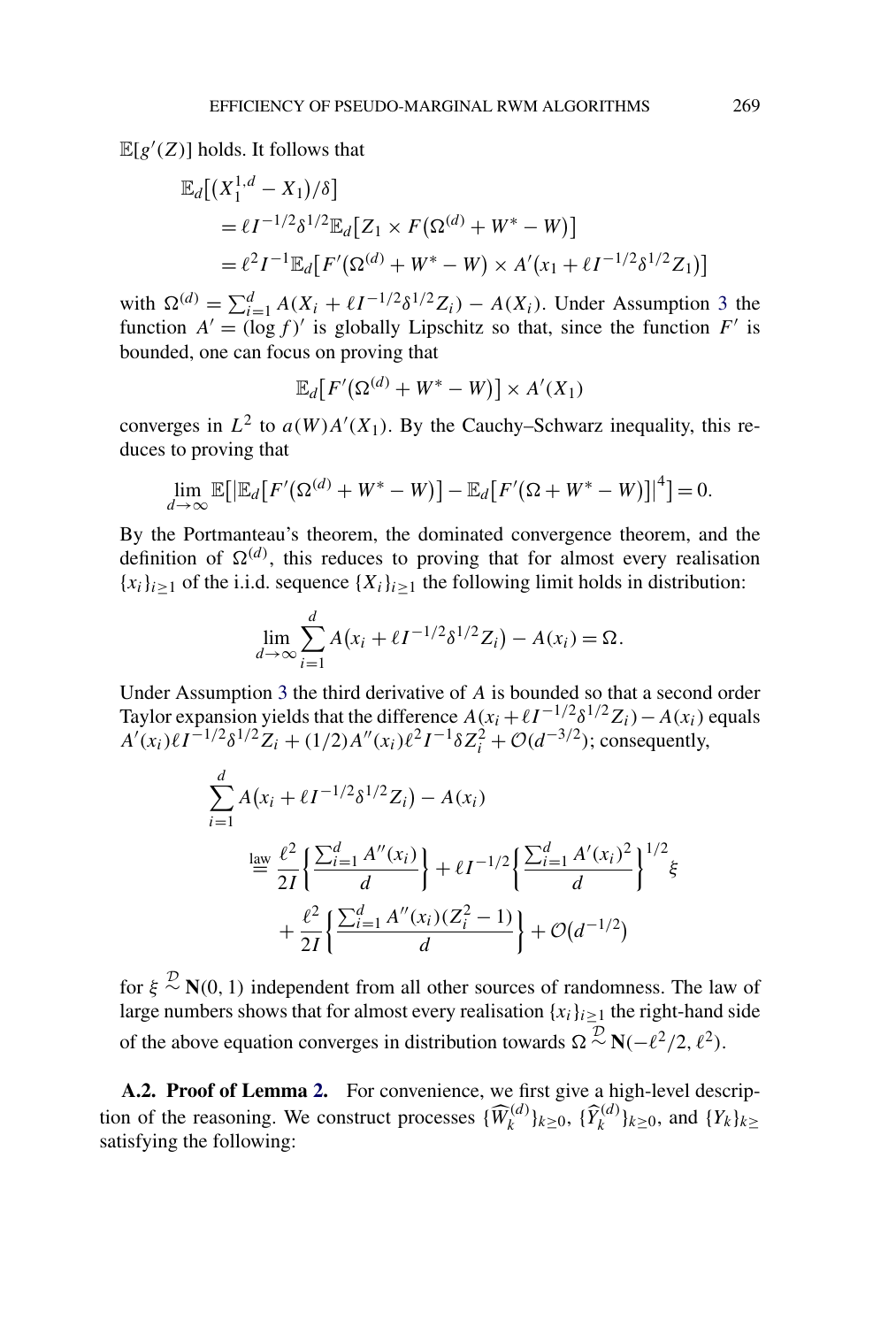- With high probability  $\widehat{W}_k^{(d)} = W_k^{(d)}$  for all  $k \leq T_d$ .
- The process  $\{\widehat{Y}_k^{(d)}\}_{k \ge 0}$  has the same law as the process  $\{\widehat{W}_k^{(d)}\}_{k \ge 0}$ .
- With high probability  $\widehat{Y}_k^{(d)} = Y_k$  for all  $k \leq T_d$ .
- The process  ${Y_k}_{k>0}$  is a Markov chain that is ergodic with invariant distribution  $e^w g^*(w) dw$ .

One can thus use an approximation of the type

$$
\mathbb{E}\left|\frac{1}{T_d}\sum_{k=0}^{T_d-1}h(W_k^{(d)})-\mathbb{E}[h(W)]\right|\approx \mathbb{E}\left|\frac{1}{T_d}\sum_{k=0}^{T_d-1}h(Y_k)-\mathbb{E}[h(W)]\right|
$$

and the usual ergodic theorem gives the conclusion. We use at several places the following elementary lemma.

LEMMA 4. *Let*  $T_d = \lfloor d^{\gamma} \rfloor$  *with*  $0 < \gamma < \frac{1}{4}$ *. Let*  $\{P_k^{(d)}\}_{k,d \ge 0}$  *and*  $\{Q_k^{(d)}\}_{k,d \ge 0}$ *be two arrays of (*0*,* 1*)-valued random variables*. *Let* {*Uk*}*k*≥<sup>0</sup> *be a sequence of random variables uniformly distributed on the interval (*0*,* 1*)*. *We suppose that for all dimension*  $d \ge 1$  *the random variable*  $U_k$  *is independent from*  $\{P_j^{(d)}\}_{j=0}^{k-1}$  *and*  ${Q^{(d)}j}_{j=0}^{k-1}$ . *Consider the event* 

$$
E_k^{(d)} := \{ \omega : I_{\{U_j < P_j^{(d)}\}} = I_{\{U_j < Q_j^{(d)}\}} \text{ for all } 0 \le j \le k \}.
$$

*Under the assumption that*  $\mathbb{E}[|P_k^{(d)} - Q_k^{(d)}||E_{k-1}^{(d)}] \lesssim k/\sqrt{d}$ , we have

$$
\lim_{d\to\infty}\mathbb{P}(E_{T_d}^{(d)})=1.
$$

PROOF. Note that  $\mathbb{P}(E_k^{(d)}) = \mathbb{P}(E_0^{(d)}) \prod_{j=1}^k \mathbb{P}[I_{\{U_j < P_j^{(d)}\}} = I_{\{U_j < Q_j^{(d)}\}} | E_{j-1}^{(d)}].$ Since  $U_j$  is supposed to be independent from the event  $E_{j-1}^{(d)}$ , it follows that  $\mathbb{P}[\mathbf{I}_{\{U_j < P_j^{(d)}\}} = \mathbf{I}_{\{U_j < Q_j^{(d)}\}} | E_{j-1}^{(d)} ] = 1 - \mathbb{E}[|P_j^{(d)} - Q_j^{(d)}| | E_{j-1}^{(d)}].$  The conclusion then directly follows from the bound  $\mathbb{E}[|P_k^{(d)} - Q_k^{(d)}||E_{k-1}^{(d)}] \lesssim k/\sqrt{d}$  and  $\gamma < 1/4$ .  $\Box$ 

We now describe the construction of the processes  $\{\widehat{W}_k^{(d)}\}_{k\geq 0}$ ,  $\{\widehat{Y}_k^{(d)}\}_{k\geq 0}$  and  ${Y_k}_{k\geq0}$ . To this end, we need an i.i.d. sequence  ${\{\xi_k\}_{k\geq0}}$  of standard **N**(0, 1) Gaussian random variables independent from all other sources of randomness. All the processes start at the same position  $W_0^{(d)} = \widehat{W}_0^{(d)} = \widehat{Y}_0^{(d)} = Y_0 = W$ . We define  $\widehat{W}_{k+1}^{(d)} = W_k^*$  if

$$
U_k < F\left[\frac{\ell}{\sqrt{dI}}\sum_{j=1}^d A'(X_j)Z_{k,j} - \ell^2/2 + W_k^* - \widehat{W}_k^{(d)}\right]
$$

<span id="page-32-0"></span>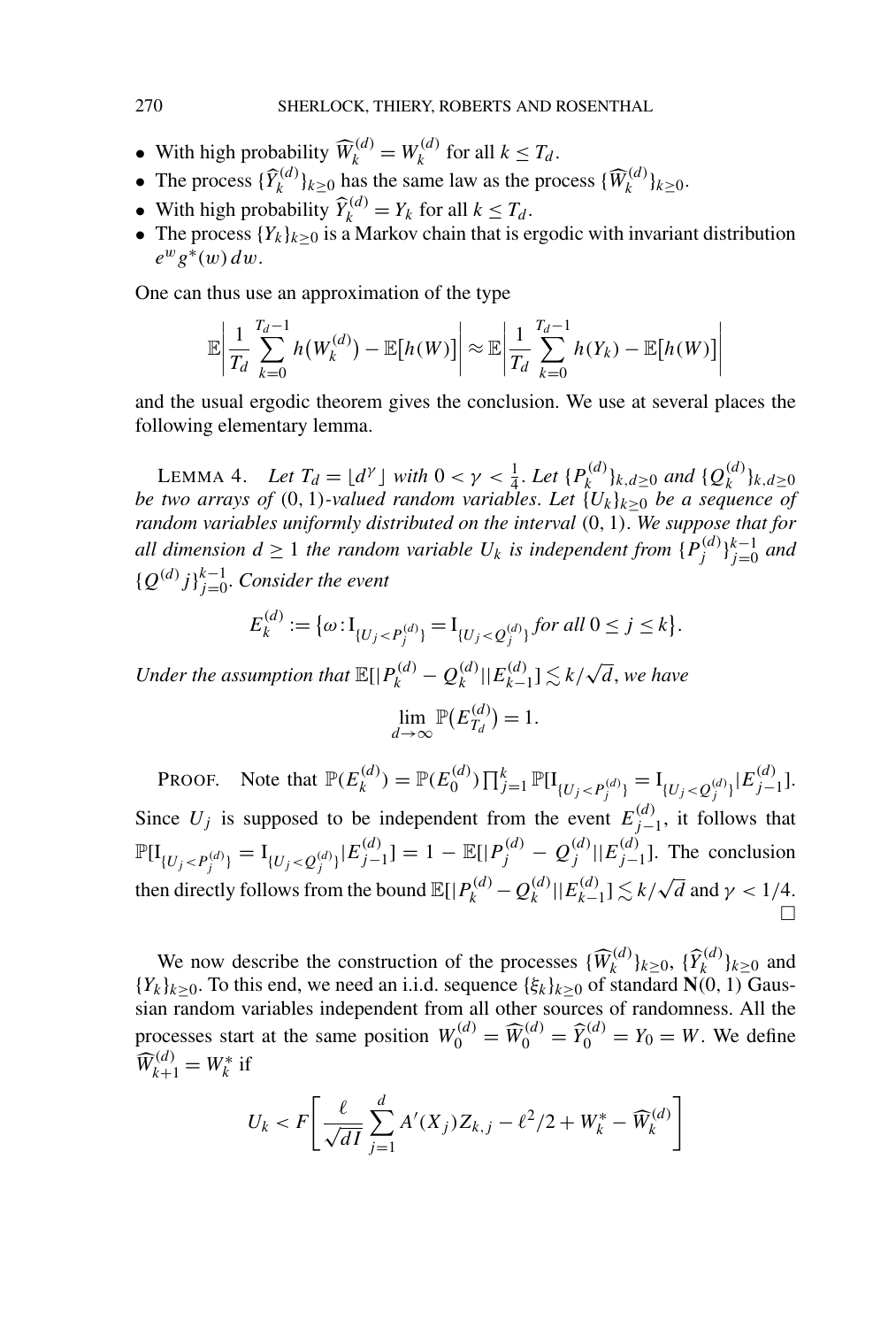and  $\widehat{W}_{k+1}^{(d)} = \widehat{W}_k^{(d)}$  otherwise. We define  $\widehat{Y}_{k+1}^{(d)} = W_k^*$  if

$$
U_k < F\left[\ell I^{-1/2} \left\{ d^{-1} \sum_{j=1}^d A'(X_j)^2 \right\}^{1/2} \xi_k - \ell^2 / 2 + W_k^* - \widehat{Y}_k^{(d)} \right]
$$

and  $\widehat{Y}_{k+1}^{(d)} = \widehat{Y}_k^{(d)}$  otherwise. We define  $Y_{k+1} = W_k^*$  if

$$
U_k < F\left[\ell \xi_k - \ell^2/2 + W_k^* - Y_k\right]
$$

and  $Y_{k+1} = Y_k$  otherwise.

•  $W_k^{(d)} = \widehat{W}_k^{(d)}$  with high probability. We prove that  $\lim_{d\to\infty} \mathbb{P}[W_k^{(d)} = \widehat{W}_k^{(d)} : k = 0$  $1, \ldots, T_d$ ] = 1. Because the Metropolis–Hastings function *F* is globally Lipschitz, Lemma [4](#page-32-0) shows that it suffices to verify that

(A.3) 
$$
\mathbb{E}\left|\sum_{j=1}^d A(X_{k,j}^{(d),*}) - A(X_{k,j}^{(d)}) - A'(X_j)\ell I^{-1/2}Z_{k,j}/\sqrt{d} + \frac{\ell^2}{2}\right| \lesssim k/\sqrt{d}.
$$

Under Assumption [3](#page-9-0) the second and third derivatives of *A* are bounded so that bound (A.3) follows from a second-order Taylor expansion,

$$
\mathbb{E}\left|\sum_{j=1}^{d} A(X_{k,j}^{(d),*}) - A(X_{k,j}^{(d)}) - A'(X_j)\ell I^{-1/2}Z_{k,j}/\sqrt{d} + \ell^2/2\right|
$$
  
\n
$$
\lesssim \mathbb{E}\left|\sum_{j=1}^{d} A(X_{k,j}^{(d),*}) - A(X_{k,j}^{(d)}) - \frac{\ell}{\sqrt{dI}}A'(X_{k,j}^{(d)})Z_{k,j} - \frac{\ell^2}{2Id}A''(X_{k,j}^{(d)})Z_{k,j}^2\right|
$$
  
\n
$$
+ \frac{\ell}{\sqrt{dI}}\mathbb{E}\left|\sum_{j=1}^{d} (A'(X_{k,j}^{(d)}) - A'(X_j))Z_{k,j}\right|
$$
  
\n
$$
+ \frac{\ell^2}{2Id}\mathbb{E}\left|\sum_{j=1}^{d} (A''(X_{k,j}^{(d)}) - A''(X_j))Z_{k,j}^2\right| + \frac{\ell^2}{2I}\mathbb{E}\left|\frac{1}{d}\sum_{j=1}^{d} A''(X_j) + I\right|
$$
  
\n
$$
\lesssim \frac{1}{\sqrt{d}} + \frac{1}{\sqrt{d}}\left\{\sum_{j=1}^{d} \mathbb{E}|A'(X_{k,j}^{(d)}) - A'(X_j)|^2\right\}^{1/2}
$$
  
\n
$$
+ \frac{1}{2d}\sum_{j=1}^{d} \mathbb{E}|A''(X_{k,j}^{(d)}) - A''(X_j)| + \mathbb{E}\left|d^{-1}\sum_{j=1}^{d} A''(X_j) + I\right|
$$
  
\n
$$
\lesssim \frac{1}{\sqrt{d}} + \frac{k}{\sqrt{d}} + \frac{k}{\sqrt{d}} + \frac{1}{\sqrt{d}}.
$$

We have used the bound  $\mathbb{E}|X_{k,j}^{(d)} - X_j|^2 \lesssim \frac{k^2}{d}$ .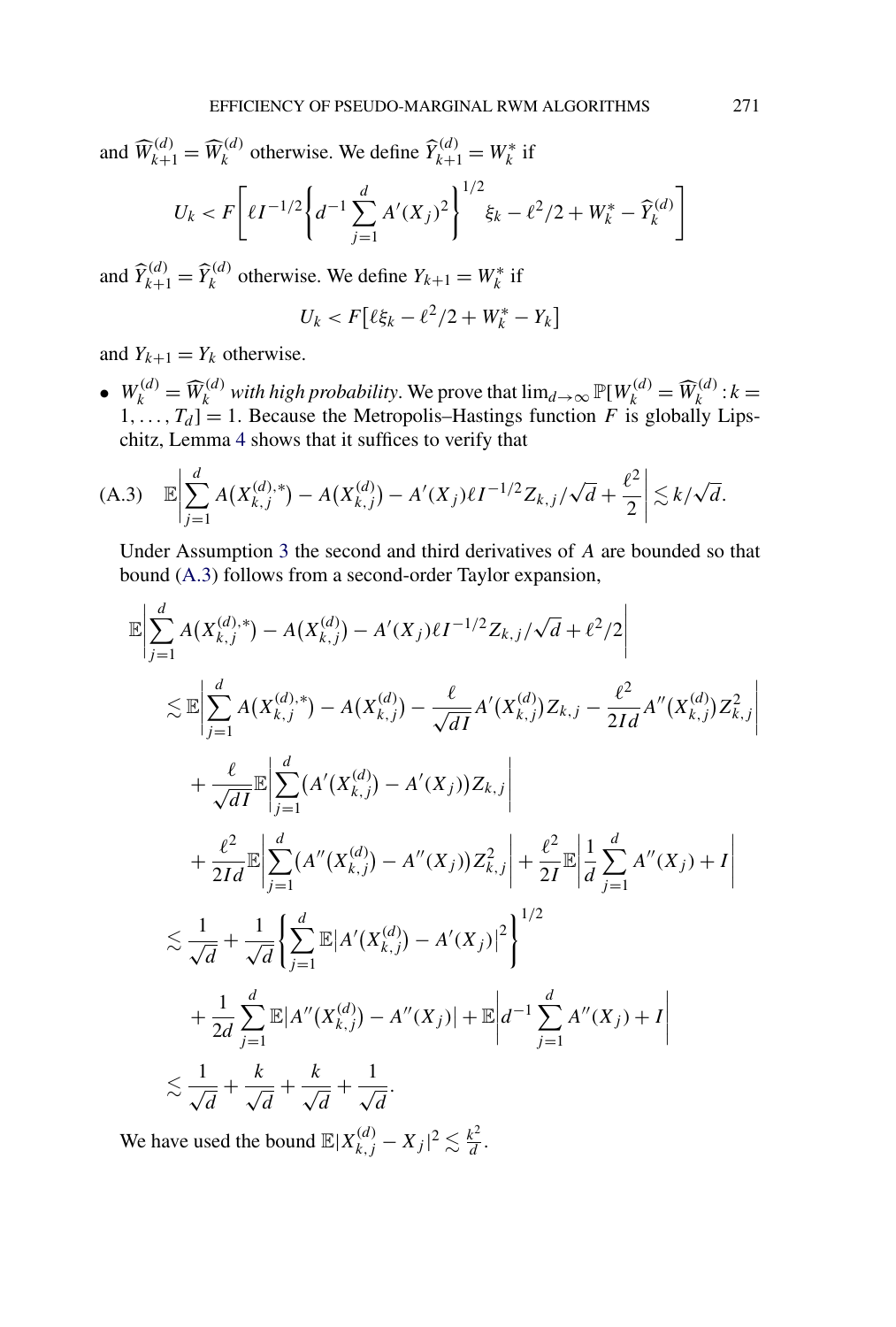- $\widehat{W}^{(d)}$  *and*  $\widehat{Y}^{(d)}$  *have same law.* It is straightforward to verify that the processes  ${\{\widehat{W}_k^{(d)}\}_{k \geq 0}}$  and  ${\{\widehat{Y}_k^{(d)}\}_{k \geq 0}}$  have the same law.
- $\widehat{Y}_k^{(d)} = Y_k$  *with high probability.* We prove that  $\lim_{d\to\infty} \mathbb{P}[\widehat{Y}_k^{(d)}] = Y_k : k =$  $1, \ldots, T_d$ ] = 1. Lemma [4](#page-32-0) shows that this follows from the elementary bound  $\mathbb{E}[\{d^{-1}\sum_{j=1}^d A'(X_j)^2\}^{1/2} - I^{1/2}| \lesssim 1/\sqrt{d}$ .

We now show that the Markov chain  ${Y_k}_{k\geq 0}$  is a Markov chain that is reversible with respect to the distribution  $e^w g^*(w) dw$ ,

$$
e^{x}g^{*}(x)g^{*}(y)\mathbb{E}[\mathbb{E}[F(\Omega+y-x)]] = e^{y}g^{*}(y)g^{*}(x)\mathbb{E}[\mathbb{E}[F(\Omega+x-y)]]
$$

for all  $x, y \in \mathbb{R}^2$ . This boils down to verifying that the function  $(x, y) \mapsto$  $e^{x} \mathbb{E}[F(\Omega + y - x)]$  is symmetric; Proposition 2.4 of [\[26\]](#page-36-0) shows that this quantity can be expressed as

$$
e^x \Phi\left(\frac{-(1/2)\ell^2 + y - x}{\ell}\right) + e^y \Phi\left(\frac{-(1/2)\ell^2 + x - y}{\ell}\right),
$$

which is indeed symmetric. Note that this Markov chain corresponds to the *penalty method* of [\[12\]](#page-36-0); see also [\[21\]](#page-36-0) for a discussion of this algorithm. The ergodic theorem for Markov chains applies; for any bounded and measurable function  $h: \mathbf{R} \to \mathbf{R}$  we have

$$
\lim_{N\to\infty}\mathbb{E}\left|\frac{1}{N}\sum_{k=0}^{N-1}h(Y_k)-\mathbb{E}[h(W)]\right|=0.
$$

One can thus use the triangle inequality several times to see that for any bounded and measurable function  $h: \mathbf{R} \to \mathbf{R}$ , we have

$$
\mathbb{E}\left|\frac{1}{T_d}\sum_{k=0}^{T_d-1} h(W_k^{(d)}) - \mathbb{E}[h(W)]\right|
$$
\n
$$
\leq \frac{1}{T_d}\sum_{k=0}^{T_d-1} \mathbb{E}|h(W_k^{(d)}) - h(\widehat{W}_k^{(d)})| + \mathbb{E}\left|\frac{1}{T_d}\sum_{k=0}^{T_d-1} h(\widehat{W}_k^{(d)}) - \mathbb{E}[h(W)]\right|
$$
\n
$$
\lesssim (1 - \mathbb{P}[W_k^{(d)} = \widehat{W}_k^{(d)} : k = 1, ..., T_d]) + \mathbb{E}\left|\frac{1}{T_d}\sum_{k=0}^{T_d-1} h(\widehat{Y}_k^{(d)}) - \mathbb{E}[h(W)]\right|
$$
\n
$$
\lesssim o(1) + \frac{1}{T_d}\sum_{k=0}^{T_d-1} \mathbb{E}|h(\widehat{Y}_k^{(d)}) - h(Y_k)| + \mathbb{E}\left|\frac{1}{T_d}\sum_{k=0}^{T_d-1} h(Y_k) - \mathbb{E}[h(W)]\right|
$$
\n
$$
= o(1) + o(1) + o(1),
$$

which completes the proof of Lemma [2.](#page-24-0)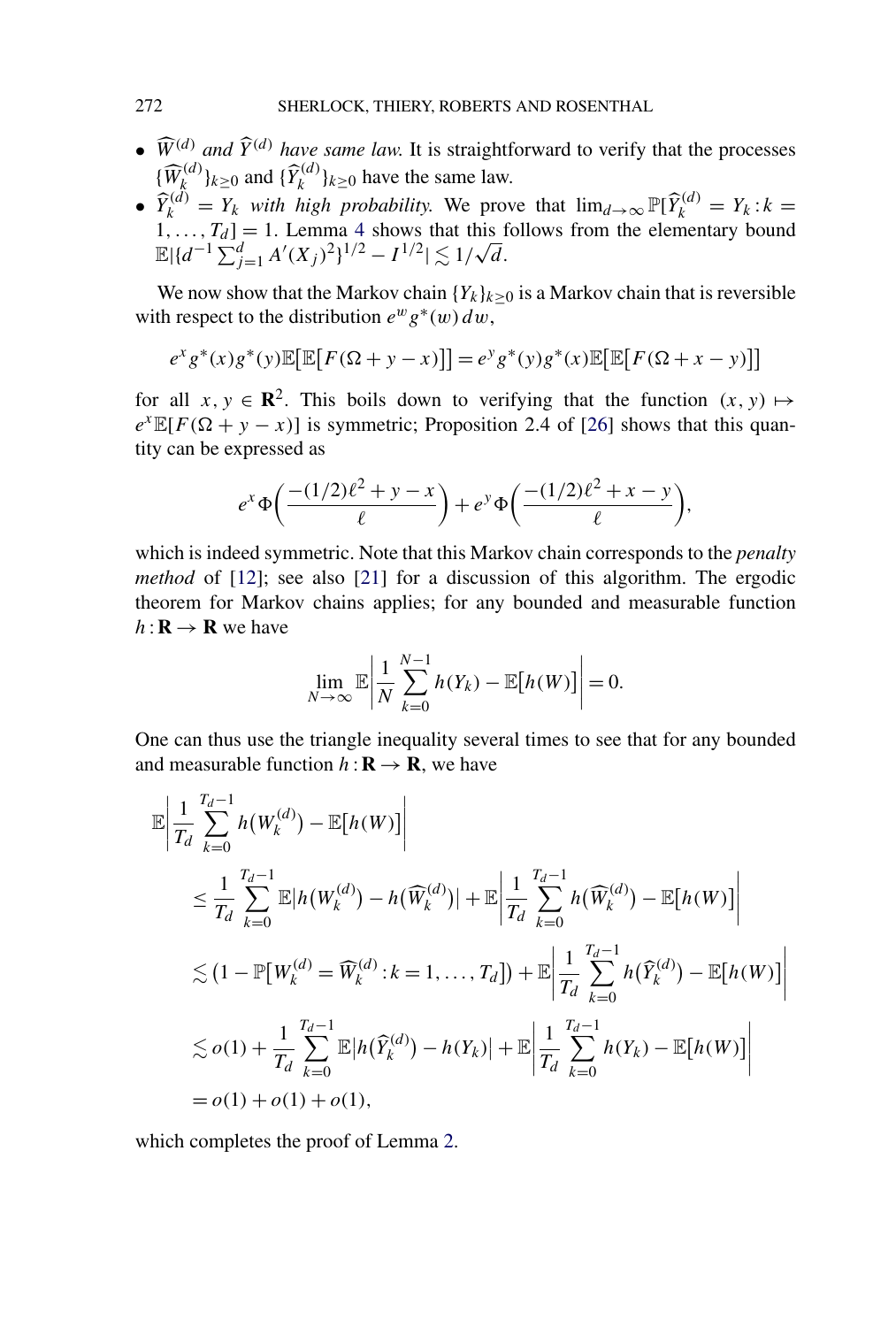### APPENDIX B: DETAILS OF THE LOTKA VOLTERRA MODEL

<span id="page-35-0"></span>In this Appendix, we present details of the Lotka–Volterra model used in the simulation study of Section [4.](#page-15-0) The Lotka–Volterra model is a continuous-time Markov chain on  $\mathbb{N}_0^2$ . The transitions and associated rates for this model are

$$
(u_1, u_2) \xrightarrow{x_1u_1u_2} (u_1 + 1, u_2 - 1), \qquad (u_1, u_2) \xrightarrow{x_2u_1} (u_1 - 1, u_2) \quad \text{and}
$$
  

$$
(u_1, u_2) \xrightarrow{x_3u_2} (u_1, u_2 + 1);
$$

the rate for any other transition is zero. Observations of the Markov chain, when they occur, are subject to Gaussian error,

$$
\mathbf{Y}(t) \sim \mathbf{N}\left(\begin{bmatrix} u_1(t) \\ u_2(t) \end{bmatrix}, \begin{bmatrix} x_4 & 0 \\ 0 & x_5 \end{bmatrix}\right).
$$

Using  $\mathbf{x} = (0.006, 0.6, 0.3, 25, 49)$ , a realisation of the stochastic process was simulated from initial value  $\mathbf{u}(0) = (70, 70)$  for  $T = 50$  time units. The state, perturbed with Gaussian noise,  $y(t)$ , was recorded at  $t = 1, 2, \ldots, T$ . For inference,  $X_1, \ldots, X_5$  were assumed to be independent, *a priori* with log  $X_i \sim \text{Unif}[-8, 8]$ ,  $(i = 1, \ldots, 5)$ .

The initial value for each chain was a vector of estimates of the posterior median for each parameter, obtained from the initial run; hence no "burn-in" was required. Each algorithm was run for  $2.5 \times 10^5$  iterations, except with  $m = 50$  and  $m = 80$ , where  $10<sup>6</sup>$  iterations were used. Output was thinned by a factor of 10 for storage.

**Acknowledgements.** We are grateful to the Associate Editor and three referees for their comments, which helped improve both the presentation and the content of this article. Gareth Roberts and Jeffrey Rosenthal are grateful for financial support in carrying out this research from, respectively, EPSRC of the UK, through the CRiSM (EP/D002060/1) and iLike (EP/K014463/1) projects, and NSERC of Canada.

#### REFERENCES

- [1] ANDRIEU, C., DOUCET, A. and HOLENSTEIN, R. (2010). Particle Markov chain Monte Carlo methods. *J*. *R*. *Stat*. *Soc*. *Ser*. *B Stat*. *Methodol*. **72** 269–342. [MR2758115](http://www.ams.org/mathscinet-getitem?mr=2758115)
- [2] ANDRIEU, C. and ROBERTS, G. O. (2009). The pseudo-marginal approach for efficient Monte Carlo computations. *Ann*. *Statist*. **37** 697–725. [MR2502648](http://www.ams.org/mathscinet-getitem?mr=2502648)
- [3] ANDRIEU, C. and VIHOLA, M. (2014). Convergence properties of pseudo marginal Markov chain Monte Carlo algorithms. Preprint. Available at [arXiv:1210.1484](http://arxiv.org/abs/arXiv:1210.1484).
- [4] BEAUMONT, M. A. (2003). Estimation of population growth or decline in genetically monitored populations. *Genetics* **164** 1139–1160.
- [5] BÉDARD, M. (2007). Weak convergence of Metropolis algorithms for non-i.i.d. target distributions. *Ann*. *Appl*. *Probab*. **17** 1222–1244. [MR2344305](http://www.ams.org/mathscinet-getitem?mr=2344305)
- [6] BÉDARD, M. and ROSENTHAL, J. S. (2008). Optimal scaling of Metropolis algorithms: Heading toward general target distributions. *Canad*. *J*. *Statist*. **36** 483–503. [MR2532248](http://www.ams.org/mathscinet-getitem?mr=2532248)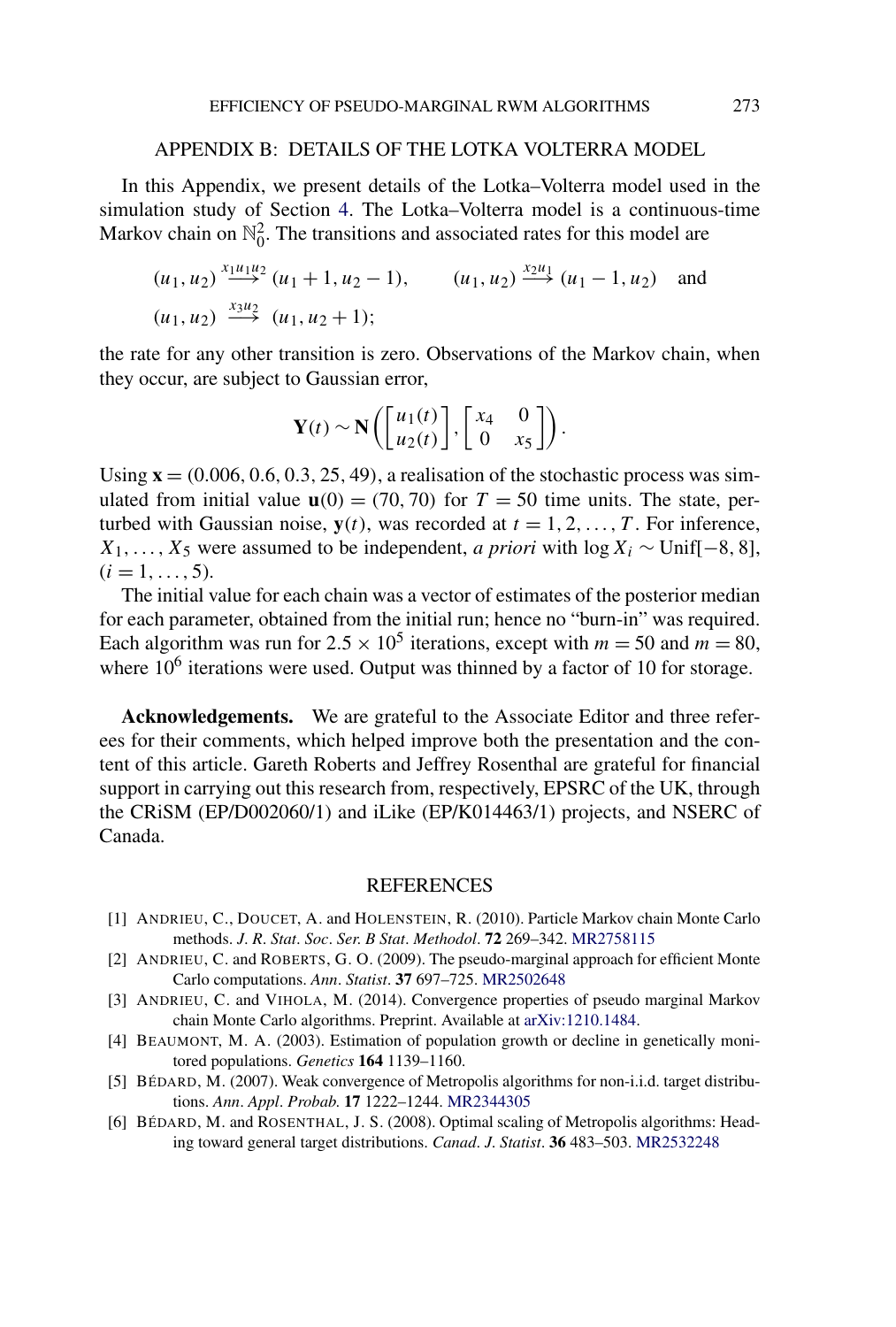- <span id="page-36-0"></span>[7] BÉRARD, J., DEL-MORAL, P. and DOUCET, A. (2013). A lognormal central limit theorem for particle approximations of normalizing constants. Preprint. Available at [arXiv:1307.0181.](http://arxiv.org/abs/arXiv:1307.0181)
- [8] BESKOS, A., ROBERTS, G. and STUART, A. (2009). Optimal scalings for local Metropolis– Hastings chains on nonproduct targets in high dimensions. *Ann*. *Appl*. *Probab*. **19** 863– 898. [MR2537193](http://www.ams.org/mathscinet-getitem?mr=2537193)
- [9] BREYER, L. A., PICCIONI, M. and SCARLATTI, S. (2004). Optimal scaling of MaLa for nonlinear regression. *Ann*. *Appl*. *Probab*. **14** 1479–1505. [MR2071431](http://www.ams.org/mathscinet-getitem?mr=2071431)
- [10] BREYER, L. A. and ROBERTS, G. O. (2000). From Metropolis to diffusions: Gibbs states and optimal scaling. *Stochastic Process*. *Appl*. **90** 181–206. [MR1794535](http://www.ams.org/mathscinet-getitem?mr=1794535)
- [11] BROOKS, S., GELMAN, A., JONES, G. L. and MENG, X.-L., eds. (2011). *Handbook of Markov Chain Monte Carlo*. CRC Press, Boca Raton, FL. [MR2742422](http://www.ams.org/mathscinet-getitem?mr=2742422)
- [12] CEPERLEY, D. M. and DEWING, M. (1999). The penalty method for random walks with uncertain energies. *The Journal of Chemical Physics* **110** 9812.
- [13] DEL MORAL, P. (2004). *Feynman–Kac Formulae*: *Genealogical and Interacting Particle Systems with Applications*. Springer, New York. [MR2044973](http://www.ams.org/mathscinet-getitem?mr=2044973)
- [14] DOUCET, A., PITT, M., DELIGIANNIDIS, G. and KOHN, R. (2014). Efficient implementation of Markov chain Monte Carlo when using an unbiased likelihood estimator. Preprint. Available at [arXiv:1210.1871v4.](http://arxiv.org/abs/arXiv:1210.1871v4)
- [15] ETHIER, S. N. and KURTZ, T. G. (1986). *Markov Processes*: *Characterization and Convergence*. Wiley, New York. [MR0838085](http://www.ams.org/mathscinet-getitem?mr=0838085)
- [16] FEARNHEAD, P., PAPASPILIOPOULOS, O. and ROBERTS, G. O. (2008). Particle filters for partially observed diffusions. *J*. *R*. *Stat*. *Soc*. *Ser*. *B Stat*. *Methodol*. **70** 755–777. [MR2523903](http://www.ams.org/mathscinet-getitem?mr=2523903)
- [17] GOLIGHTLY, A. and WILKINSON, D. J. (2011). Bayesian parameter inference for stochastic biochemical network models using particle Markov chain Monte Carlo. *Interface Focus* **1** 807–820.
- [18] GORDON, N. J., SALMOND, D. J. and SMITH, A. F. M. (1993). Novel approach to nonlinear/non-Gaussian Bayesian state estimation. *Radar and Signal Processing*, *IEE Proceedings F* **140** 107–113.
- [19] KNAPE, J. and DE VALPINE, P. (2012). Fitting complex population models by combining particle filters with Markov chain Monte Carlo. *Ecology* **93** 256–263.
- [20] LI, N. and STEPHENS, M. (2003). Modeling linkage disequilibrium and identifying recombination hotspots using single-nucleotide polymorphism data. *Genetics* **165** 2213–2233.
- [21] NICHOLLS, G. K., FOX, C. and WATT, A. M. (2012). Coupled MCMC with a randomized acceptance probability. Preprint. Available at [arXiv:1205.6857](http://arxiv.org/abs/arXiv:1205.6857).
- [22] PASARICA, C. and GELMAN, A. (2010). Adaptively scaling the Metropolis algorithm using expected squared jumped distance. *Statist*. *Sinica* **20** 343–364. [MR2640698](http://www.ams.org/mathscinet-getitem?mr=2640698)
- [23] PILLAI, N. S., STUART, A. M. and THIÉRY, A. H. (2012). Optimal scaling and diffusion limits for the Langevin algorithm in high dimensions. *Ann*. *Appl*. *Probab*. **22** 2320–2356. [MR3024970](http://www.ams.org/mathscinet-getitem?mr=3024970)
- [24] PITT, M. K., SILVA, R. D. S., GIORDANI, P. and KOHN, R. (2012). On some properties of Markov chain Monte Carlo simulation methods based on the particle filter. *J*. *Econometrics* **171** 134–151. [MR2991856](http://www.ams.org/mathscinet-getitem?mr=2991856)
- [25] POYIADJIS, G., DOUCET, A. and SINGH, S. S. (2011). Particle approximations of the score and observed information matrix in state space models with application to parameter estimation. *Biometrika* **98** 65–80. [MR2804210](http://www.ams.org/mathscinet-getitem?mr=2804210)
- [26] ROBERTS, G. O., GELMAN, A. and GILKS, W. R. (1997). Weak convergence and optimal scaling of random walk Metropolis algorithms. *Ann*. *Appl*. *Probab*. **7** 110–120. [MR1428751](http://www.ams.org/mathscinet-getitem?mr=1428751)
- [27] ROBERTS, G. O. and ROSENTHAL, J. S. (1998). Optimal scaling of discrete approximations to Langevin diffusions. *J*. *R*. *Stat*. *Soc*. *Ser*. *B Stat*. *Methodol*. **60** 255–268. [MR1625691](http://www.ams.org/mathscinet-getitem?mr=1625691)